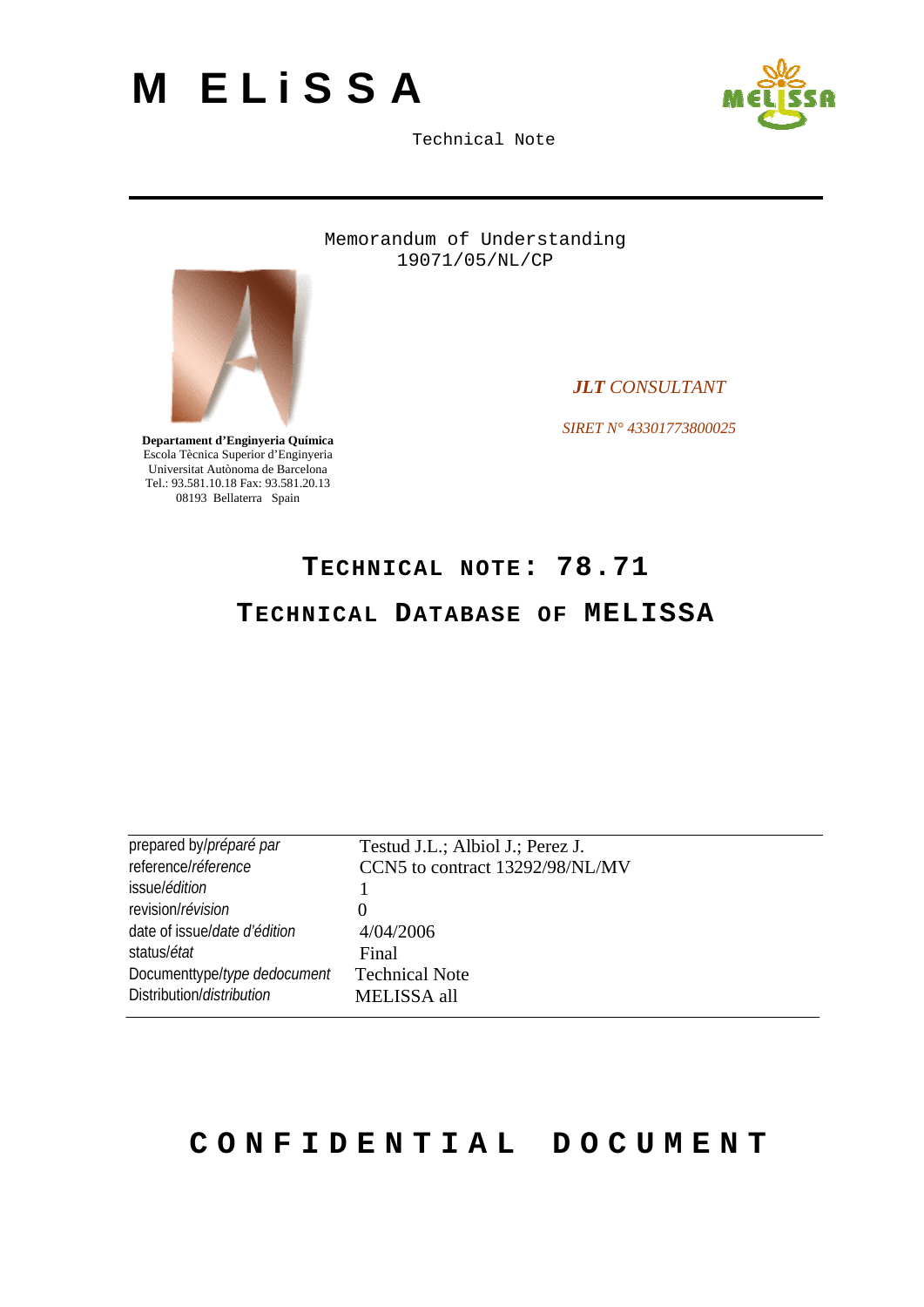

issue 1 revision 0 - 4/04/2006

page ii of vi

#### **APPROVAL**

<span id="page-1-0"></span>

| <b>Title</b> | <b>Technical Database of MELISSA</b> | <b>ISSUE</b> | $\blacksquare$ revision $\sim$ |
|--------------|--------------------------------------|--------------|--------------------------------|
| titre        |                                      | <i>issue</i> | revision                       |

| author       | date      |
|--------------|-----------|
| J.L. Testud. | 4/04/2006 |
| auteur       | date      |

| approved by<br>approuvé by | F. Gòdia |  | date<br>date | 4/04/2006 |  |
|----------------------------|----------|--|--------------|-----------|--|
|----------------------------|----------|--|--------------|-----------|--|

#### **CHANGE LOG**

| reason for change Iraison du changement |       | issue/ <i>issue</i> revision/revision | date/ <i>date</i> |
|-----------------------------------------|-------|---------------------------------------|-------------------|
| Creation                                | Draft |                                       | 01/20/2005        |
| <b>ESA Revision</b>                     | Draft |                                       | 04/03/2006        |

#### **CHANGE RECORD**

Issue: 1 Revision: 0

| reason for change/raison du changement | page(s)/ <i>page(s)</i> | paragraph(s)/ <i>paragraph(s)</i> |
|----------------------------------------|-------------------------|-----------------------------------|
|                                        |                         |                                   |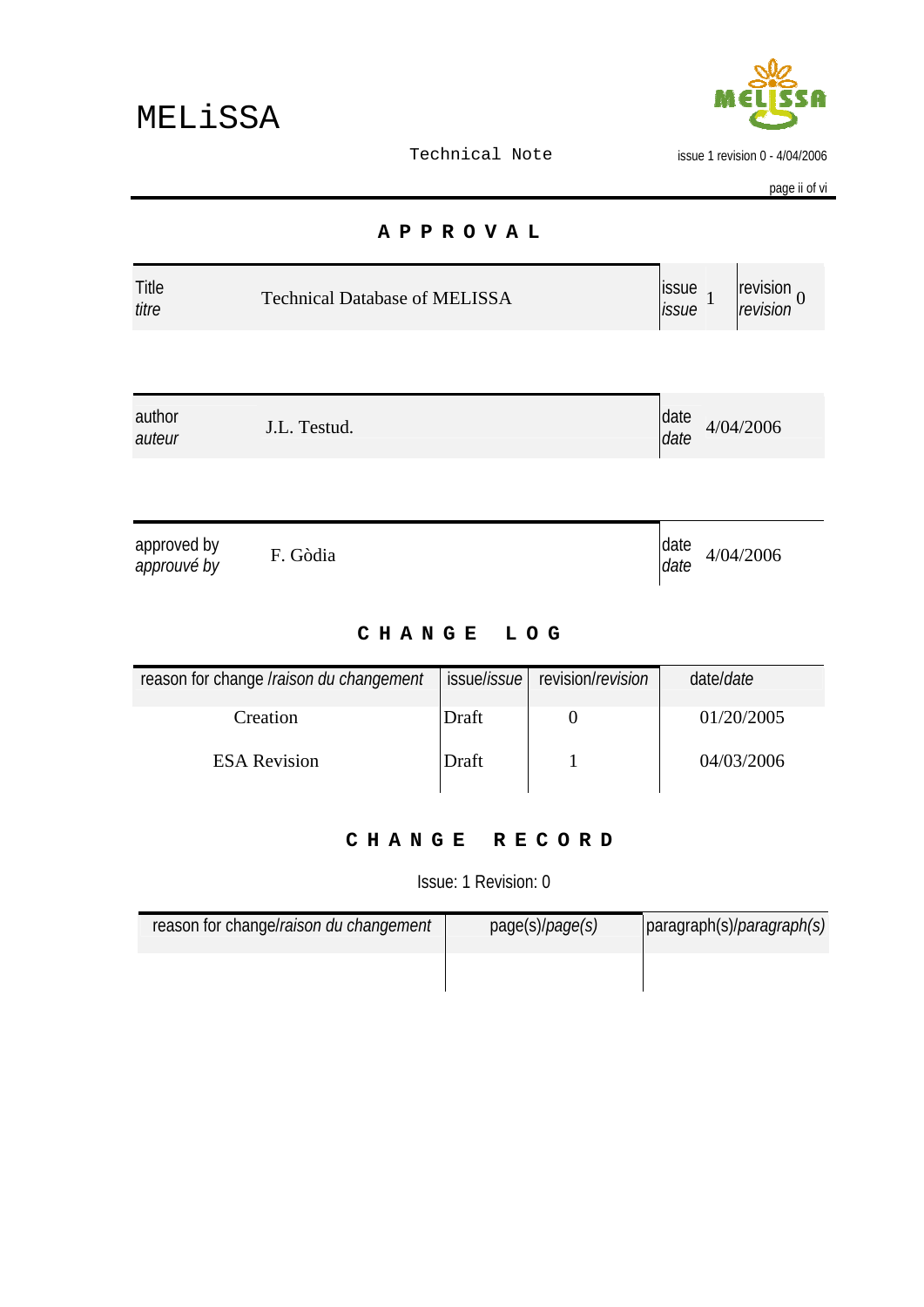

issue 1 revision 0 - 4/04/2006

## TABLE OF CONTENTS

| $\mathbf{I}$ . |                  |                                                                      |  |
|----------------|------------------|----------------------------------------------------------------------|--|
|                | 1.1.             |                                                                      |  |
| 2.             |                  |                                                                      |  |
|                | 2.1.             |                                                                      |  |
|                | 2.2.             |                                                                      |  |
|                | 2.2.1.           |                                                                      |  |
|                | 2.2.2            |                                                                      |  |
| 3.             |                  |                                                                      |  |
| 4.             |                  |                                                                      |  |
| 5.             |                  |                                                                      |  |
|                | 5.1.             |                                                                      |  |
|                | 5.2.             |                                                                      |  |
|                | $5.2.1$ .        |                                                                      |  |
|                | 5.2.2.           |                                                                      |  |
| 6.             |                  |                                                                      |  |
| 7.             |                  |                                                                      |  |
|                | 7.1.             | Standard ISA S5.1 - Instrumentation symbol and identification 12     |  |
|                | 7.1.1.           |                                                                      |  |
|                | 7.1.2.           |                                                                      |  |
|                | 7.2.             | Standard ISA S5.2 - Binary Logic Diagrams for process operations  13 |  |
|                | 7.2.1.           |                                                                      |  |
|                | 7.2.2.           |                                                                      |  |
|                | 7.3.             | Standard ISA S5.3 - Graphic symbols for control command  13          |  |
|                | 7.3.1.           |                                                                      |  |
|                | 7.3.2.           |                                                                      |  |
|                | 7.4.             |                                                                      |  |
|                | 7.4.1.           |                                                                      |  |
|                | 7.4.2.           |                                                                      |  |
|                | 7.5.             |                                                                      |  |
|                | 7.5.1.<br>7.5.2. |                                                                      |  |
|                |                  |                                                                      |  |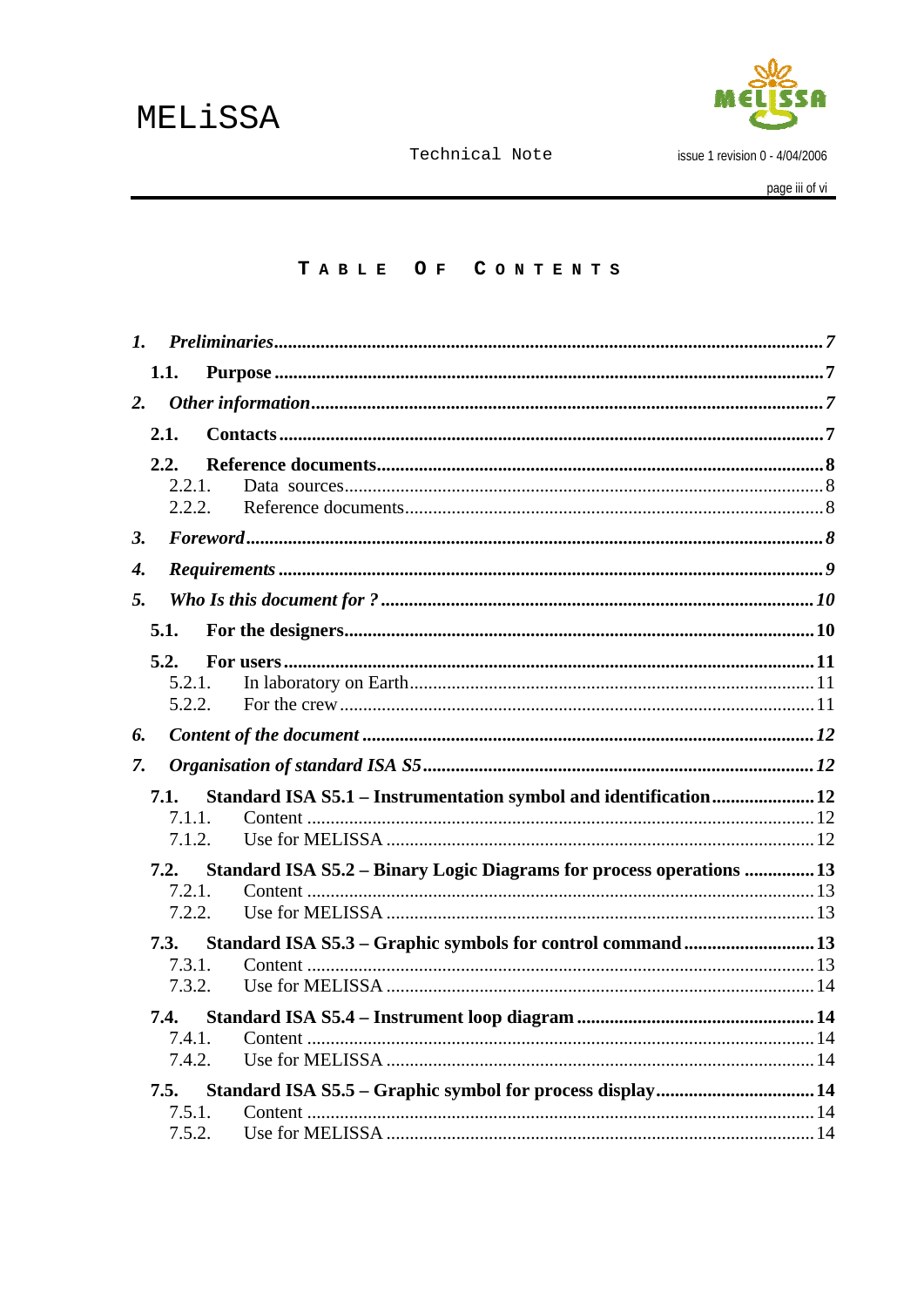# MELiSSA



Technical Note

issue 1 revision 0 - 4/04/2006

page iv of vi

| 8.      |  |
|---------|--|
| 8.1.    |  |
| 8.1.1.  |  |
| 8.1.2.  |  |
| 8.1.3.  |  |
| 8.2.    |  |
| 8.2.1.  |  |
| 8.2.2.  |  |
| 8.2.3.  |  |
| 8.2.4.  |  |
| 8.2.5.  |  |
| 8.2.6.  |  |
| 8.2.7.  |  |
| 8.2.8.  |  |
| 8.3.    |  |
| 8.3.1.  |  |
| 8.3.2.  |  |
| 8.3.3.  |  |
| 8.3.4.  |  |
| 8.3.5.  |  |
| 8.4.    |  |
|         |  |
| 8.4.1.  |  |
| 8.4.2.  |  |
| 8.4.3.  |  |
| 8.4.4.  |  |
| 8.4.5.  |  |
| 8.4.6.  |  |
| 8.4.7.  |  |
| 8.4.8.  |  |
| 8.4.9.  |  |
| 8.4.10. |  |
| 8.4.11. |  |
| 8.4.12. |  |
| 9.      |  |
| 9.1.    |  |
| 9.1.1.  |  |
| 9.1.2.  |  |
| 9.1.3.  |  |
| 9.1.4.  |  |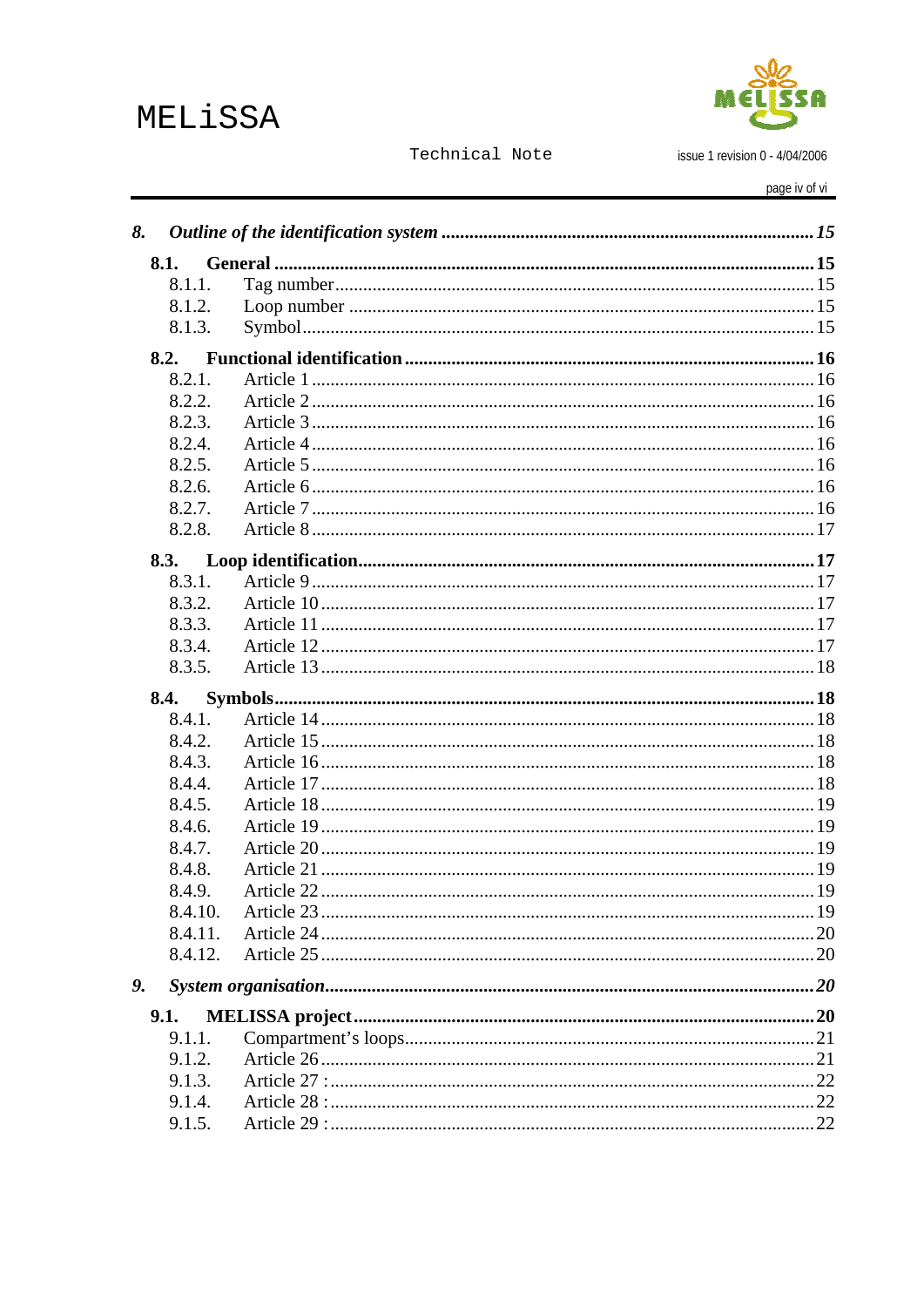MELiSSA



Technical Note

issue 1 revision 0 - 4/04/2006

page v of vi

|     | 9.1.6.<br>9.1.7.<br>9.1.8.<br>9.1.9.<br>9.1.10.<br>9.1.11.<br>9.1.12.<br>9.1.13.<br>9.1.14. |                                                         |  |
|-----|---------------------------------------------------------------------------------------------|---------------------------------------------------------|--|
| 10. |                                                                                             |                                                         |  |
|     | 10.1.                                                                                       |                                                         |  |
|     | 10.2.                                                                                       |                                                         |  |
|     | 10.3.                                                                                       |                                                         |  |
|     | 10.4.                                                                                       | Instrument line symbol [Instrument line symbol.vsd ] 31 |  |
|     | 10.5.                                                                                       |                                                         |  |
| 11. |                                                                                             |                                                         |  |
|     | 11.1.                                                                                       |                                                         |  |
|     | 11.2.<br>11.2.1.                                                                            |                                                         |  |
| 12. |                                                                                             |                                                         |  |
|     | 12.1.                                                                                       |                                                         |  |
|     | 12.2.                                                                                       |                                                         |  |
|     | 12.2.1.                                                                                     |                                                         |  |
|     | 12.2.2.                                                                                     |                                                         |  |
|     | 12.3.<br>12.3.1.                                                                            |                                                         |  |
|     |                                                                                             |                                                         |  |
|     | 12.3.3.                                                                                     |                                                         |  |
| 13. |                                                                                             |                                                         |  |
|     | 13.1.                                                                                       |                                                         |  |
|     | 13.1.1.                                                                                     |                                                         |  |
| 14. |                                                                                             |                                                         |  |
| 15. |                                                                                             |                                                         |  |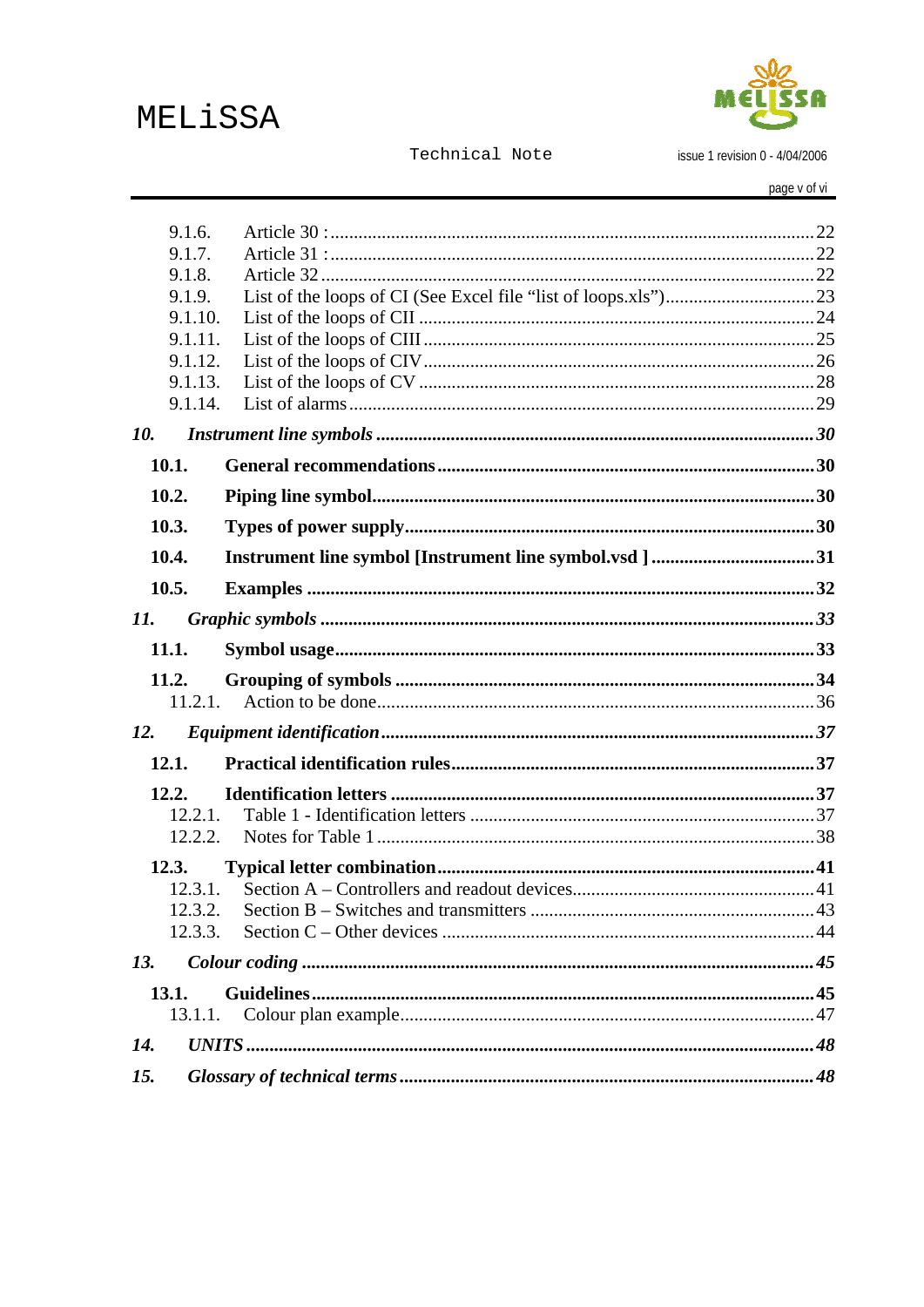

issue 1 revision 0 - 4/04/2006

page vi of vi

#### LIST OF PANELS

#### LIST OF FIGURES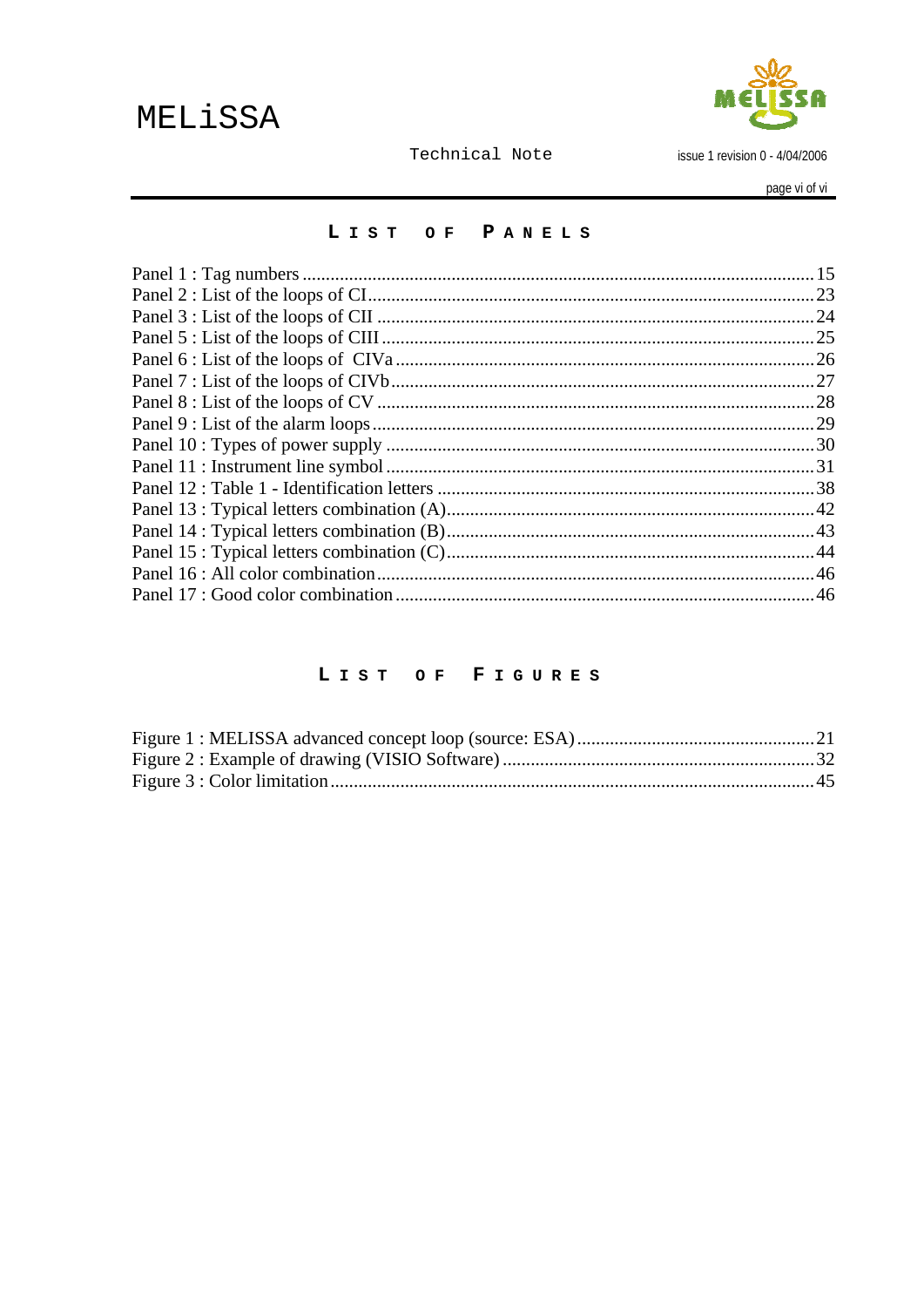issue 1 revision 0 - 4/04/2006

# <span id="page-6-0"></span>**1. Preliminaries**

# **1.1.Purpose**

The purpose of this document is to establish a uniform means of designating instruments and instrumentation systems used for measurement and control of the MELISSA loop. To this end a designation standard is proposed.

The purpose of this standard is to establish:

- A system of graphic symbols for process displays. The system is intended to facilitate rapid comprehension and to establish uniformity of best practice.
- An identification code for each symbol
- A method of logic diagramming of binary interlock and sequencing systems for the start-up, operation, alarm, shutdown of equipment and processes
- A guideline for the preparation and use of instrument loop diagrams in the design, construction, start-up, operation, maintenance and modification of instrumentation systems.

Resulting benefits are intended to be as follows:

- A decrease in operator errors
- A shortening of operator training
- A better communication between the system users

# **2. Other information**

## **2.1. Contacts**

People in charge of:

- Pilot plant at UAB,
	- Joan ALBIOL for CII and CIVa (UAB)
	- Julio PEREZ for CIII (UAB)
- Software aspects
	- Jean-Louis TESTUD (consultant for UAB)

| TN 78.71                                                                                                      | <b>Technical Database of MELISSA</b> |  |
|---------------------------------------------------------------------------------------------------------------|--------------------------------------|--|
| <b>UAB</b>                                                                                                    |                                      |  |
| This document is confidential property of the MELISSA partners and shall not be used, duplicated, modified or |                                      |  |
| transmitted without their authorization                                                                       |                                      |  |
| Memorandum of Understanding 19071/05/NL/CP                                                                    |                                      |  |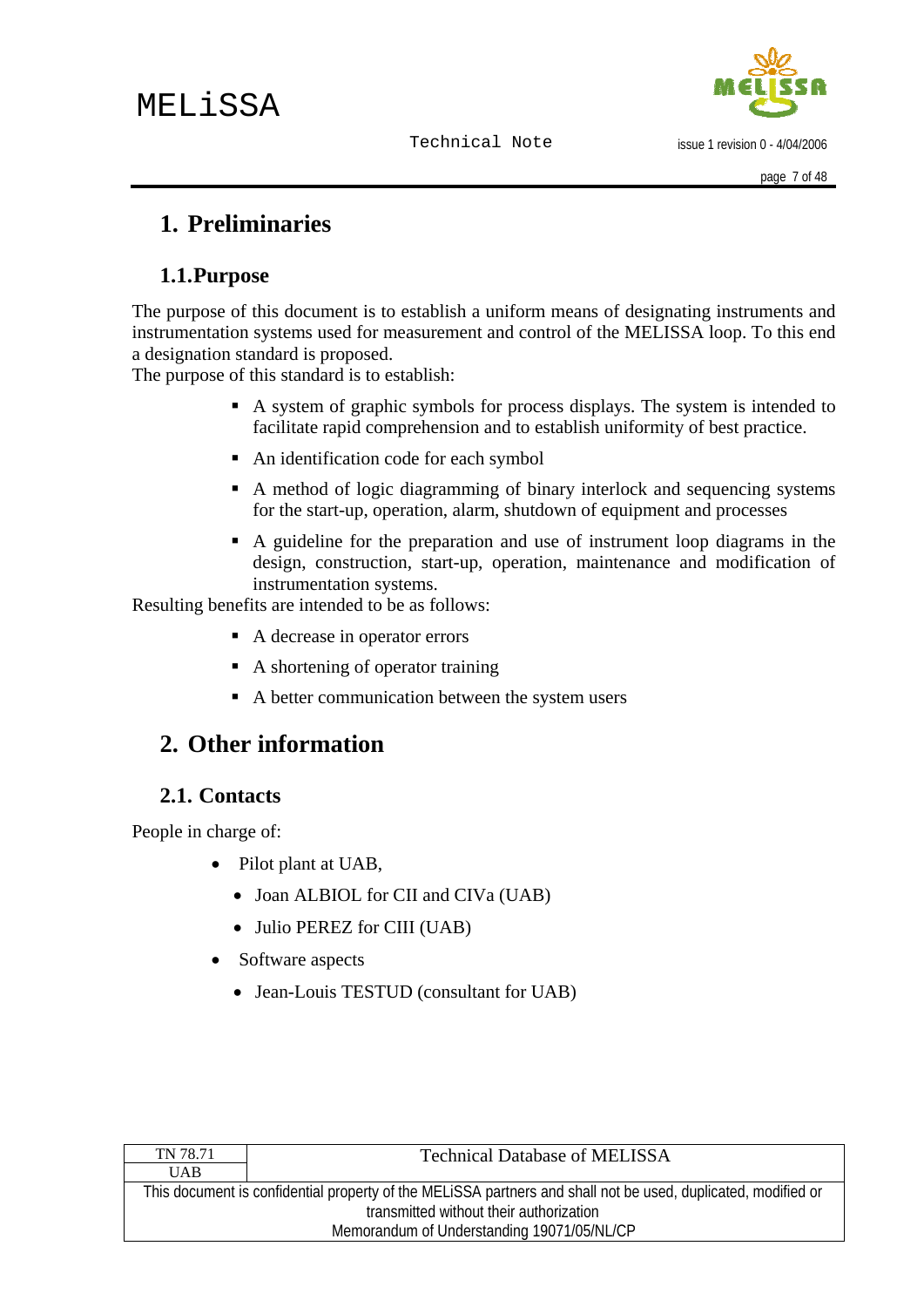

issue 1 revision 0 - 4/04/2006

page 8 of 48

## <span id="page-7-0"></span>**2.2.Reference documents**

#### *2.2.1. Data sources*

- TN 78 71 01.doc
- Glossary MELISSA Standard ISA S5.xls
- Table 1 Identification letters.xls
- Table 2 Typical letter combinations.xls
- Primary element symbol.vsd
- Instrument line symbols.vsd

#### *2.2.2. Reference documents*

- ESA Documents :
	- Standard ANSI/ISA S5.1 1984 (R1992)
	- Standard ANSI/ISA S5.2 1976 (R1992)
	- Standard ISA  $S5.3 1983$
	- Standard ANSI/ISA S5.4 1991
	- Standard ISA  $S5.5 1985$
- **UAB** Documents :
	- Inventory UAB.xls
	- TN 66 51
	- TN 66 52
- NTE Documents :
	- TN 72.1 Version  $1 -$  Issue  $0 31/07/2002$
	- TN 72.2 Version  $1 -$  Issue  $1 31/07/2002$
	- TN 72.3 Version Draft  $-06/11/2002$

# **3. Foreword**

This document relies on the standard ISA S5. The authors advise the reader to consult the standard's documents for more information. ESA ESTEC has the pdf files of the standard ISA S5 [ESA ESTEC-IDC, 01477081 2005/1/5 13:33:15 GMT]

| TN 78.71                                                                                                      | <b>Technical Database of MELISSA</b> |  |
|---------------------------------------------------------------------------------------------------------------|--------------------------------------|--|
| <b>UAB</b>                                                                                                    |                                      |  |
| This document is confidential property of the MELISSA partners and shall not be used, duplicated, modified or |                                      |  |
| transmitted without their authorization                                                                       |                                      |  |
| Memorandum of Understanding 19071/05/NL/CP                                                                    |                                      |  |
|                                                                                                               |                                      |  |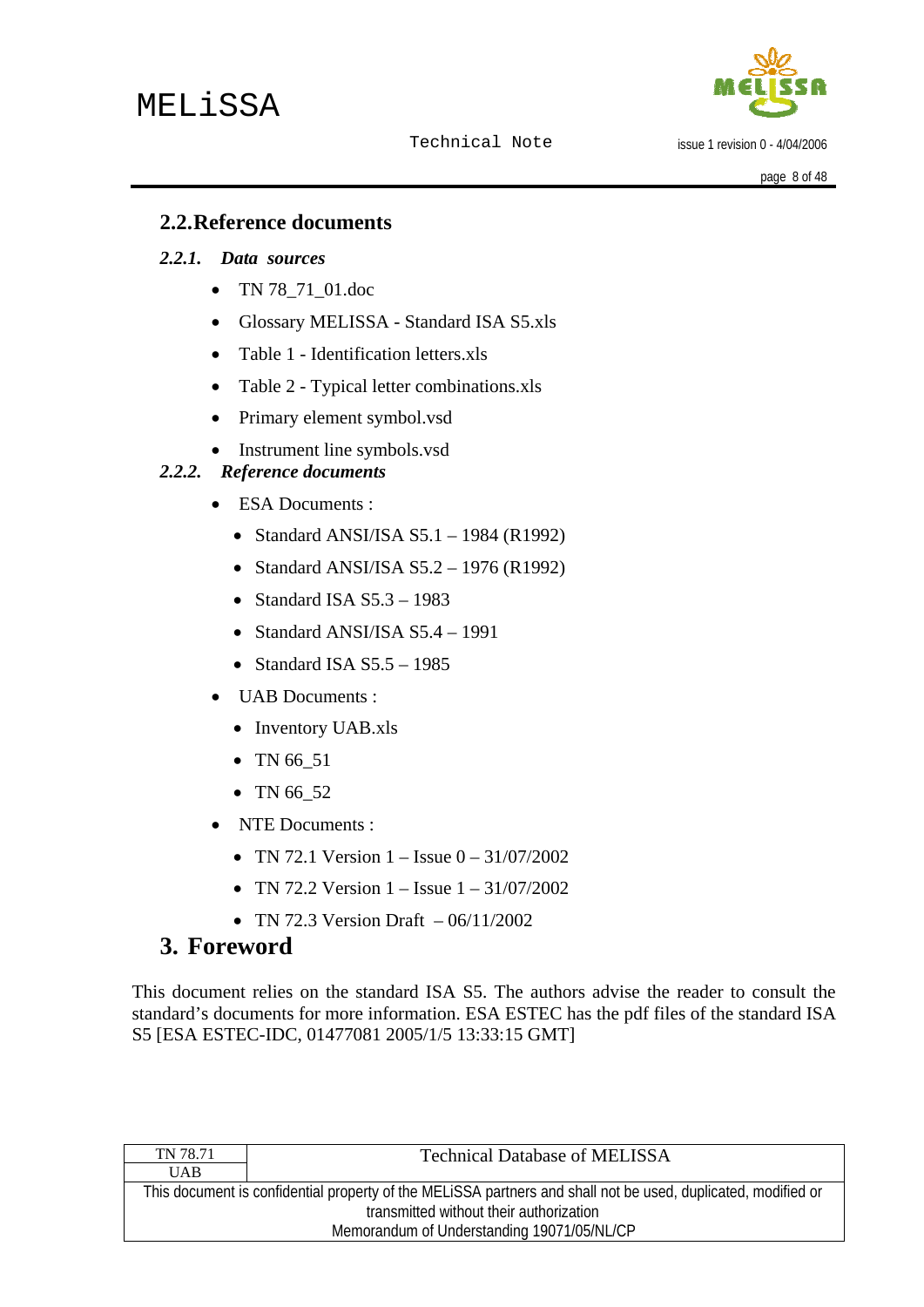

<span id="page-8-0"></span>This document extracts the fundamental aspects of the standard useful for the technical data base of MELISSA.

## **4. Requirements**

The main aims of this technical note are:

- To standardize the documentation of MELISSA
- To select within the standard ISA S5 the elements useful for MELISSA project
- To ease the consultation of the standard ISA S5 by explaining his organisation
- To offer a glossary for the technical terms
- To offer a standard for the identification of equipments
- To offer a standard for the graphical representation of the equipments
- To offer a standard for the representation of the different types of links (electric, pneumatic, sonic,..)
- To offer a temporary organisation for the structure of the technical database in order to collect information and before having chosen the right and final data base industrial software.
- To provide the relevant information in order to offer technical solutions for the design of the Technical Data Base of MELISSA.
- To define a homogeneous and standard database (technical and maintenance documents) and to check it by applying on the equipments
- To give the way update the database with the pilot evolutions (experimentation and technological evolutions).
- To ease the tracking of the experimentations on the pilot
- To industrialise the tracking process
- To insure the secure transmission of the collected information to MELISSA project existing and future partners
- To start the fulfilment of the database with the UAB available information at the TN writing date. To join together information on the existing equipment at that date
- To prepare the transmission of the data to an industrial relationship database software
- To define and to specify the next actions to be done

| TN 78.71                                                                                                      | <b>Technical Database of MELISSA</b> |  |
|---------------------------------------------------------------------------------------------------------------|--------------------------------------|--|
| <b>UAB</b>                                                                                                    |                                      |  |
| This document is confidential property of the MELISSA partners and shall not be used, duplicated, modified or |                                      |  |
| transmitted without their authorization                                                                       |                                      |  |
| Memorandum of Understanding 19071/05/NL/CP                                                                    |                                      |  |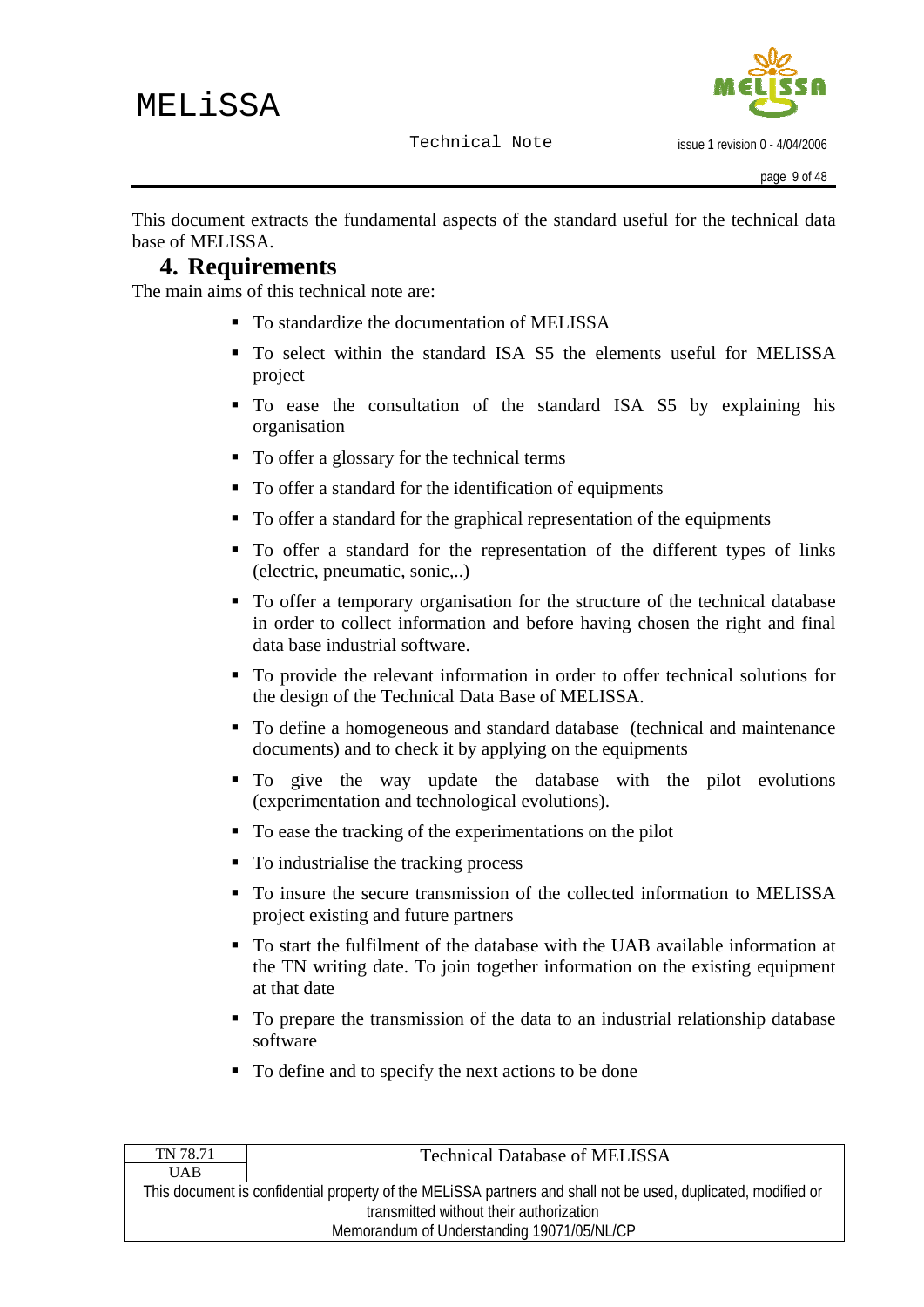issue 1 revision 0 - 4/04/2006

# <span id="page-9-0"></span>**5. Who Is this document for ?**

This document is intended to three kinds of users : creators and users of the ground pilot version and the users team of the final system.

First of all this document writes down the rules for all the users during the MELISSA process development.

Then the implemented rules need to allow the usage by the crew of the Life Support System in great working conditions.

Taking into account the planning of the project existing and long term norms need to be chosen that's why ISA S5 (famous standard for this type of process) has been selected.

# **5.1. For the designers**

MELISSA process development (whose designers are in charge) is divided in several steps:

- Each compartment is set up in laboratory
- Progressive assembling of compartments
- Ground version pilot design
- On ground tests
- Ground version pilot in line with space requirements (space adaptation)
- On Earth staff training

Elements required by step:

- Linked elements for physical and chemical transformations necessary for the system
- Sensors and actuators necessary for the system
- Programmed calculators for the working system, malfunction identification, diagnosis and system reconfiguration

Identification of each produced element : defined and registered. Rules have to be set up:

| <b>Technical Database of MELISSA</b>                                                                          |  |  |
|---------------------------------------------------------------------------------------------------------------|--|--|
|                                                                                                               |  |  |
| This document is confidential property of the MELISSA partners and shall not be used, duplicated, modified or |  |  |
| transmitted without their authorization                                                                       |  |  |
| Memorandum of Understanding 19071/05/NL/CP                                                                    |  |  |
|                                                                                                               |  |  |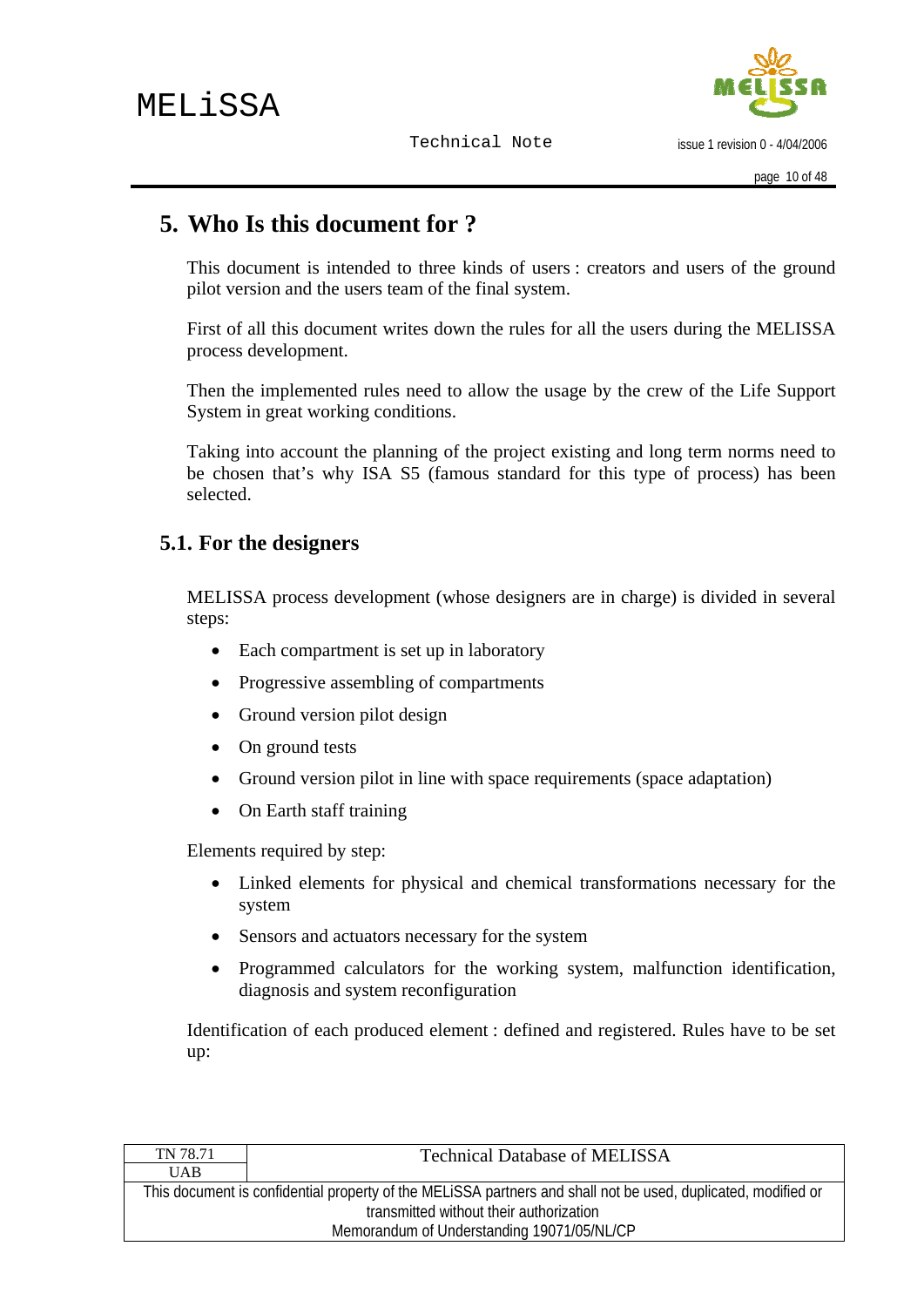

issue 1 revision 0 - 4/04/2006

- <span id="page-10-0"></span>• Standard graphics of the equipments
- Equipment identification standards (sticks,…)
- Standards to build the documentation relative to the equipments
	- Technical documentation
	- Maintenance documentation
	- Procedures (installation, calibration and dismantling...)

System working has to be controlled. Rules have to be established:

- Driving views standard presentation
- Color coding
- Circulating mode between views and information access code from the controlling screens

## **5.2. For users**

#### *5.2.1. In laboratory on Earth*

Pilot users (ground version of MELISSA project) will make modifications. They need to access the technical documentation and necessarily to get the knowledge of its organisation.

They need to be able to update the technical documentation and insure the tracking of the technical evolutions made on the pilot

#### *5.2.2. For the crew*

It is not yet the right time to define final rules for them now but their needs have to be identified in order not to change the principles and the standards during the conception phase

The crew needs to make the life support system working by insuring:

- Drive the process during nominal working or failure working
- Which course of action is it necessary to take in case of fault detection?
- Diagnosis validation
- Maintenance procedures

| TN 78.71                                                                                                      | <b>Technical Database of MELISSA</b> |  |
|---------------------------------------------------------------------------------------------------------------|--------------------------------------|--|
| <b>UAB</b>                                                                                                    |                                      |  |
| This document is confidential property of the MELISSA partners and shall not be used, duplicated, modified or |                                      |  |
| transmitted without their authorization                                                                       |                                      |  |
| Memorandum of Understanding 19071/05/NL/CP                                                                    |                                      |  |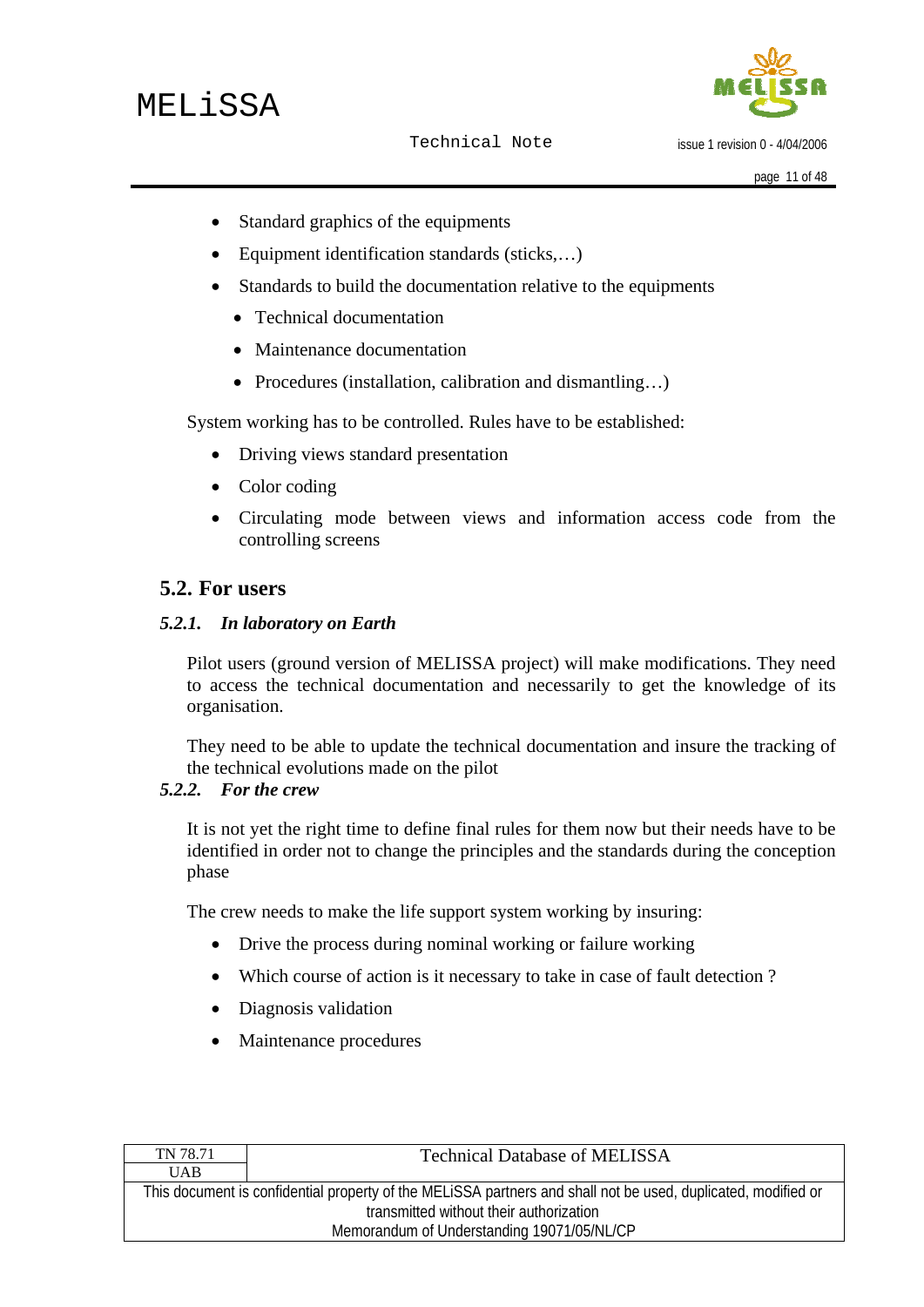

issue 1 revision 0 - 4/04/2006

# <span id="page-11-0"></span>**6. Content of the document**

Definition of the process functions.

Design rules of technical drawings:

- Equipments symbols
- Links symbols
- Identification rules
- Color coding rules

Glossary of technical terms (See Excel file "Glossary MELISSA - Standard ISA  $S5.xls"$ 

# **7. Organisation of standard ISA S5**

# **7.1. Standard ISA S5.1 – Instrumentation symbol and identification**

#### *7.1.1. Content*

- Outline of the identification system
- **Functional identification**
- **Loop** identification
- Symbols
- $\blacksquare$  Table 1 Identification letters
- $\blacksquare$  Table 2 Typical combination of letters
- $\blacksquare$  Table 3 Function blocks
- **Instrument line symbols**
- **Examples**

# *7.1.2. Use for MELISSA*

Choice of standards for MELISSA:

- **I** Identification system
- **Instrument and function symbols**
- **Instrument line symbol**

| TN 78.71                                                                                                      | <b>Technical Database of MELISSA</b> |  |
|---------------------------------------------------------------------------------------------------------------|--------------------------------------|--|
| <b>UAB</b>                                                                                                    |                                      |  |
| This document is confidential property of the MELISSA partners and shall not be used, duplicated, modified or |                                      |  |
| transmitted without their authorization                                                                       |                                      |  |
| Memorandum of Understanding 19071/05/NL/CP                                                                    |                                      |  |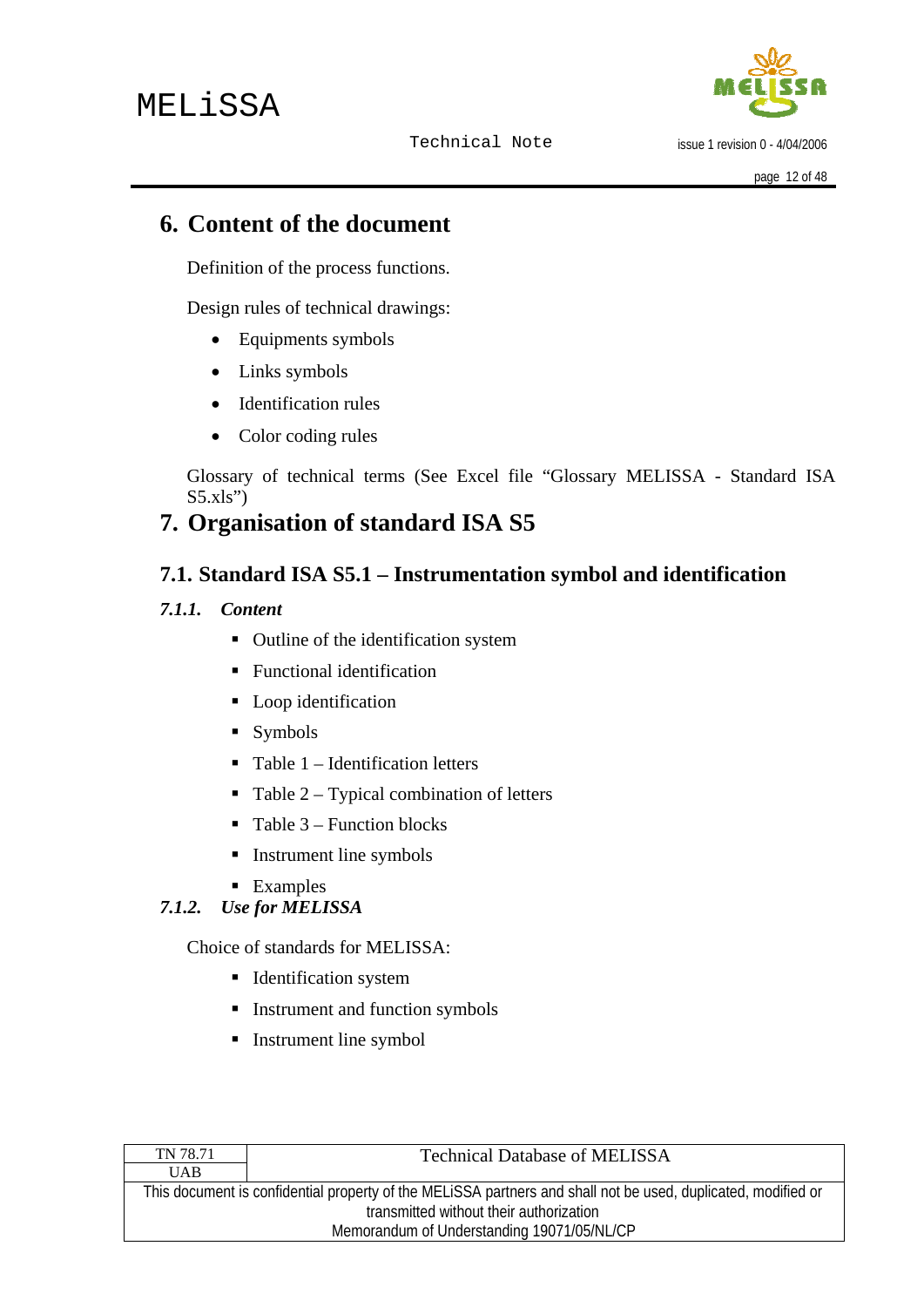

issue 1 revision 0 - 4/04/2006

## <span id="page-12-0"></span>**7.2. Standard ISA S5.2 – Binary Logic Diagrams for process operations**

#### *7.2.1. Content*

- Method of logic diagramming or binary interlock and sequencing systems for the start-up, operation, alarm, and shutdown of equipment and processes
- Symbols
- **Examples**

#### *7.2.2. Use for MELISSA*

Standardized mean of symbolic and graphic description of the operating sequences of MELISSA pilot plant.

*Note : This work has to be done after the standardisation of the static description of the MELISSA pilot plant.* 

## **7.3. Standard ISA S5.3 – Graphic symbols for control command**

#### *7.3.1. Content*

The purpose of this section is to establish documentation for that class of instrumentation consisting of computers, programmable controllers, minicomputers and micro-processors based systems that have shared control, shared display or other interface features. Symbols are provided for interfacing field instrumentation, control room instrumentation and other hardware to the above. Terminology is defined in the broadest generic form to describe the various categories of these devices.

It contains:

Different type of Symbols

- Distributed control/shared display symbols
- Computer symbols
- Logic and sequential control symbols
- $\blacksquare$  Internal system function symbols
- System links
- Alarms

| TN 78.71                                                                                                      | <b>Technical Database of MELISSA</b> |  |
|---------------------------------------------------------------------------------------------------------------|--------------------------------------|--|
| <b>UAB</b>                                                                                                    |                                      |  |
| This document is confidential property of the MELISSA partners and shall not be used, duplicated, modified or |                                      |  |
| transmitted without their authorization                                                                       |                                      |  |
| Memorandum of Understanding 19071/05/NL/CP                                                                    |                                      |  |
|                                                                                                               |                                      |  |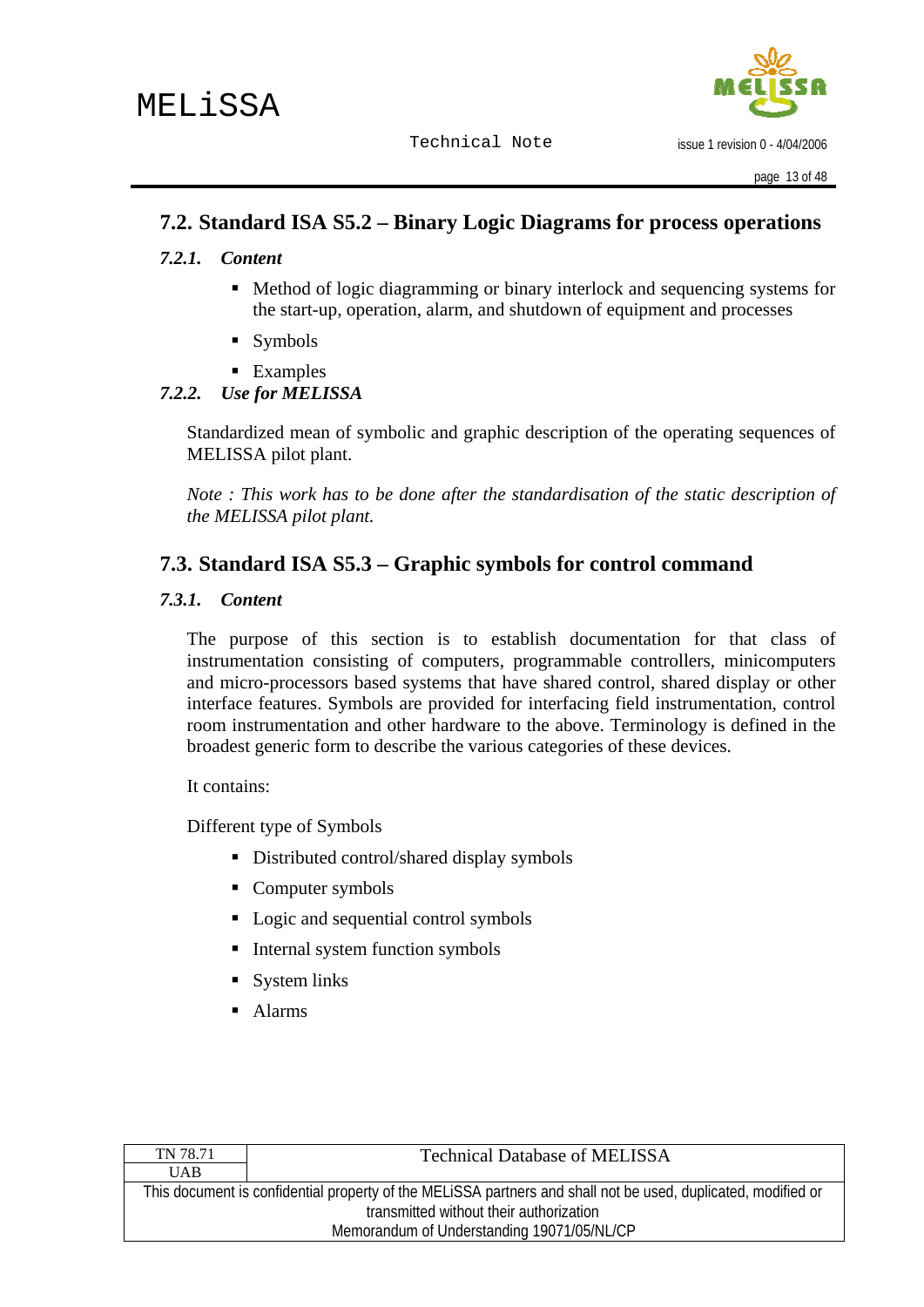issue 1 revision 0 - 4/04/2006

#### <span id="page-13-0"></span>*7.3.2. Use for MELISSA*

Useful to describe the control command system of each compartment of the pilot of **MELISSA** 

## **7.4. Standard ISA S5.4 – Instrument loop diagram**

#### *7.4.1. Content*

This standard will provide guidelines for the preparation and use of instrument loop diagrams in the design, construction, start-up, operation, maintenance and modification of instrumentation systems.

This standard will assist the understanding of instrument loop diagrams and improve communications among technical, non-technical, management, design, construction, operating and maintenance personnel.

#### *7.4.2. Use for MELISSA*

Useful to follow the evolutions of the pilot plant.

## **7.5. Standard ISA S5.5 – Graphic symbol for process display**

#### *7.5.1. Content*

- Symbol usage
- Colour coding
- Grouping of symbols
- Structure of symbols

#### *7.5.2. Use for MELISSA*

- Choice of a colour coding mode (See  $\S$  9).
- Definition and description of the symbols for equipments present within MELISSA project.

| TN 78.71                                                                                                      | <b>Technical Database of MELISSA</b> |  |
|---------------------------------------------------------------------------------------------------------------|--------------------------------------|--|
| <b>UAB</b>                                                                                                    |                                      |  |
| This document is confidential property of the MELISSA partners and shall not be used, duplicated, modified or |                                      |  |
| transmitted without their authorization                                                                       |                                      |  |
| Memorandum of Understanding 19071/05/NL/CP                                                                    |                                      |  |
|                                                                                                               |                                      |  |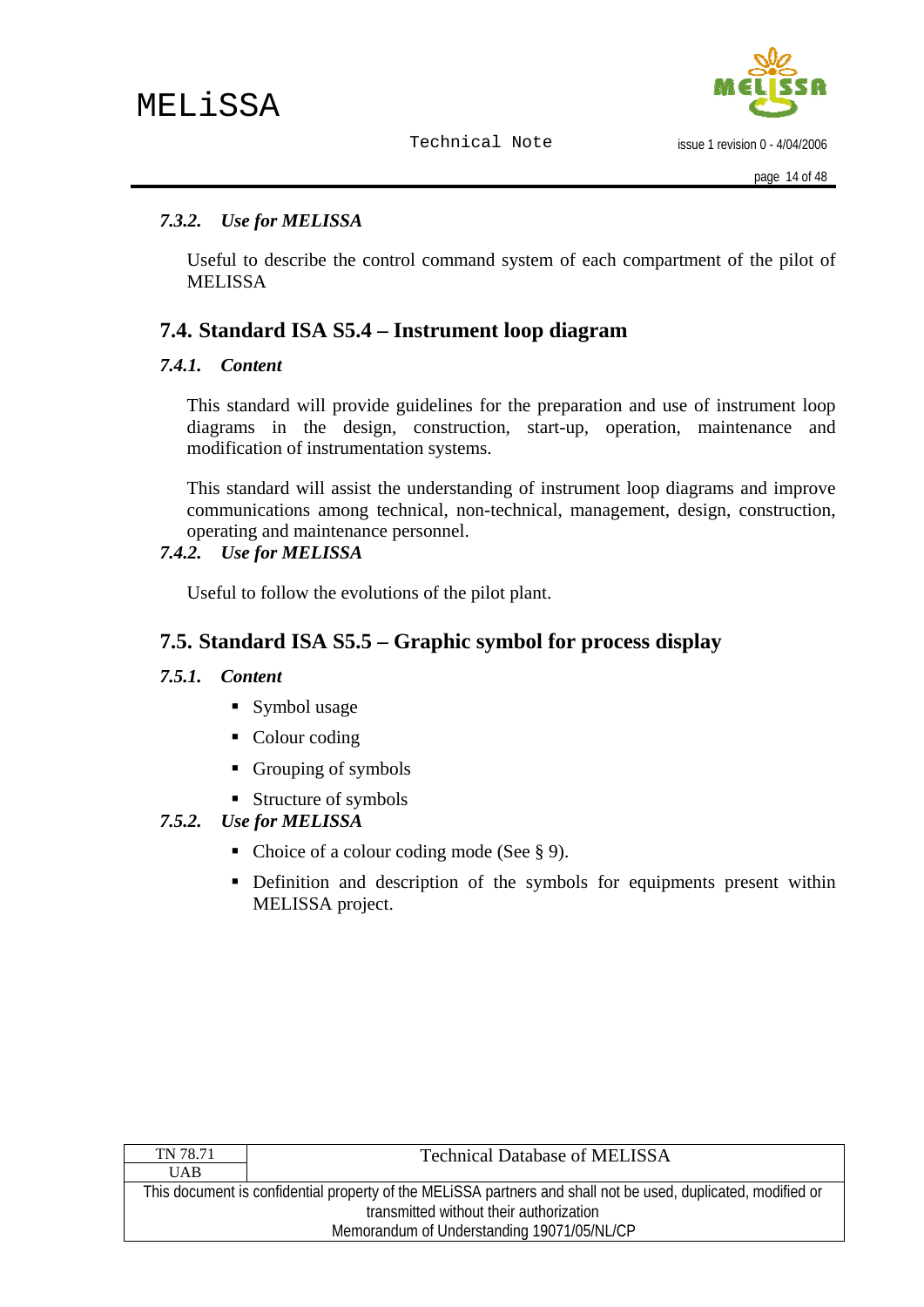

issue 1 revision 0 - 4/04/2006

# <span id="page-14-0"></span>**8. Outline of the identification system**

[*Extracted from ISA S5-1*]

## **8.1. General**

#### *8.1.1. Tag number*

Each instrument or function to be identified is designated by an alphanumeric code or tag number as shown in fig 1. The loop identification part of the tag number is generally common to all instruments or functions of the loop. A suffix or prefix may be added to complete the identification. Typical identification is shown in Figure 1.

|            |              | <b>Typical tag number</b>                 |
|------------|--------------|-------------------------------------------|
| <b>TIC</b> | 103          | - Instrument Identification or Tag Number |
| T          | 103          | - Loop Identification                     |
|            | 103          | - Loop Number                             |
| <b>TIC</b> |              | - Functional Identification               |
| T          |              | - First-Letter                            |
| IC         |              | - Succeeding-Letters                      |
|            |              | <b>Expanded tag number</b>                |
|            | $10$ -PAH-5A | - Tag Number                              |
|            | 10           | - Optional Prefix                         |
|            |              | - Optional suffix                         |
|            |              |                                           |
|            |              | Note: Hyphens are optional as separators  |

#### **Panel 1 : Tag numbers**

#### *8.1.2. Loop number*

The instrument loop number may include coded information, such as plant area designation. It is also possible to set aside specific series of numbers to designate special functions; for instance, the series 900 to 999 could be used for loops whose primary function is safetyrelated (See § 8.1.9)

#### *8.1.3. Symbol*

Each instrument may be represented on diagrams by a graphic symbol. The symbol may be accompanied by a tag number.

| TN 78.71                                                                                                      | <b>Technical Database of MELISSA</b> |  |
|---------------------------------------------------------------------------------------------------------------|--------------------------------------|--|
| <b>UAB</b>                                                                                                    |                                      |  |
| This document is confidential property of the MELISSA partners and shall not be used, duplicated, modified or |                                      |  |
| transmitted without their authorization                                                                       |                                      |  |
| Memorandum of Understanding 19071/05/NL/CP                                                                    |                                      |  |
|                                                                                                               |                                      |  |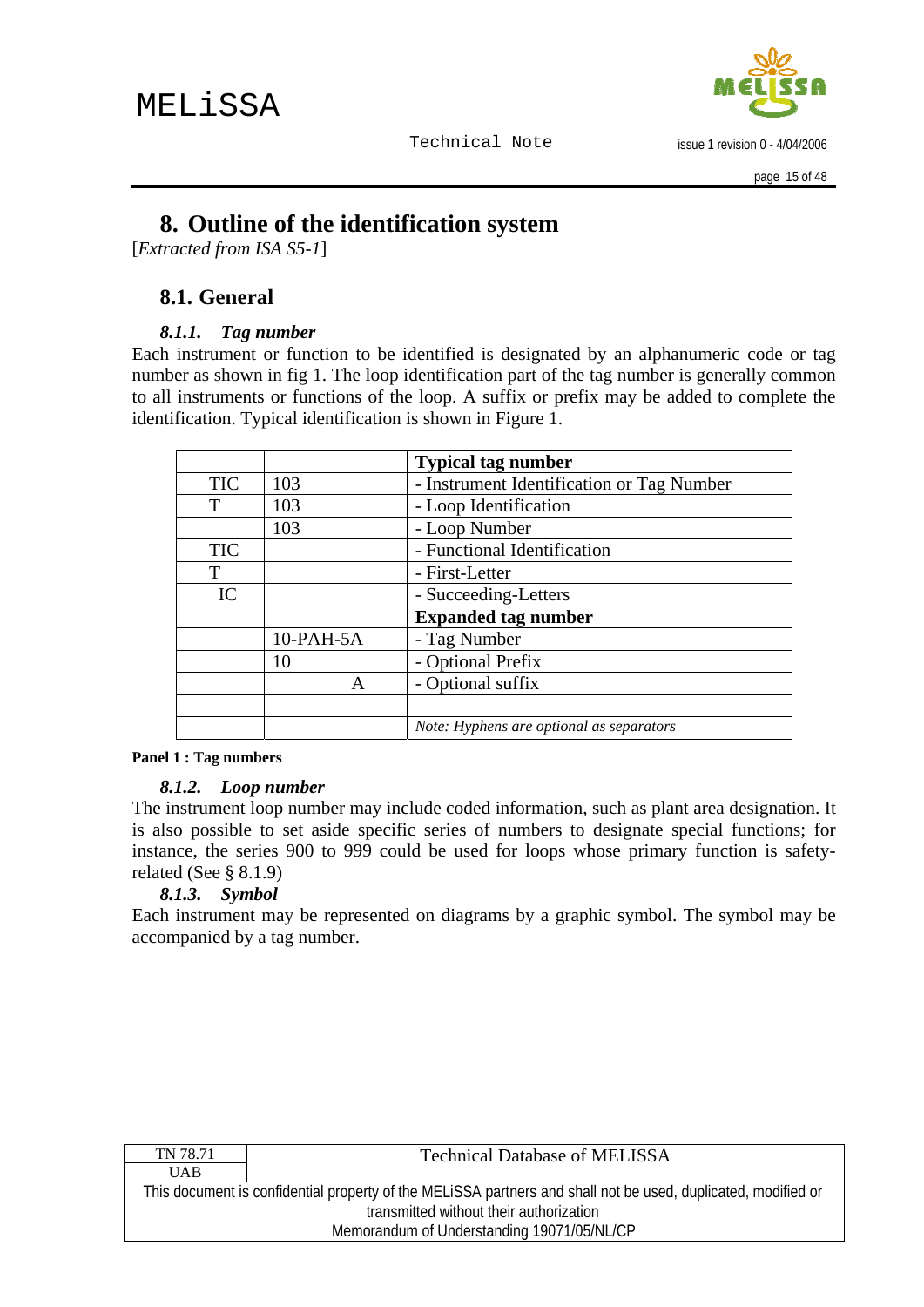issue 1 revision 0 - 4/04/2006

## <span id="page-15-0"></span>**8.2. Functional identification**

#### *8.2.1. Article 1*

The functional identification of an instrument or its functional equivalent consists of letters from Table 1 (See § 11.2.1) and includes one first-Letter (designating the measured or initiating variable) and one or more succeeding-Letters (identifying the functions performed).

#### *8.2.2. Article 2*

The functional identification of an instrument is made according to the function and not according to the construction. Thus, a differential-pressure recorder used for flow measurement is identified by FR; a pressure indicator and a pressure-actuated switch connected to the output of a pneumatic level transmitter are identified by LI and LS, respectively.

#### *8.2.3. Article 3*

In an instrument loop, the first-Letter of the functional identification is selected **according to the measured or initiating variable,** and not according to the manipulated variable. Thus, a control valve varying flow according to the dictates of a level controller is an LV, not an FV.

#### *8.2.4. Article 4*

The succeeding-Letters of the functional identification designate one or more readout or passive functions and/or output functions. A modifying-Letter may be used, if required, in addition to one or more other succeeding-Letters. Modifying-Letters may modify either a first-Letter or succeeding-Letters, as applicable. Thus, TDAL contains two modifiers. The letter D changes the measured variable T into a new variable, "differential temperature." The letter L restricts the readout function A, alarm, to represent a low alarm only.

#### *8.2.5. Article 5*

The sequence of identification letters begins with a first-Letter selected according to Table 1. Readout or passive functional letters follow in any order, and output functional letters follow these in any sequence, except that output letter C (control) precedes output letter V (valve), e.g., PCV, a self-actuated control valve. However, modifying-Letters, if used, are interposed so that they are placed immediately following the letters they modify.

#### *8.2.6. Article 6*

A multiple function device may be symbolised on a diagram by as many bubbles as there are measured variables, outputs, and/or functions. Thus, a temperature controller with a switch may be identified by two tangent bubbles - one inscribed TIC-3 and one inscribed TSH-3. The instrument would be designated TIC/TSH-3 for all uses in writing or reference.

#### *8.2.7. Article 7*

The number of functional letters grouped for one instrument should be kept to a minimum according to the judgment of the user. *The total number of letters within one group should not exceed four.* The number within a group may be kept to a minimum by:

• Arranging the functional letters into subgroups.

| TN 78.71                                                                                                      | <b>Technical Database of MELISSA</b> |  |
|---------------------------------------------------------------------------------------------------------------|--------------------------------------|--|
| <b>UAB</b>                                                                                                    |                                      |  |
| This document is confidential property of the MELISSA partners and shall not be used, duplicated, modified or |                                      |  |
| transmitted without their authorization                                                                       |                                      |  |
| Memorandum of Understanding 19071/05/NL/CP                                                                    |                                      |  |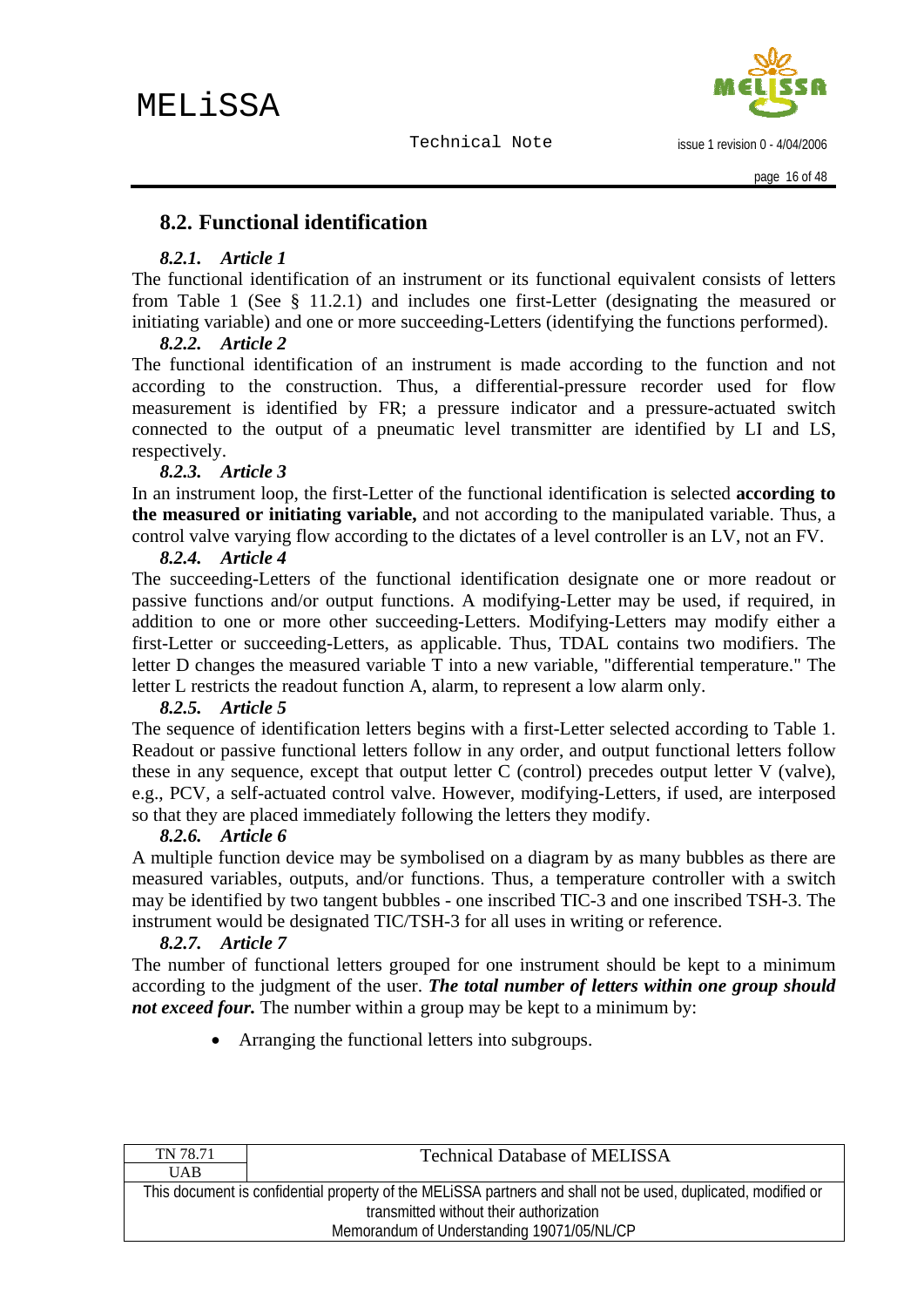issue 1 revision 0 - 4/04/2006

<span id="page-16-0"></span>• Omitting the I (indicate) if an instrument both indicates and records the same measured variable.

#### *8.2.8. Article 8*

All letters of the functional identification are uppercase.

## **8.3. Loop identification**

#### *8.3.1. Article 9*

The loop identification consists of a First-Letter and a number. Each instrument within a loop has assigned to it the same loop number and, in the case of parallel numbering, the same first-Letter. Each instrument loop has a unique loop identification. An instrument common to two or more loops should carry the identification of the loop which is considered predominant.

#### *8.3.2. Article 10*

Loop numbering may be parallel or serial. Parallel numbering involves starting a numerical sequence for each new first-Letter, e.g., TIC-100, FRC-100, LIC-100, AI-100, etc. Serial numbering involves using a single sequence of numbers for a project or for large sections of a project, regardless of the first-Letter of the loop identification, e.g., TIC-100, FRC-101, LIC-102, AI-103, etc. A loop numbering sequence may begin with 1 or any other convenient number, such as 001, 301 or 1201. The number may incorporate coded information; however, simplicity is recommended.

#### *8.3.3. Article 11*

If a given loop has more than one instrument with the same functional identification, a suffix may be appended to the loop number, e.g., FV-2A, FV-2B, FV-2C, etc., or TE-25-1, TE-25-2, etc. However, it may be more convenient or logical in a given instance to designate a pair of flow transmitters, for example, as FT-2 and FT-3 instead of FT-2A and FT-2B. The suffixes may be applied according to the following guidelines:

- An uppercase suffix letter should be used, i.e., A, B, C, etc.
- For an instrument such as a multipoint temperature recorder that prints numbers for point identification, the primary elements may be numbered TE-25-1, TE-25-2, TE25-3, etc., corresponding to the point identification number.
- Further subdivisions of a loop may be designated by serially alternating suffix letters and numbers.

#### *8.3.4. Article 12*

An instrument that performs two or more functions may be designated by all of its functions. For example, a flow recorder FR-2 with a pressure pen PR-4 may be designated FR-2/PR-4. A two-pen pressure recorder may be PR-7/B, and a common annunciator window for high and low temperature alarms may be TAHL -21. Note that the slash is not necessary when distinctly separate devices are not present.

| This document is confidential property of the MELISSA partners and shall not be used, duplicated, modified or |  |  |
|---------------------------------------------------------------------------------------------------------------|--|--|
|                                                                                                               |  |  |
|                                                                                                               |  |  |
|                                                                                                               |  |  |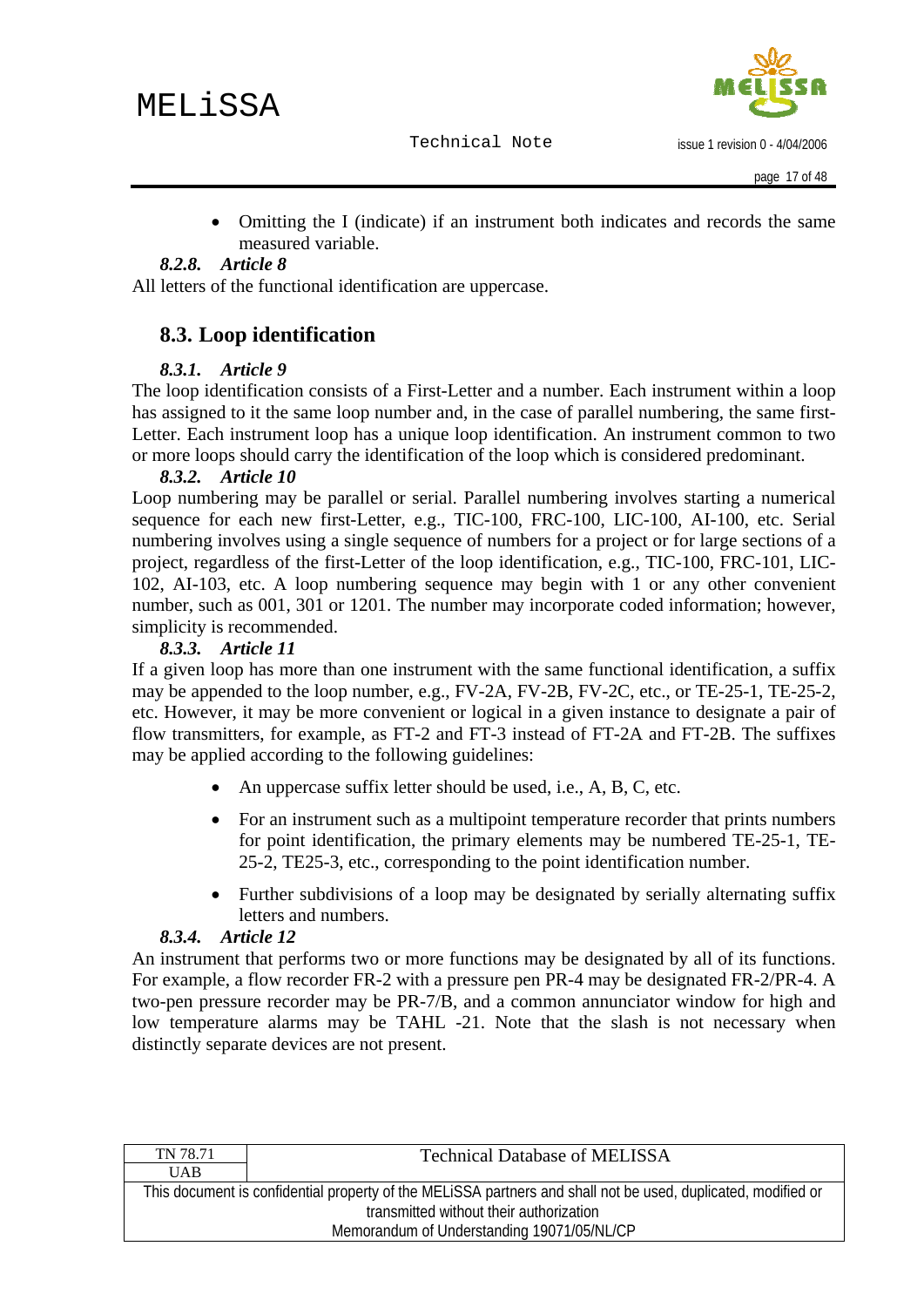issue 1 revision 0 - 4/04/2006

#### <span id="page-17-0"></span>*8.3.5. Article 13*

Instrument accessories such as purge meters, air sets, and seal pots that are not explicitly shown on a diagram but that need a designation for other purposes should be tagged individually according to their functions and should use the same loop identification as the instrument they directly serve. Application of such a designation does not imply that the accessory must be shown on the diagram. Alternatively, the accessories may use the identical tag number as their associated instrument, but with clarifying words added. Thus an orifice flange union associated with orifice plate FE-7 should be tagged FX-7, but may be designated FE-7 FLANGES. A purge meter associated with pressure gauge PI-8 may be tagged PI-8 PURGE. A thermowell used with thermometer TI-9 should be tagged TW-9, but may be tagged TI-9 THERMOWELL.

## **8.4. Symbols**

#### *8.4.1. Article 14*

 The examples in this standard illustrate the symbols that are intended to depict instrumentation on diagrams and drawings. Methods of symbolization and identification are demonstrated. The examples show identification that is typical for the pictured instrument or functional interrelationships. The symbols indicating the various instruments or functions have been applied in typical ways in the illustrations. However this usage does not imply that the applications or designations of the instruments or functions are restricted in any way. No inference should be drawn that the choice of any of the schemes for illustration constitutes a recommendation for the illustrated methods of measurement or control. Where alternative symbols are shown without a statement of preference, the relative sequence of symbols does not imply a preference.

#### *8.4.2. Article 15*

The bubble may be used to tag distinctive symbols, such as those for control valves, when such tagging is desired. In such instances, the line connecting the bubble to the instrument symbol is drawn close to, but not touching, the symbol. In other instances, the bubble serves to represent the instrument itself.

#### *8.4.3. Article 16*

A distinctive symbol whose relationship to the remainder of the loop is easily evident from a diagram need not be individually tagged on the diagram. For example, an orifice flange or a control valve that is part of a larger system need not be shown with a tag number on a diagram. Also, where there is a primary element connected to another instrument on a diagram, use of a symbol to represent the primary element on the diagram is optional.

#### *8.4.4. Article 17*

A brief explanatory notation may be added adjacent to a symbol or a line to clarify the function of an item. For instance, the notations 3-9 psig and 9-15 psig adjacent to the signal lines to two valves operating in split range, taken together with the symbols for the failure modes, allow complete understanding of the intent. Similarly, when two valves are operated

| TN 78.71                                                                                                      | <b>Technical Database of MELISSA</b> |  |
|---------------------------------------------------------------------------------------------------------------|--------------------------------------|--|
| <b>UAB</b>                                                                                                    |                                      |  |
| This document is confidential property of the MELISSA partners and shall not be used, duplicated, modified or |                                      |  |
| transmitted without their authorization                                                                       |                                      |  |
| Memorandum of Understanding 19071/05/NL/CP                                                                    |                                      |  |
|                                                                                                               |                                      |  |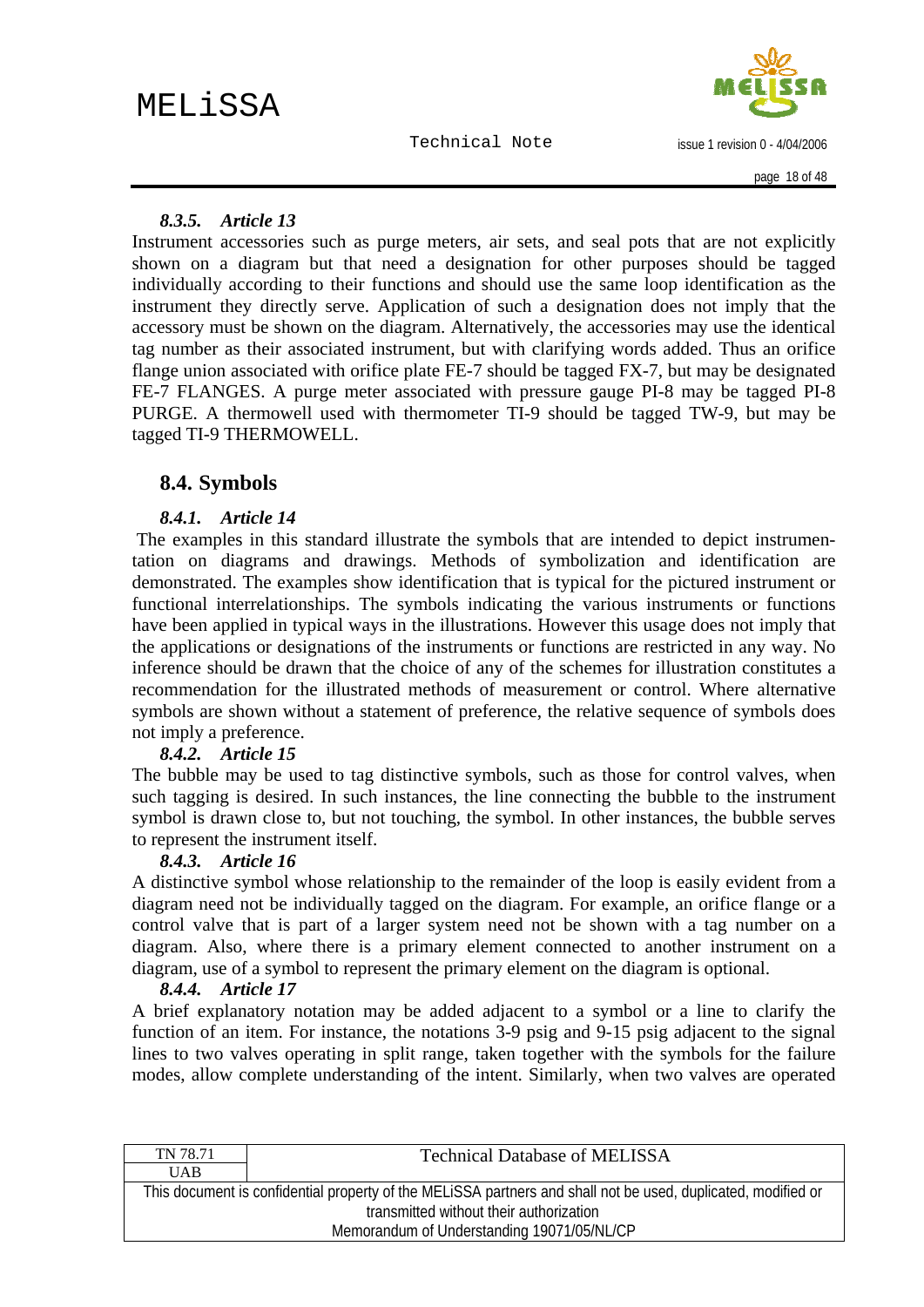issue 1 revision 0 - 4/04/2006

<span id="page-18-0"></span>in a diverting or mixing mode from a common signal, the notations 3-15 psig and 15-3 psig, together-with the failure modes, allow understanding of the function.

#### *8.4.5. Article 18*

The sizes of the tagging bubbles and the miscellaneous symbols shown in the examples are the sizes generally recommended; however, the optimum sizes may vary depending on whether or not the finished diagram is to be reduced in size and depending on the number of characters that are expected in the instrument tagging designation. The sizes of the other symbols may be selected as appropriate to accompany the symbols of other equipment on a diagram.

#### *8.4.6. Article 19*

Aside from the general drafting requirements for clearness and legibility, symbols may be drawn with any orientation. Likewise, signal lines may be drawn on a diagram entering or leaving the appropriate part of a symbol at any angle. However, the function block designators and the tag numbers should always be drawn with a horizontal orientation. Directional arrowheads should be added to signal lines when needed to clarify the direction of flow of information. The judicious use of such arrowheads, especially on complex drawings, will often facilitate understanding of the system.

#### *8.4.7. Article 20*

The electrical, pneumatic, or other power supply to an instrument is not expected to be shown unless it is essential to the understanding of the operation of the instrument or the loop.

#### *8.4.8. Article 21*

In general, one signal line will be enough to represent the interconnections between two instruments on flow diagrams even though they may be connected physically by more than one line.

#### *8.4.9. Article 22*

The sequence in which the instruments or functions of a loop are connected on a diagram should reflect the functional logic or information flow, although this arrangement will not necessarily correspond to the signal connection sequence. Thus, an electronic loop using analog voltage signals requires parallel wiring, while a loop using analog current signals requires series interconnections. However, the diagram in both instances should be drawn as though ail the wiring were parallel, to show the functional inter-relationships clearly white keeping the presentation independent of the type of instrumentation finally installed. The correct interconnections are expected to be shown on a suitable diagram.

#### *8.4.10. Article 23*

The degree of detail to be applied to each document or sketch is entirely at the discretion of the user of the standard. The symbols and designations in this standard can depict both hardware and function. Sketches and technical papers will usually contain highly simplified symbolism and identification. Process flow diagrams will usually be less detailed than engineering flow diagrams. Engineering flow diagrams may show ail in-line components, but may differ from user to user in the amount of off-line detail shown. in any case, consistency

| TN 78.71                                   | <b>Technical Database of MELISSA</b>                                                                          |  |  |  |
|--------------------------------------------|---------------------------------------------------------------------------------------------------------------|--|--|--|
| <b>UAB</b>                                 |                                                                                                               |  |  |  |
|                                            | This document is confidential property of the MELISSA partners and shall not be used, duplicated, modified or |  |  |  |
|                                            | transmitted without their authorization                                                                       |  |  |  |
| Memorandum of Understanding 19071/05/NL/CP |                                                                                                               |  |  |  |
|                                            |                                                                                                               |  |  |  |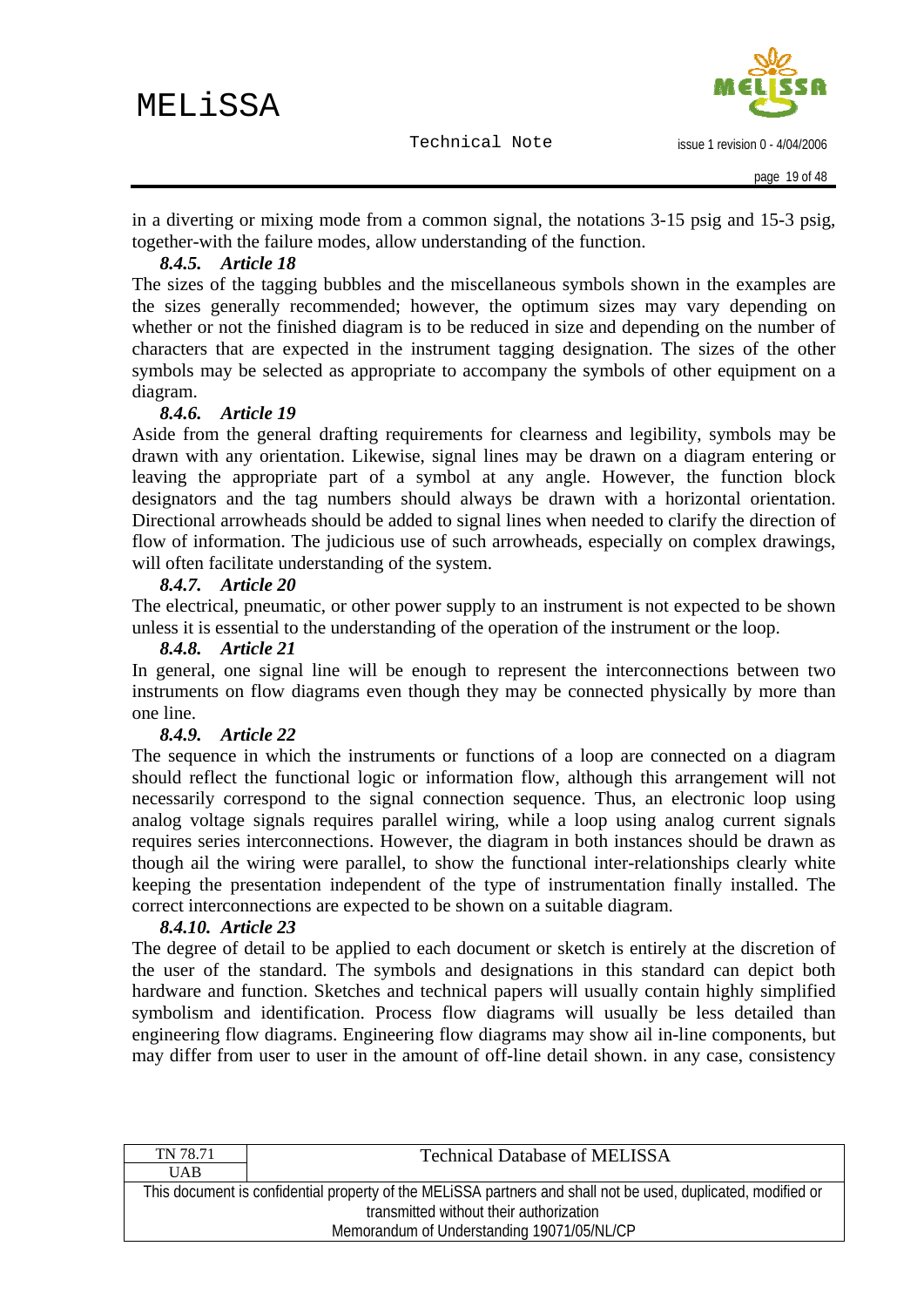issue 1 revision 0 - 4/04/2006

<span id="page-19-0"></span>should be established for each application. The terms simplified, conceptual, and detailed as applied to the diagrams of 6.12 were chosen to represent a crass section of typical usage. Each user must establish the degree of detail that fulfils the purposes of the specific document or sketch being generated.

#### *8.4.11. Article 24*

It is common practice for engineering flow diagrams to omit the symbols of interlock hardware components that are actually necessary for a working system, particularly when symbolizing electric interlock systems. For example, a level switch may be shown as tripping a pump, or separate flow and pressure switches may be shown as actuating a solenoid valve or other interlock devices. In both instances, auxiliary electrical relays and other components may be considered details to be shown elsewhere. By the same token, a current transformer sometimes will be omitted and its receiver shown connected directly to the process - in this case the electric motor.

#### *8.4.12. Article 25*

 Because the distinctions between shared display/shared control and computer functions are sometimes blurred, in choosing symbols to represent them the user must rely on manufacturers' definitions, usage in a particular industry, and personal judgment.

## **9. System organisation**

## **9.1. MELISSA project**

Melissa project (Microbiological Ecological Life Support System Alternative) is developed by the European Space Agency (ESA) for an ecosystem mainly based on the microorganisms. It claims to be a tool for artificial ecosystem understanding and for a next support system of the biological life for long spatial flights (Mergeay and al, 1988).

The Melissa project is based on the eatable biomass recovery from wastage,  $CO<sub>2</sub>$  and minerals and using the light as energy source for photosynthesis.

The process is composed of 5 sub-systems (called compartments) strongly interconnected through liquid, solid or gas exchanges. These material exchanges are shown on graphic representation in order to materialize existing links between sub-systems. The crew compartment (CV) mainly consists of human staff that consumes oxygen and biomass and produces waste and  $CO<sub>2</sub>$ . Other compartments are made with the necessary elements for the waste reprocessing and the production of nutritive elements and oxygen (bioreactors, separators … )

The diagrams below describe the main loop and links organization.

| TN 78.71                                                                                                      | <b>Technical Database of MELISSA</b> |  |  |  |
|---------------------------------------------------------------------------------------------------------------|--------------------------------------|--|--|--|
| <b>UAB</b>                                                                                                    |                                      |  |  |  |
| This document is confidential property of the MELISSA partners and shall not be used, duplicated, modified or |                                      |  |  |  |
| transmitted without their authorization                                                                       |                                      |  |  |  |
| Memorandum of Understanding 19071/05/NL/CP                                                                    |                                      |  |  |  |
|                                                                                                               |                                      |  |  |  |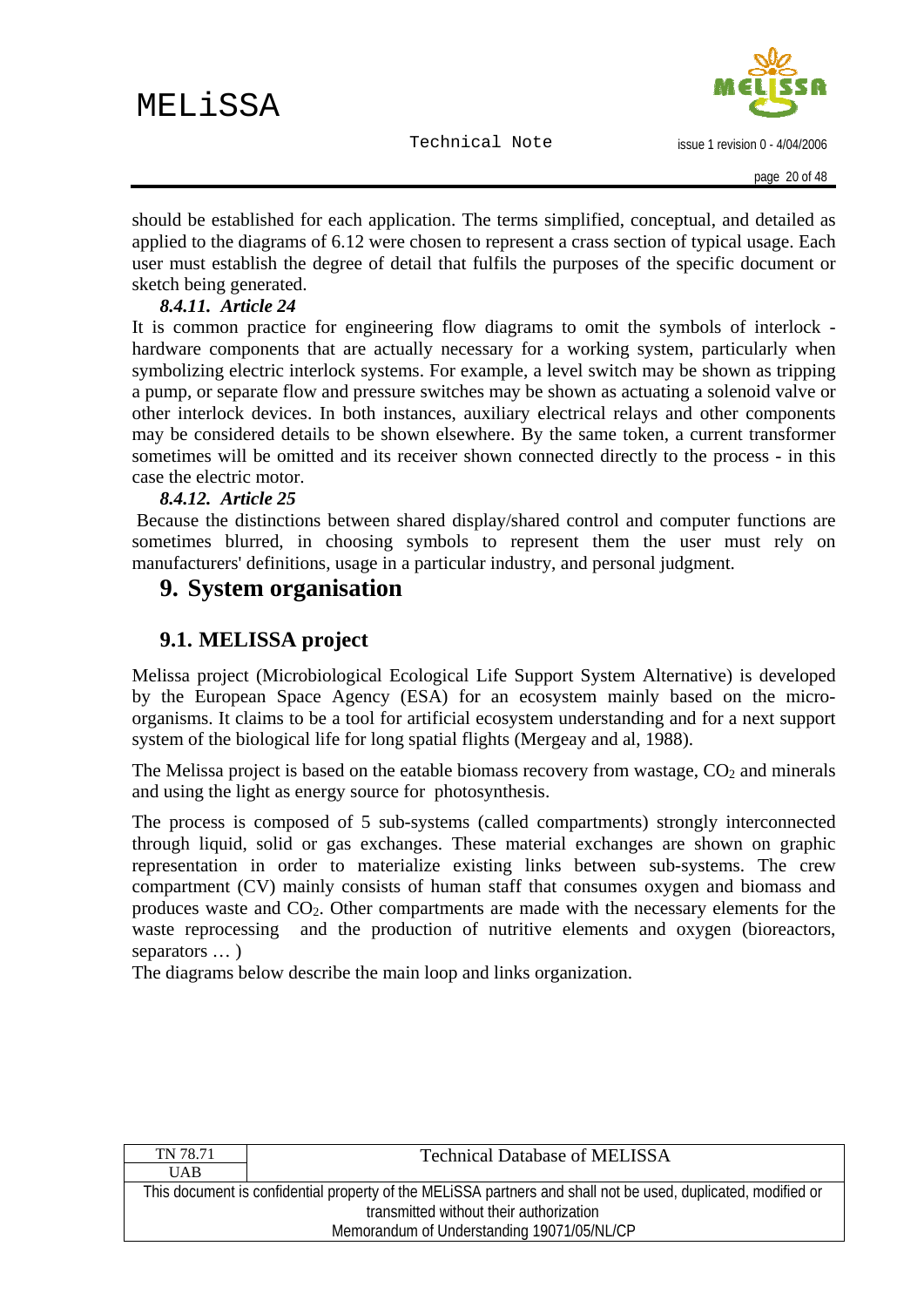

issue 1 revision 0 - 4/04/2006

<span id="page-20-0"></span>

**Figure 1 : MELISSA advanced concept loop (source: ESA)** 

#### *9.1.1. Compartment's loops*

The list of the loops is extracted from TN 72.1 Version 1 Issue 0 (NTE). The loops of the compartment are numbered according to the following rules:

#### *9.1.2. Article 26*

The hundreds number corresponds to the number of the compartment

- Compartment CI from 100 to 199,
- Compartment CII from 200 to 299
- Compartment CIII from 300 to 399
- Compartment CIVa from 400 to 449

| TN 78.71                                   | <b>Technical Database of MELISSA</b>                                                                          |  |  |  |
|--------------------------------------------|---------------------------------------------------------------------------------------------------------------|--|--|--|
| <b>UAB</b>                                 |                                                                                                               |  |  |  |
|                                            | This document is confidential property of the MELISSA partners and shall not be used, duplicated, modified or |  |  |  |
|                                            | transmitted without their authorization                                                                       |  |  |  |
| Memorandum of Understanding 19071/05/NL/CP |                                                                                                               |  |  |  |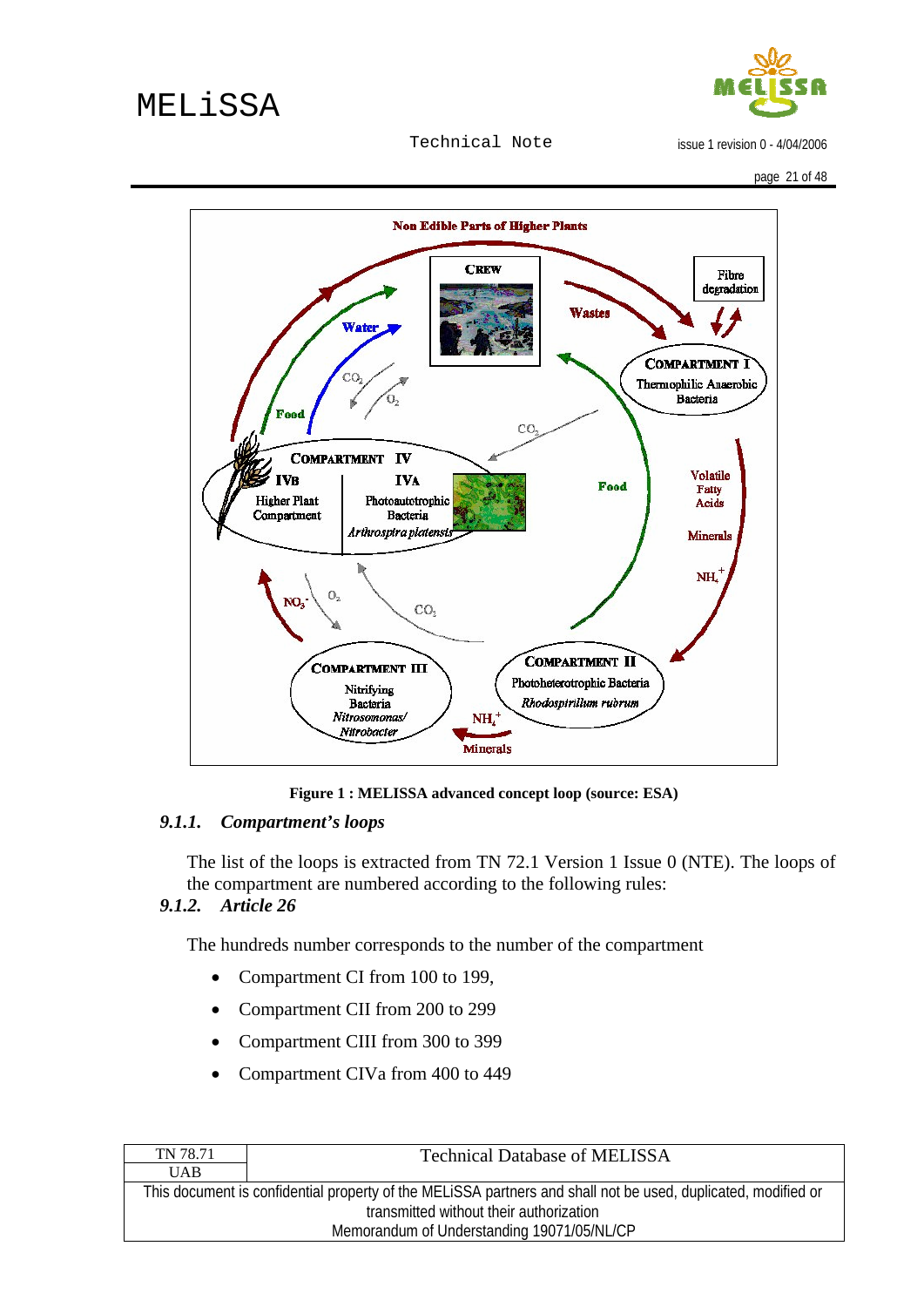

issue 1 revision 0 - 4/04/2006

- <span id="page-21-0"></span>• Compartment CIVb from 450 to 499
- Compartment CV from 500 to 599
- *9.1.3. Article 27 :*

The first ten functions of each hundred are dedicated to control loops *9.1.4. Article 28 :* 

The series 1 to 99 are free *9.1.5. Article 29 :* 

The series 600 to 699 are free *9.1.6. Article 30 :* 

The series 700 to 799 are free *9.1.7. Article 31 :* 

> The series 800 to 899 are used for loops whose primary function is maintenancerelated.

*9.1.8. Article 32* 

The series 900 to 999 are used for loops whose primary function is safety-related.

| TN 78.71                                   | <b>Technical Database of MELISSA</b>                                                                          |  |  |  |
|--------------------------------------------|---------------------------------------------------------------------------------------------------------------|--|--|--|
| <b>UAB</b>                                 |                                                                                                               |  |  |  |
|                                            | This document is confidential property of the MELISSA partners and shall not be used, duplicated, modified or |  |  |  |
|                                            | transmitted without their authorization                                                                       |  |  |  |
| Memorandum of Understanding 19071/05/NL/CP |                                                                                                               |  |  |  |
|                                            |                                                                                                               |  |  |  |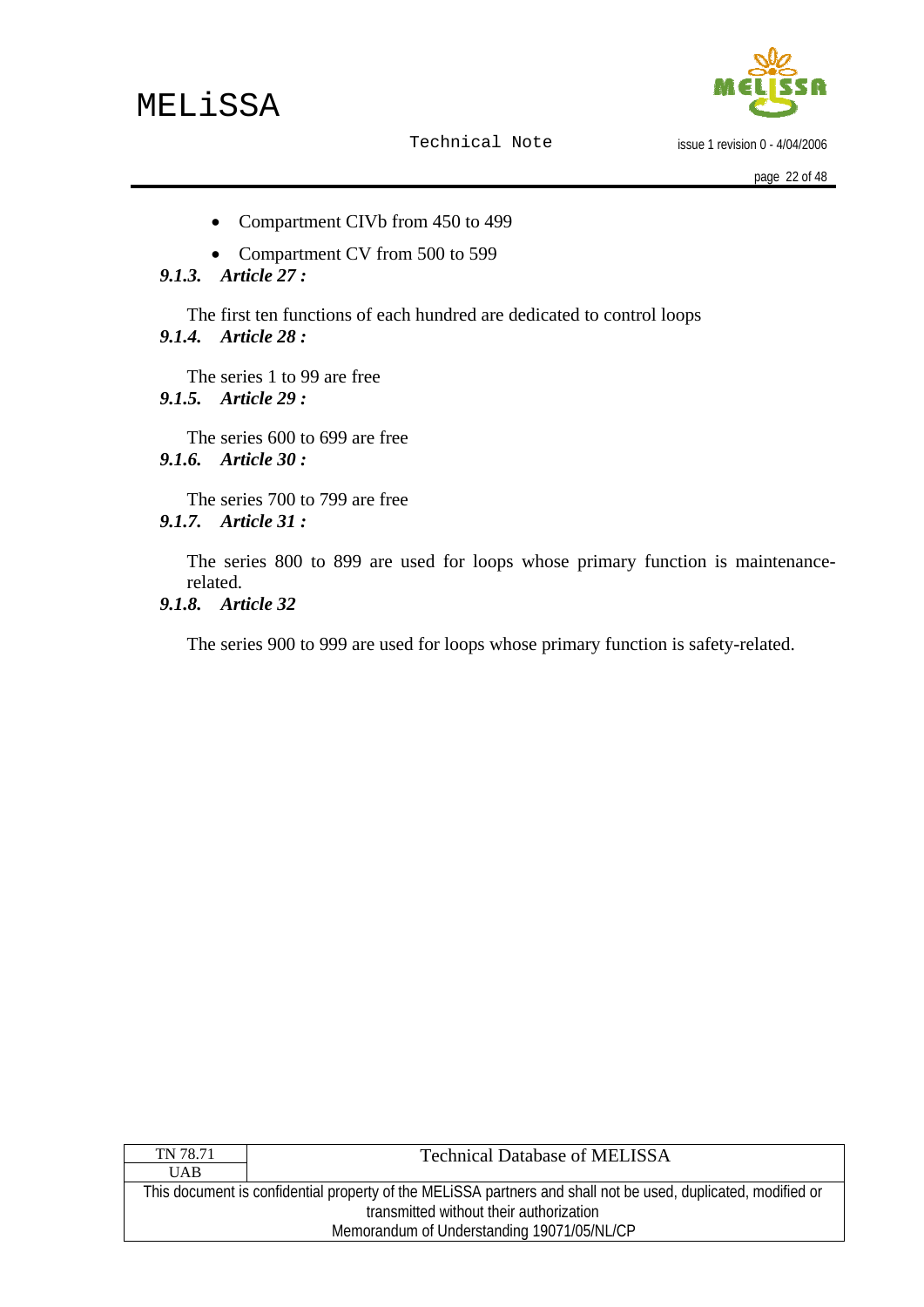

issue 1 revision 0 - 4/04/2006

page 23 of 48

|                | Number of loops                                   | 33             |              |                |                         |
|----------------|---------------------------------------------------|----------------|--------------|----------------|-------------------------|
| Loop<br>Number | Description                                       |                |              | Code TN 72-1   |                         |
| 100            | <b>BIOMASS control loop</b>                       |                |              |                |                         |
| 101            | FLOW control loop                                 |                |              |                |                         |
| 102            | CI Pressure control                               | $\overline{2}$ | $\mathbf{1}$ | 4              | $\overline{4}$          |
| 103            | CI Level control                                  | $\overline{2}$ | 1            | 4              | 5                       |
| 104            | Liquefying CI Temperature control                 | $\overline{2}$ | 1            | 4              | 1                       |
| 105            | CI Microbial activity control                     | $\overline{2}$ | $\mathbf{1}$ | 4              | 3                       |
| 106            | CI pH control                                     | $\overline{2}$ | $\mathbf{1}$ | 4              | $\overline{2}$          |
| 107            |                                                   |                |              |                |                         |
| 108            |                                                   |                |              |                |                         |
| 109            |                                                   |                |              |                |                         |
| 110            | Liquefying                                        | $\overline{2}$ | 1            | 1              |                         |
| 111            | Provide mechanical containtment                   | 2              | 1            | $\overline{2}$ |                         |
| 112            | Input mixer                                       | $\overline{2}$ | $\mathbf{1}$ | 3              | 1                       |
| 113            | Pumping                                           | $\overline{2}$ | $\mathbf{1}$ | 3              | $\overline{2}$          |
| 114            | Reactor stirring                                  | $\overline{c}$ | 1            | 3              | 3                       |
| 115            | Biological Oxygen Demand (BOD) monitoring         | 2              | 1            | 5              | 1                       |
| 116            | Chemical Oxygen Demand (COD) monitoring           | $\overline{2}$ | 1            | 5              | $\overline{2}$          |
| 117            | Dry Weight monitoring                             | 2              | 1            | 5              | 3                       |
| 118            | Cellulose / Faeces ratio monitoring               | $\overline{2}$ | 1            | 5              | 4                       |
| 119            | Ethanol monitoring                                | $\overline{c}$ | 1            | 6              | 1                       |
| 120            | Fatty Acids monitoring                            | $\overline{2}$ | 1            | 6              | 2                       |
| 121            | NH4 monitoring                                    | $\overline{2}$ | 1            | 6              | 3                       |
| 122            | CO2 monitoring                                    | 2              | 1            | 6              | 4                       |
| 123            | H2S monitoring                                    | $\overline{2}$ | 1            | 6              | 5                       |
| 124            | H <sub>2</sub> monitoring                         | $\overline{2}$ | 1            | 6              | 6                       |
| 125            | Indigestible nutrients monitoring                 | $\overline{2}$ | $\mathbf{1}$ | 6              | $\overline{7}$          |
| 126            | Kjeldahl-N monitoring                             | $\overline{2}$ | 1            | 6              | 8                       |
| 127            | Gas filtering processing                          | $\overline{2}$ | $\mathbf{1}$ | 7              | $\mathbf{1}$            |
| 128            | Gas pumping processing                            | $\overline{2}$ | 1            | $\overline{7}$ | 2                       |
| 129            | Liquid pumping from CI reactor processing         | 2              | 1            | 7              | 3                       |
| 130            | Liquid solid separation processing                | $\overline{2}$ | 1            | 7              | $\overline{\mathbf{4}}$ |
| 131            | Liquid pumping from S2 solid separator processing | $\overline{2}$ | 1            | 7              | 5                       |
| 132            | Liquid sterilisation processing                   | $\overline{2}$ | 1            | 7              | 6                       |
| 133            | Liquid filtering processing                       | $\overline{2}$ | 1            | 7              | 7                       |
| 134            | Liquid buffering processing                       | $\overline{2}$ | 1            | 7              | 8                       |
| 135            | Solid waste buffering                             | $\overline{2}$ | 1            | 8              | 1                       |

# <span id="page-22-0"></span>*9.1.9. List of the loops of CI (See Excel file "list of loops.xls")*

**Panel 2 : List of the loops of CI** 

| <b>UAB</b>                                                                                                    |  |  |  |
|---------------------------------------------------------------------------------------------------------------|--|--|--|
| This document is confidential property of the MELISSA partners and shall not be used, duplicated, modified or |  |  |  |
| transmitted without their authorization                                                                       |  |  |  |
| Memorandum of Understanding 19071/05/NL/CP                                                                    |  |  |  |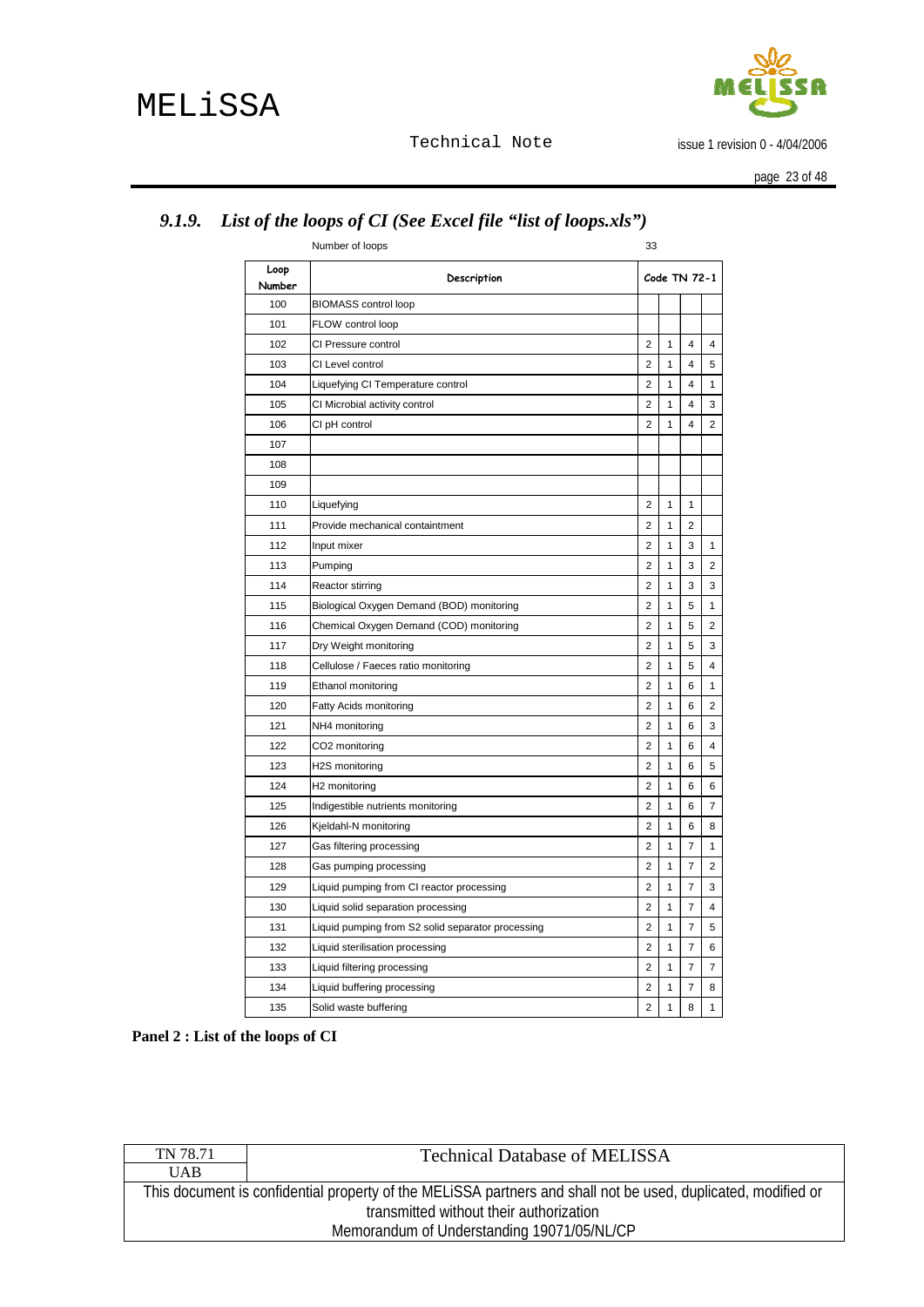

issue 1 revision 0 - 4/04/2006

page 24 of 48

|                | Number of loops                      | 22             |                |                |                           |
|----------------|--------------------------------------|----------------|----------------|----------------|---------------------------|
| Loop<br>Number | Description                          |                |                | Code TN 72-1   |                           |
| 200            | CII Biomass control                  | $\overline{2}$ | $\overline{2}$ | 4              | 4                         |
| 201            | FLOW control loop                    |                |                |                |                           |
| 202            | PRESSURE control loop                |                |                |                |                           |
| 203            | CII Level control                    | 2              | $\overline{2}$ | 5              | $\mathbf{1}$              |
| 204            | CII Temperature control              | $\overline{2}$ | $\overline{2}$ | 4              | $\mathbf{1}$              |
| 205            | CII Light control                    | $\overline{2}$ | $\overline{2}$ | 4              | $\ensuremath{\mathsf{3}}$ |
| 206            | CII pH control                       | $\overline{2}$ | $\overline{2}$ | 4              | $\overline{c}$            |
| 207            |                                      |                |                |                |                           |
| 208            |                                      |                |                |                |                           |
| 209            |                                      |                |                |                |                           |
| 210            | VFA degradation                      | $\overline{2}$ | $\overline{2}$ | $\mathbf{1}$   |                           |
| 211            | Provide containment                  | $\overline{c}$ | $\overline{c}$ | $\overline{c}$ |                           |
| 212            | Provide homogeneous growth substrate | $\overline{2}$ | $\overline{2}$ | 3              |                           |
| 213            | Ammonium NH4 monitoring              | $\overline{2}$ | $\overline{2}$ | 5              | $\boldsymbol{2}$          |
| 214            | CO <sub>2</sub>                      | $\overline{2}$ | $\overline{2}$ | 5              | 3                         |
| 215            | <b>Active Biomass</b>                | $\overline{2}$ | $\overline{2}$ | 5              | $\overline{\mathbf{4}}$   |
| 216            | Kjeldahl-N                           | $\overline{2}$ | $\overline{2}$ | 5              | 5                         |
| 217            | CO2 filtering                        | $\overline{2}$ | $\overline{2}$ | 6              | $\mathbf{1}$              |
| 218            | CO2 Analyser                         | $\overline{2}$ | $\overline{2}$ | 6              | $\overline{2}$            |
| 219            | CO2 pumping to CIVb                  | $\overline{2}$ | $\overline{2}$ | $6\phantom{1}$ | 3                         |
| 220            | Liquid separation                    | $\overline{2}$ | $\overline{2}$ | 6              | 4                         |
| 221            | Liquid filtering                     | $\overline{2}$ | $\overline{2}$ | 6              | 5                         |
| 222            | Liquid analysis                      | $\overline{2}$ | $\overline{2}$ | 6              | 6                         |
| 223            | Liquid buffering                     | $\overline{2}$ | $\overline{2}$ | 6              | $\overline{7}$            |
| 224            | Solid waste buffering                | $\overline{2}$ | $\overline{2}$ | 7              | $\mathbf{1}$              |
| 225            |                                      |                |                |                |                           |
|                |                                      |                |                |                |                           |

# <span id="page-23-0"></span>*9.1.10. List of the loops of CII*

**Panel 3 : List of the loops of CII** 

| TN 78.71                                   | <b>Technical Database of MELISSA</b>                                                                          |  |  |
|--------------------------------------------|---------------------------------------------------------------------------------------------------------------|--|--|
| <b>UAB</b>                                 |                                                                                                               |  |  |
|                                            | This document is confidential property of the MELISSA partners and shall not be used, duplicated, modified or |  |  |
|                                            | transmitted without their authorization                                                                       |  |  |
| Memorandum of Understanding 19071/05/NL/CP |                                                                                                               |  |  |
|                                            |                                                                                                               |  |  |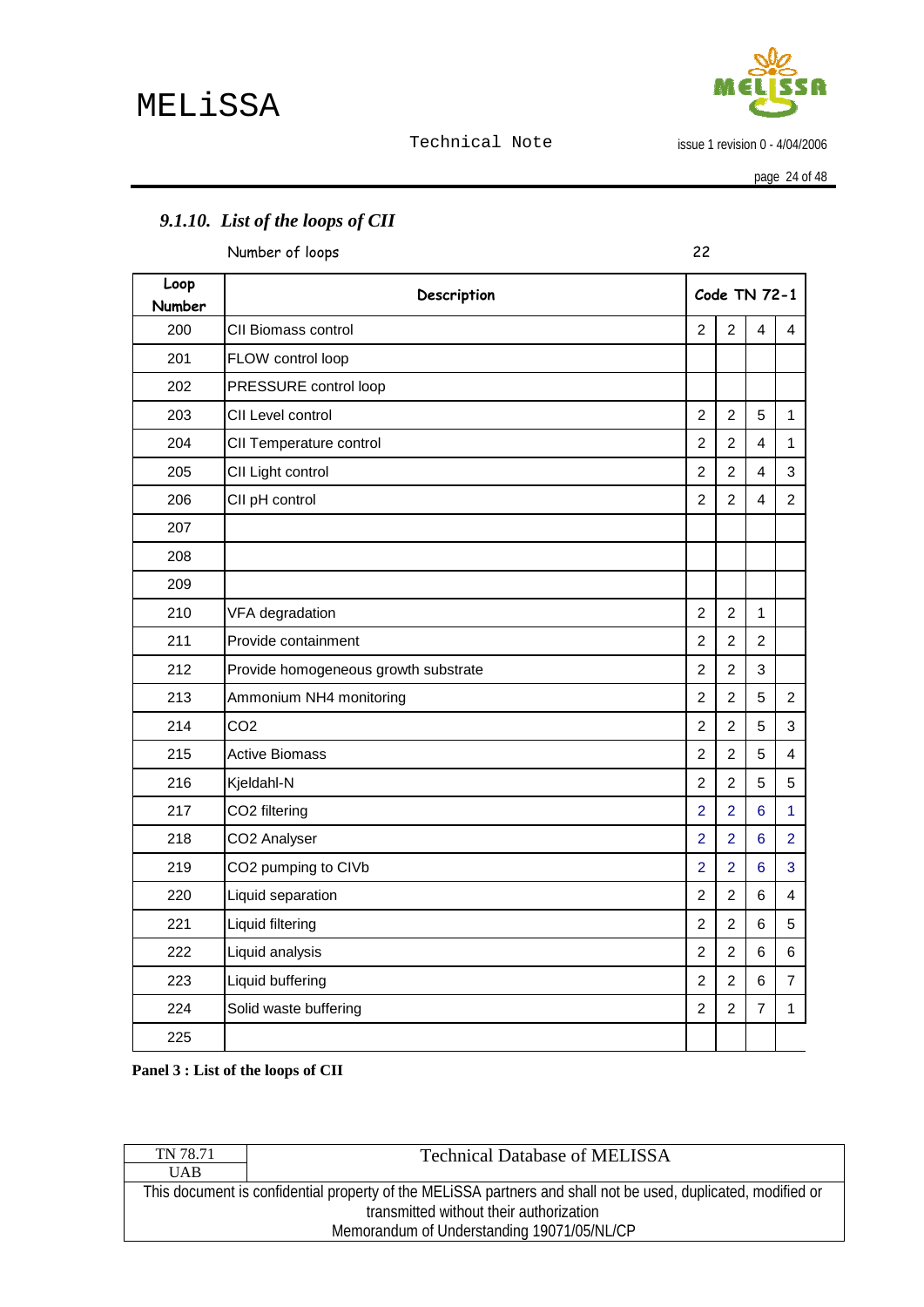

issue 1 revision 0 - 4/04/2006

page 25 of 48

# <span id="page-24-0"></span>*9.1.11. List of the loops of CIII*

Number of loops 23

| Loop<br>Number | Description                       |                | Code TN 72-1 |                         |                |
|----------------|-----------------------------------|----------------|--------------|-------------------------|----------------|
| 300            | <b>BIOMASS control loop</b>       |                |              |                         |                |
| 301            | FLOW control loop                 |                |              |                         |                |
| 302            | CIII Pressure control             | $\overline{2}$ | 3            | $\overline{4}$          | 5              |
| 303            | CIII Level control                | $\overline{2}$ | 3            | 4                       | $\overline{4}$ |
| 304            | CIII Temperature control          | $\overline{2}$ | 3            | $\overline{\mathbf{4}}$ | $\mathbf{1}$   |
| 305            |                                   |                |              |                         |                |
| 306            | CIII pH control                   | $\overline{2}$ | 3            | 4                       | $\overline{2}$ |
| 307            |                                   |                |              |                         |                |
| 308            | CII dissolved oxygen (DO) control | $\overline{2}$ | 3            | 4                       | 3              |
| 309            | CIII Ammonium control             | $\overline{c}$ | 3            | 4                       | 6              |
| 310            | Nitrification                     | $\overline{2}$ | 3            | 1                       |                |
| 311            | Provide containment               | $\overline{2}$ | 3            | $\overline{2}$          |                |
| 312            | Provide packed-bed substrat       | $\overline{2}$ | 3            | 3                       |                |
| 313            | Liquid filtering                  | $\overline{c}$ | 3            | 5                       | $\mathbf{1}$   |
| 314            | Liquid analysis                   | $\overline{2}$ | 3            | 5                       | $\overline{2}$ |
| 315            | Liquid pumping                    | $\overline{c}$ | 3            | 5                       | 3              |
| 316            | Gas analysis                      | $\overline{c}$ | 3            | 5                       | 4              |
| 317            | Gas filtering                     | $\overline{2}$ | 3            | 5                       | 5              |
| 318            | CO2 filtering                     | $\overline{2}$ | 3            | 6                       | $\mathbf{1}$   |
| 319            | CO2 pumping to CIVb               | $\overline{c}$ | 3            | 6                       | $\overline{2}$ |
| 320            | Liquid pumping                    | $\overline{c}$ | 3            | 6                       | 3              |
| 321            | Liquid solid separation           | $\overline{2}$ | 3            | 6                       | 4              |
| 322            | Liquid bufering                   | $\overline{2}$ | 3            | 6                       | 5              |
| 323            | Liquid analysis                   | $\overline{c}$ | 3            | 6                       | 6              |
| 324            | Solid buffering                   | $\overline{c}$ | 3            | $\overline{7}$          | 1              |
| 325            |                                   |                |              |                         |                |

**Panel 4 : List of the loops of CIII** 

| TN 78.71                                   | <b>Technical Database of MELISSA</b>                                                                          |  |  |
|--------------------------------------------|---------------------------------------------------------------------------------------------------------------|--|--|
| <b>UAB</b>                                 |                                                                                                               |  |  |
|                                            | This document is confidential property of the MELISSA partners and shall not be used, duplicated, modified or |  |  |
|                                            | transmitted without their authorization                                                                       |  |  |
| Memorandum of Understanding 19071/05/NL/CP |                                                                                                               |  |  |
|                                            |                                                                                                               |  |  |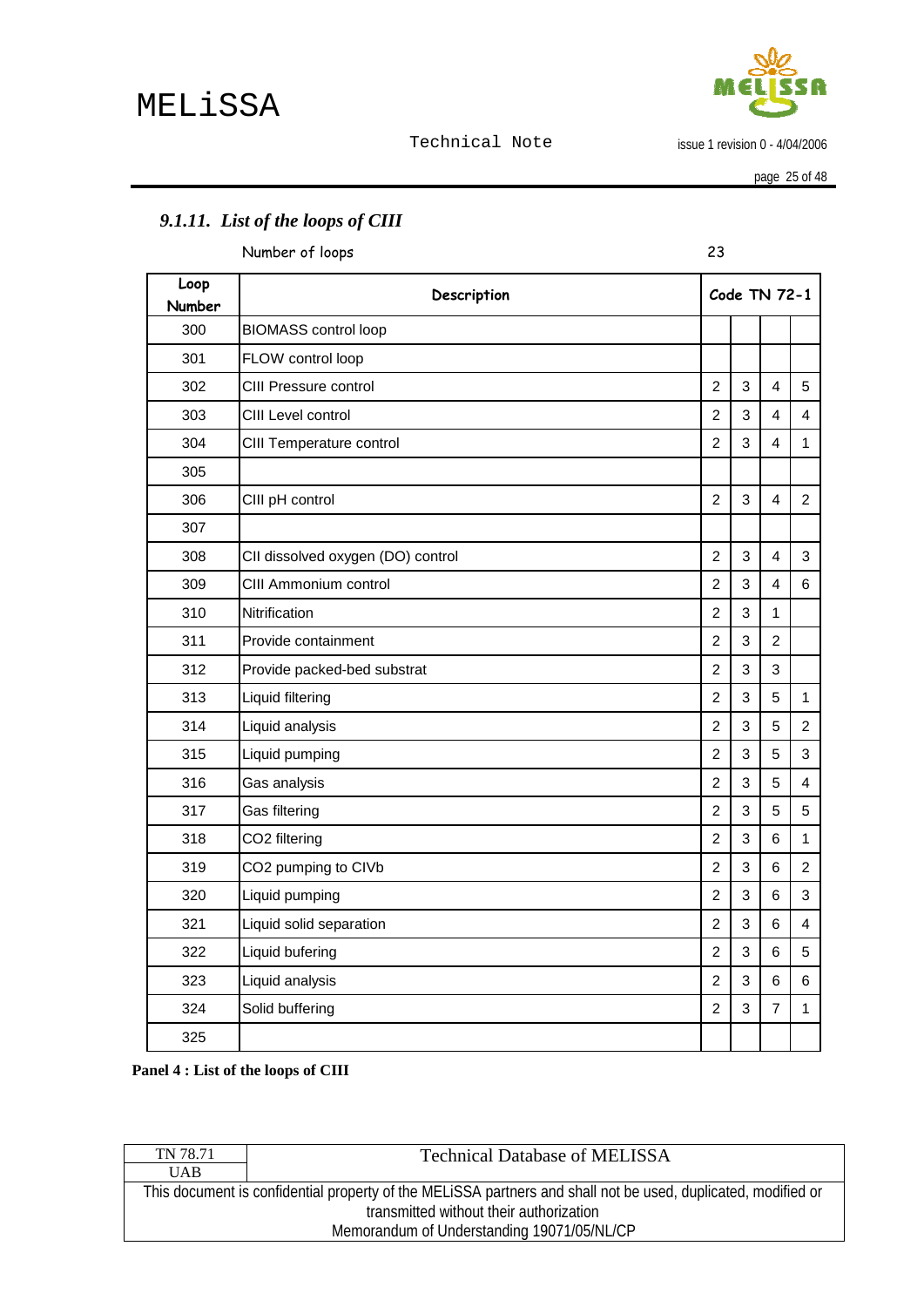

issue 1 revision 0 - 4/04/2006

page 26 of 48

|                | Number of loops               | 25             |                         |                 |                  |
|----------------|-------------------------------|----------------|-------------------------|-----------------|------------------|
| Loop<br>Number | Description                   |                |                         | Code TN 72-1    |                  |
| 400            | CIVa Biomass control          | $\overline{c}$ | $\overline{4}$          | 4               | 3                |
| 401            | CIVa Gas flow control         | $\overline{c}$ | $\overline{4}$          | $\overline{4}$  | 5                |
| 402            | CIVa Pressure control         | $\overline{2}$ | $\overline{\mathbf{4}}$ | 4               | 4                |
| 403            | LEVEL control loop            |                |                         |                 |                  |
| 404            | CIVa Temperature control      | $\overline{2}$ | $\overline{4}$          | $\overline{4}$  | 1                |
| 405            | CIVa Light control            | $\overline{c}$ | $\overline{\mathbf{4}}$ | 4               | $\overline{2}$   |
| 406            |                               |                |                         |                 |                  |
| 407            |                               |                |                         |                 |                  |
| 408            |                               |                |                         |                 |                  |
| 409            |                               |                |                         |                 |                  |
| 410            | Biomass production            | $\overline{c}$ | 4                       | $\mathbf{1}$    |                  |
| 411            | Provide containment           | 2              | $\overline{\mathbf{4}}$ | $\overline{2}$  |                  |
| 412            | Provide homogeneous substrate | $\overline{2}$ | $\overline{\mathbf{4}}$ | 3               |                  |
| 413            | Liquid filtering              | $\overline{2}$ | $\overline{4}$          | 5               | $\mathbf{1}$     |
| 414            | Liquid buffering              | $\overline{c}$ | 4                       | 5               | $\overline{2}$   |
| 415            | Liquid pumping                | $\overline{c}$ | $\overline{4}$          | 5               | 3                |
| 416            | Gas buffering                 | $\overline{c}$ | $\overline{\mathbf{4}}$ | 5               | 4                |
| 417            | Gas mixing                    | $\overline{2}$ | 4                       | 5               | 5                |
| 418            | Gas analysis                  | $\overline{2}$ | 4                       | 5               | 6                |
| 419            | Gas pumping                   | $\overline{c}$ | $\overline{4}$          | 5               | 7                |
| 420            | Gas filtering                 | $\overline{c}$ | $\overline{4}$          | 5               | 8                |
| 421            | Gas filtering                 | 2              | 4                       | 6               | 1                |
| 422            | Gas pumping                   | $\overline{2}$ | 4                       | 6               | $\boldsymbol{2}$ |
| 423            | Gas buffering                 | $\overline{2}$ | 4                       | 6               | 3                |
| 424            | Liquid buffering              | $\overline{c}$ | 4                       | 6               | 4                |
| 425            | Liquid solid separation       | $\overline{c}$ | 4                       | 6               | 5                |
| 426            | Liquid filtering              | $\overline{c}$ | 4                       | $6\overline{6}$ | $\,6$            |
| 427            | Liquid buffering              | $\overline{a}$ | 4                       | 6               | $\overline{7}$   |
| 428            | Solid buffering               | $\overline{c}$ | 4                       | $\overline{7}$  | 1                |

# <span id="page-25-0"></span>*9.1.12. List of the loops of CIV*

**Panel 5 : List of the loops of CIVa** 

| TN 78.71                                   | <b>Technical Database of MELISSA</b>                                                                                                                     |  |  |
|--------------------------------------------|----------------------------------------------------------------------------------------------------------------------------------------------------------|--|--|
| <b>UAB</b>                                 |                                                                                                                                                          |  |  |
|                                            | This document is confidential property of the MELISSA partners and shall not be used, duplicated, modified or<br>transmitted without their authorization |  |  |
|                                            |                                                                                                                                                          |  |  |
| Memorandum of Understanding 19071/05/NL/CP |                                                                                                                                                          |  |  |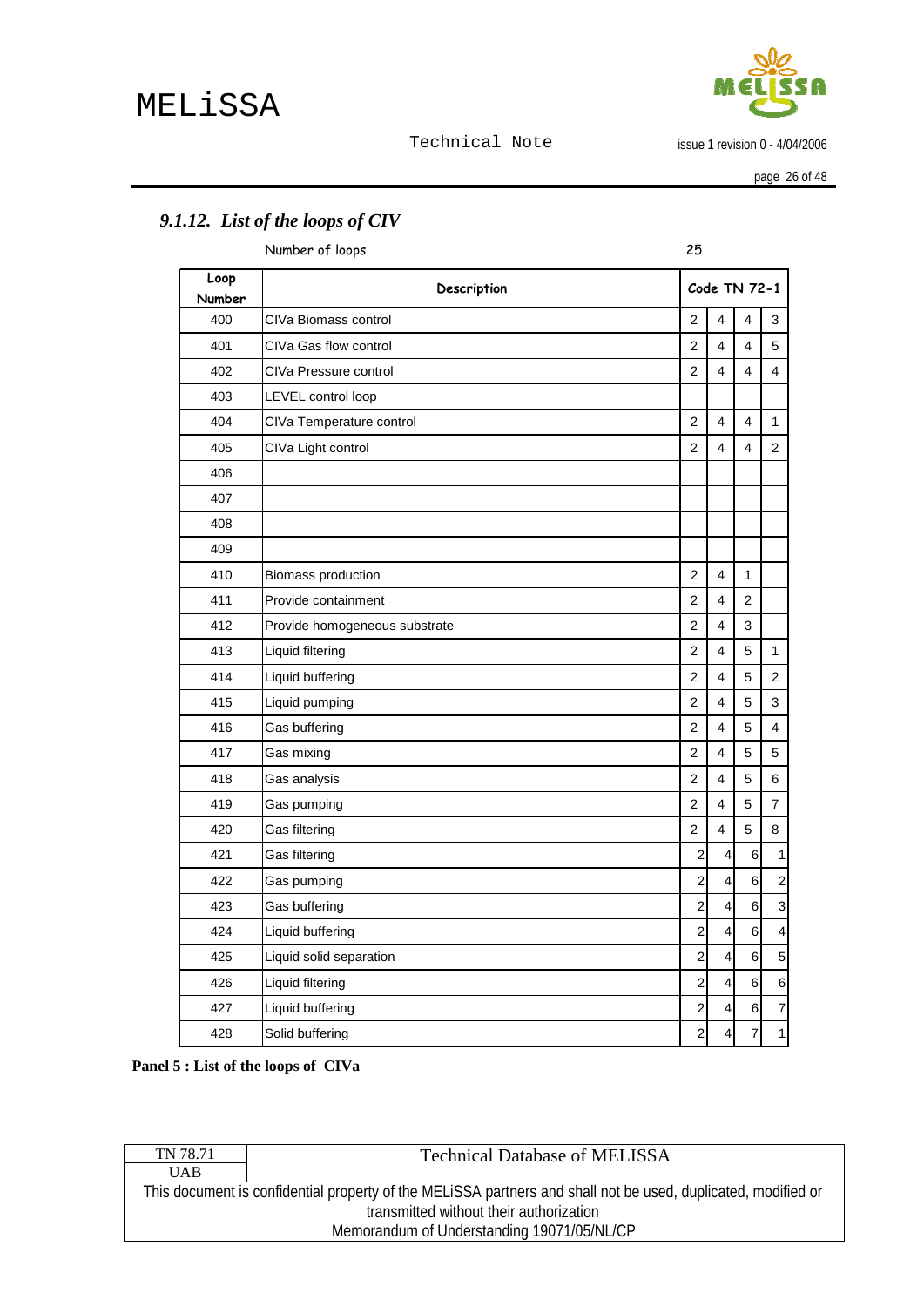

issue 1 revision 0 - 4/04/2006

page 27 of 48

<span id="page-26-0"></span>

|                | Number of loops                 | 16             |                 |                |                         |
|----------------|---------------------------------|----------------|-----------------|----------------|-------------------------|
| Loop<br>Number | Description                     |                |                 | Code TN 72-1   |                         |
| 450            |                                 |                |                 |                |                         |
| 451            |                                 |                |                 |                |                         |
| 452            | PRESSURE control loop           |                |                 |                |                         |
| 453            |                                 |                |                 |                |                         |
| 454            | <b>TEMPERATURE</b> control loop |                |                 |                |                         |
| 455            | LIGHT intensity control loop    |                |                 |                |                         |
| 456            | pH nutrients control loop       |                |                 |                |                         |
| 457            |                                 |                |                 |                |                         |
| 458            | Air HUMIDITY conttrol loop      |                |                 |                |                         |
| 459            | NUTRIENT delivery control loop  |                |                 |                |                         |
| 460            | Higher plants cultivation       | $\overline{2}$ | 5 <sup>1</sup>  | 1              |                         |
| 461            | Provide containment             | $\overline{2}$ | 5               | $\overline{2}$ |                         |
| 462            | Provid eplats substrat          | $\overline{2}$ | 5 <sup>1</sup>  | 3              |                         |
| 463            | Ensure adequate environment     | $\overline{2}$ | 5 <sup>1</sup>  | $\overline{4}$ |                         |
| 464            | Gas filtering                   | $\overline{2}$ | 5 <sup>1</sup>  | 6              | 1                       |
| 465            | Gas pumping                     | $\overline{2}$ | 5 <sup>1</sup>  | 6              | $\overline{2}$          |
| 466            | Water vapour condensation       | $\overline{2}$ | 5 <sup>1</sup>  | 6              | 3                       |
| 467            | O2 distribution                 | $\overline{2}$ | 5               | 6              | $\overline{\mathbf{4}}$ |
| 468            | Edible biomass treatment        | $\overline{2}$ | $5\overline{)}$ | $6\phantom{1}$ | 5                       |
| 469            | Non edible biomass grinding     | $\overline{2}$ | 5 <sup>1</sup>  | $6\phantom{1}$ | 6                       |

**Panel 6 : List of the loops of CIVb** 

| TN 78.71                                                                                                      | <b>Technical Database of MELISSA</b> |  |  |
|---------------------------------------------------------------------------------------------------------------|--------------------------------------|--|--|
| <b>UAB</b>                                                                                                    |                                      |  |  |
| This document is confidential property of the MELISSA partners and shall not be used, duplicated, modified or |                                      |  |  |
| transmitted without their authorization                                                                       |                                      |  |  |
| Memorandum of Understanding 19071/05/NL/CP                                                                    |                                      |  |  |
|                                                                                                               |                                      |  |  |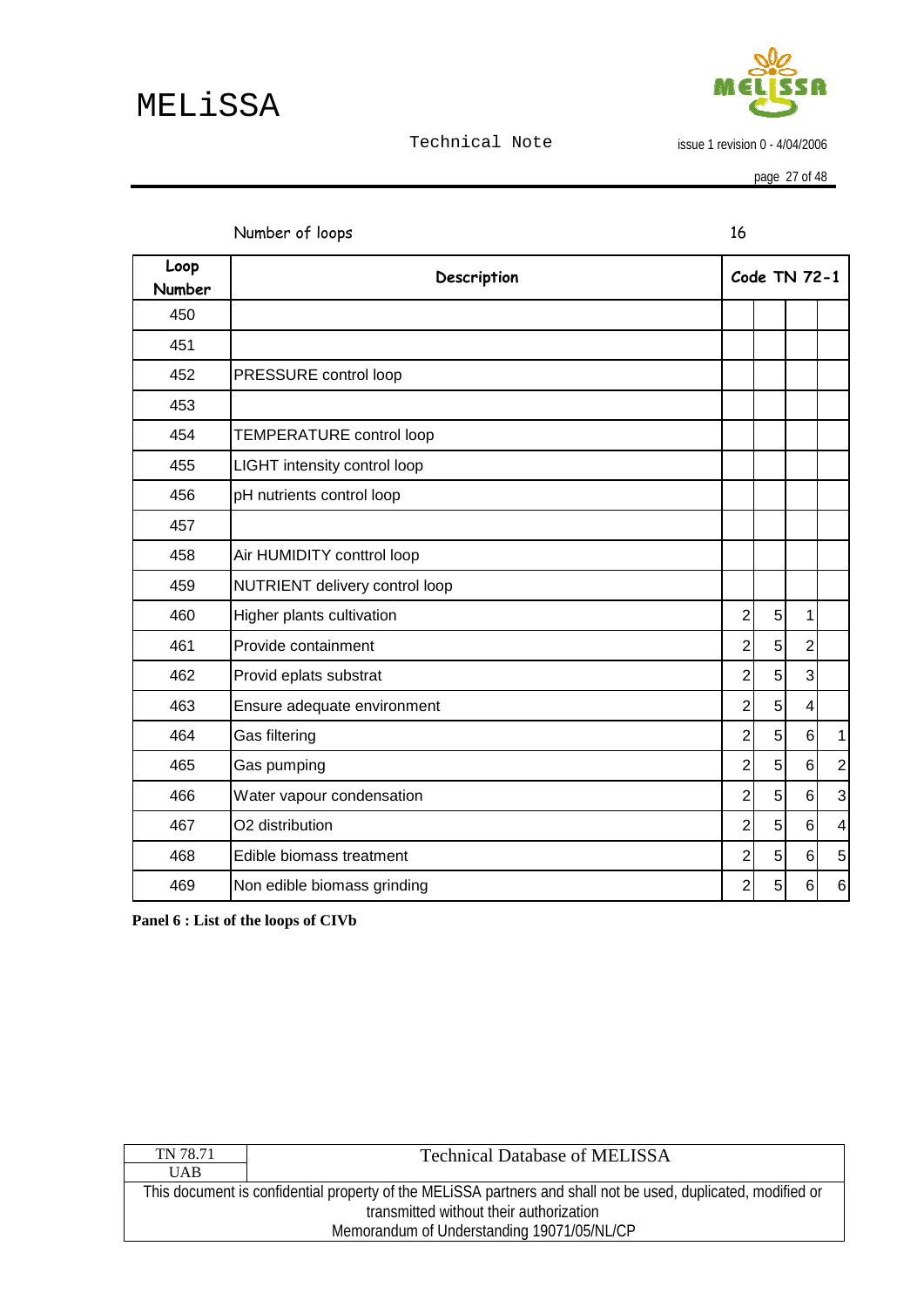

issue 1 revision 0 - 4/04/2006

|                | Number of loops               | 11           |                |              |  |
|----------------|-------------------------------|--------------|----------------|--------------|--|
| Loop<br>Number | Description                   |              |                | Code TN 72-1 |  |
| 500            |                               |              |                |              |  |
| 501            |                               |              |                |              |  |
| 502            |                               |              |                |              |  |
| 503            |                               |              |                |              |  |
| 504            |                               |              |                |              |  |
| 505            |                               |              |                |              |  |
| 506            |                               |              |                |              |  |
| 507            |                               |              |                |              |  |
| 508            |                               |              |                |              |  |
| 509            |                               |              |                |              |  |
| 510            | Consuming O2                  | 5            | $\mathbf{1}$   |              |  |
| 511            | Consuming edible biomass      | 5            | $\overline{2}$ |              |  |
| 512            | Producing faeces              | 5            | 3              |              |  |
| 513            | Producing CO <sub>2</sub>     | 5            | $\overline{4}$ |              |  |
| 514            | Drying                        | 3            | $\mathbf{1}$   |              |  |
| 515            | Waste handling                | 3            | $\overline{2}$ |              |  |
| 516            | Edible biomass supply         | 3            | $\mathbf{1}$   |              |  |
| 517            | O2 supply                     | 3            | $\overline{2}$ |              |  |
| 518            | Traitment of cabin air        | $\mathbf{1}$ | $\mathbf{1}$   |              |  |
| 519            | Urine and Faeces collection   | $\mathbf{1}$ | $\overline{2}$ |              |  |
| 520            | Organic components collection | $\mathbf{1}$ | 3              |              |  |

# <span id="page-27-0"></span>*9.1.13. List of the loops of CV*

**Panel 7 : List of the loops of CV** 

| This document is confidential property of the MELISSA partners and shall not be used, duplicated, modified or |  |  |
|---------------------------------------------------------------------------------------------------------------|--|--|
| transmitted without their authorization                                                                       |  |  |
| Memorandum of Understanding 19071/05/NL/CP                                                                    |  |  |
|                                                                                                               |  |  |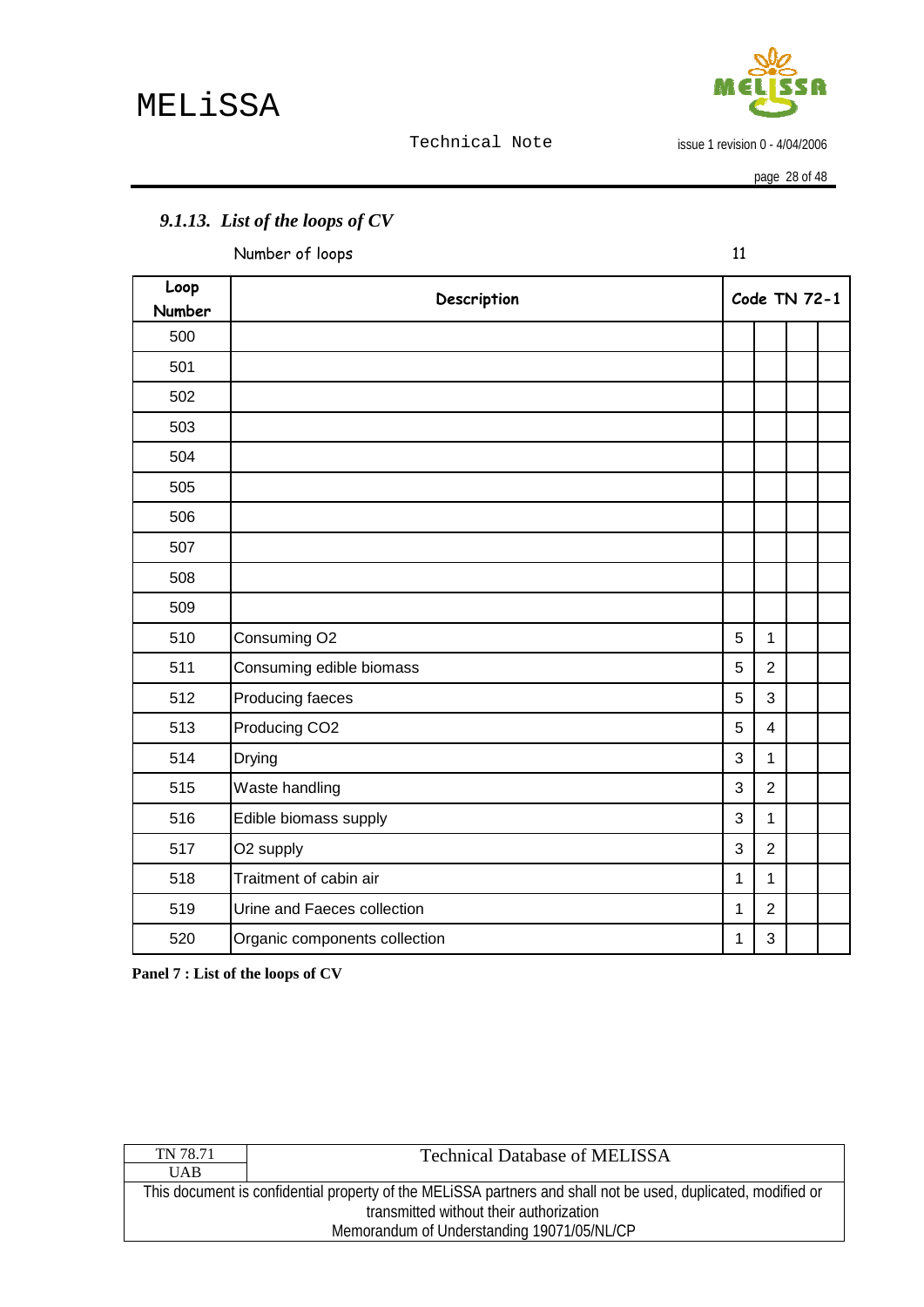issue 1 revision 0 - 4/04/2006

page 29 of 48

<span id="page-28-0"></span>

|                        |                | List of the alarm loops of all compartments |    |              |  |                                                                                                                                                                                                                                                                                                                                         |
|------------------------|----------------|---------------------------------------------|----|--------------|--|-----------------------------------------------------------------------------------------------------------------------------------------------------------------------------------------------------------------------------------------------------------------------------------------------------------------------------------------|
|                        |                | Number of loops                             | 17 |              |  | November 2005                                                                                                                                                                                                                                                                                                                           |
|                        | Loop<br>Number | Description                                 |    | Code TN 72-1 |  | Comment                                                                                                                                                                                                                                                                                                                                 |
| СI                     | 900            |                                             |    |              |  |                                                                                                                                                                                                                                                                                                                                         |
|                        | 906            | Detection of H2                             |    |              |  |                                                                                                                                                                                                                                                                                                                                         |
|                        | 907            | Detection of small amount of H2S            |    |              |  |                                                                                                                                                                                                                                                                                                                                         |
|                        | 909            |                                             |    |              |  |                                                                                                                                                                                                                                                                                                                                         |
| CII                    | 910            |                                             |    |              |  |                                                                                                                                                                                                                                                                                                                                         |
| <b>CIII</b>            | 920            | Temperature detection loop                  |    |              |  |                                                                                                                                                                                                                                                                                                                                         |
|                        | 921            |                                             |    |              |  |                                                                                                                                                                                                                                                                                                                                         |
|                        | 924            | Biomass exceeding range detection           |    |              |  |                                                                                                                                                                                                                                                                                                                                         |
|                        | 925            | Pressure detection loop                     |    |              |  |                                                                                                                                                                                                                                                                                                                                         |
|                        | 926            |                                             |    |              |  |                                                                                                                                                                                                                                                                                                                                         |
| CIVa                   | 930            | Temperature detection loop                  |    |              |  | Over temperature - In case of over temperature or lack of<br>gas flow, the system changes to a safety conditions. This<br>basically means to stop the liquid flow operation and to<br>decrease the light intensity to a minimum. In both cases<br>cooling capacity is related to light energy input and proper<br>agitation by the air. |
|                        | 931            | Light detection loop                        |    |              |  |                                                                                                                                                                                                                                                                                                                                         |
|                        | 932            | Gas flow detection loop                     |    |              |  | Lack of gas flow - See comment of loop 930                                                                                                                                                                                                                                                                                              |
|                        | 933            |                                             |    |              |  |                                                                                                                                                                                                                                                                                                                                         |
|                        | 934            | Biomass exceeding range detection           |    |              |  |                                                                                                                                                                                                                                                                                                                                         |
|                        | 935            | Pressure detection loop                     |    |              |  | Gas over pressure - If the internal pressure surpasses a<br>high pressure limit a safety valve is opened. This is done at<br>the PLC level.                                                                                                                                                                                             |
|                        | 936            |                                             |    |              |  |                                                                                                                                                                                                                                                                                                                                         |
|                        | 938            | Flow detection loop                         |    |              |  |                                                                                                                                                                                                                                                                                                                                         |
|                        | 939            |                                             |    |              |  |                                                                                                                                                                                                                                                                                                                                         |
| <b>CIV<sub>b</sub></b> | 940            | Temperature detection loop                  |    |              |  |                                                                                                                                                                                                                                                                                                                                         |
|                        | 941            | Light detection loop                        |    |              |  |                                                                                                                                                                                                                                                                                                                                         |
|                        | 942            | Gas flow detection loop                     |    |              |  |                                                                                                                                                                                                                                                                                                                                         |
|                        | 943            | Nutrient delivery detection loop            |    |              |  |                                                                                                                                                                                                                                                                                                                                         |
|                        | 944            |                                             |    |              |  |                                                                                                                                                                                                                                                                                                                                         |
|                        | 945            | Pressure detection loop                     |    |              |  |                                                                                                                                                                                                                                                                                                                                         |
|                        | 946            |                                             |    |              |  |                                                                                                                                                                                                                                                                                                                                         |
|                        | 948            |                                             |    |              |  |                                                                                                                                                                                                                                                                                                                                         |
|                        | 949            | Contaminant detection                       |    |              |  |                                                                                                                                                                                                                                                                                                                                         |
| CV                     | 950            |                                             |    |              |  |                                                                                                                                                                                                                                                                                                                                         |

**Panel 8 : List of the alarm loops** 

| TN 78.71                                                                                                      | <b>Technical Database of MELISSA</b> |  |  |
|---------------------------------------------------------------------------------------------------------------|--------------------------------------|--|--|
| <b>UAB</b>                                                                                                    |                                      |  |  |
| This document is confidential property of the MELISSA partners and shall not be used, duplicated, modified or |                                      |  |  |
| transmitted without their authorization                                                                       |                                      |  |  |
| Memorandum of Understanding 19071/05/NL/CP                                                                    |                                      |  |  |
|                                                                                                               |                                      |  |  |

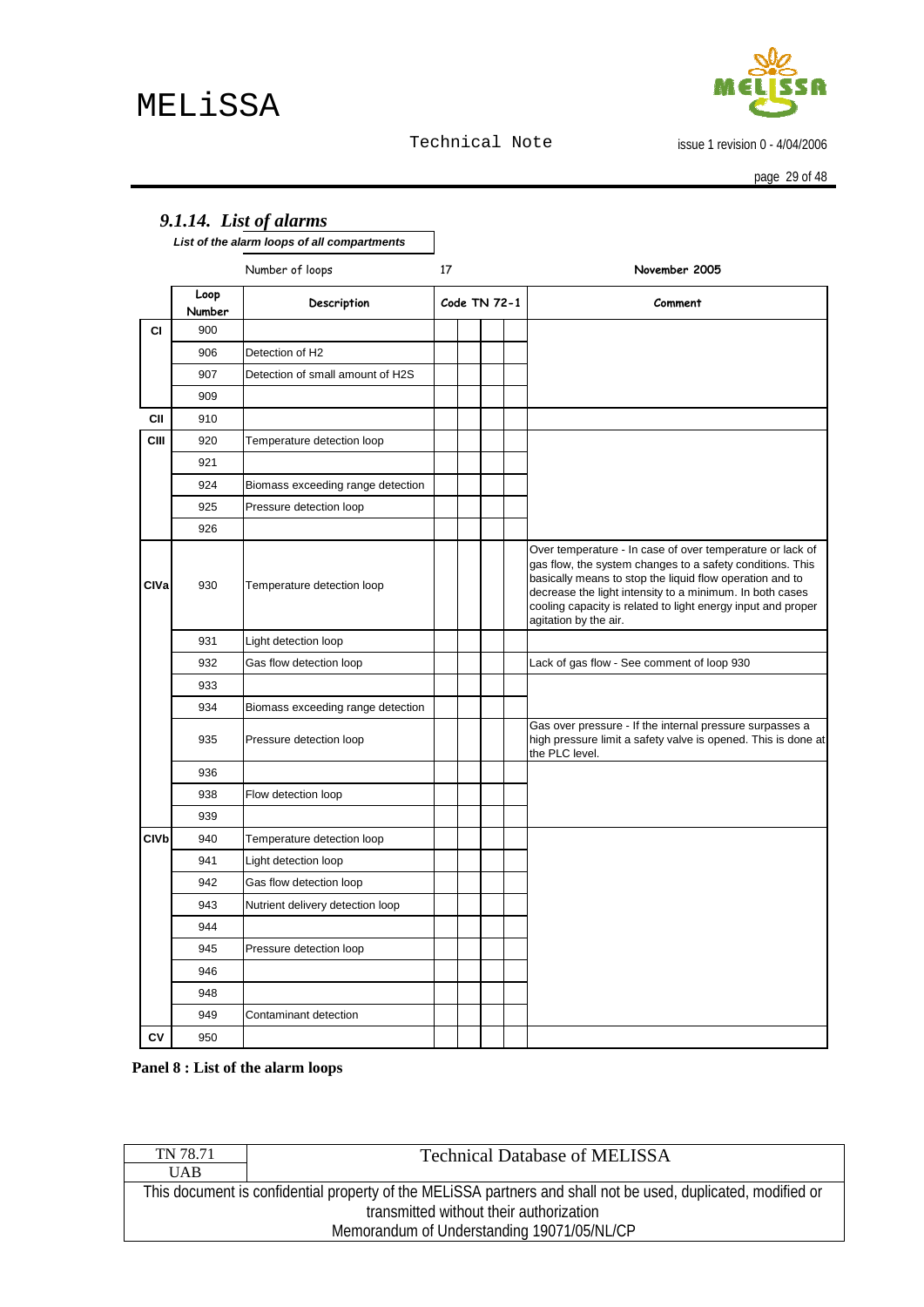

issue 1 revision 0 - 4/04/2006

# <span id="page-29-0"></span>**10. Instrument line symbols**

*[Extracted from ISA S5.1]* 

## **10.1. General recommendations**

- All lines to be fine in relation to process piping lines (recommended value "line" size 1" (VISIO software)
- The most important lines should be kept solid with the secondary lines being broken. If all lines are of equal importance, a usual convention is to break the vertical line;
- An arrow shows the fluid or information direction
- A colour coding of the lines could be defined to make easy the interpretation of a diagram
- The identification characters of a line are consistent for the same project (recommended type for MELISSA could be "character font Arial size 6")
- The line symbols are defined according to the nature of the fluid (See § 8.4)

# **10.2. Piping line symbol**

Piping lines represent the links between the equipments within the loops. Recommended line thickness for MELISSA could be "line size 5" (VISIO Software). The fluids within the pipes are liquid, solid or gas.

# **10.3. Types of power supply**

These designations may also be applied to purge fluid supplies.

| Abbreviation | Description             |
|--------------|-------------------------|
| AS           | Air Supply              |
| PA           | Plant Air               |
| <b>GS</b>    | <b>Instrument Air</b>   |
| <b>GA</b>    | <b>Gas Supply</b>       |
| ES           | <b>Electric Supply</b>  |
| <b>HS</b>    | <b>Hydraulic Supply</b> |
| <b>NS</b>    | Nitrogen Supply         |
| SS           | <b>Steam Supply</b>     |
| WS           | <b>Water Supply</b>     |

**Panel 9 : Types of power supply** 

| <b>UAB</b>                                                                                                    |  |  |
|---------------------------------------------------------------------------------------------------------------|--|--|
|                                                                                                               |  |  |
| This document is confidential property of the MELISSA partners and shall not be used, duplicated, modified or |  |  |
| transmitted without their authorization                                                                       |  |  |
| Memorandum of Understanding 19071/05/NL/CP                                                                    |  |  |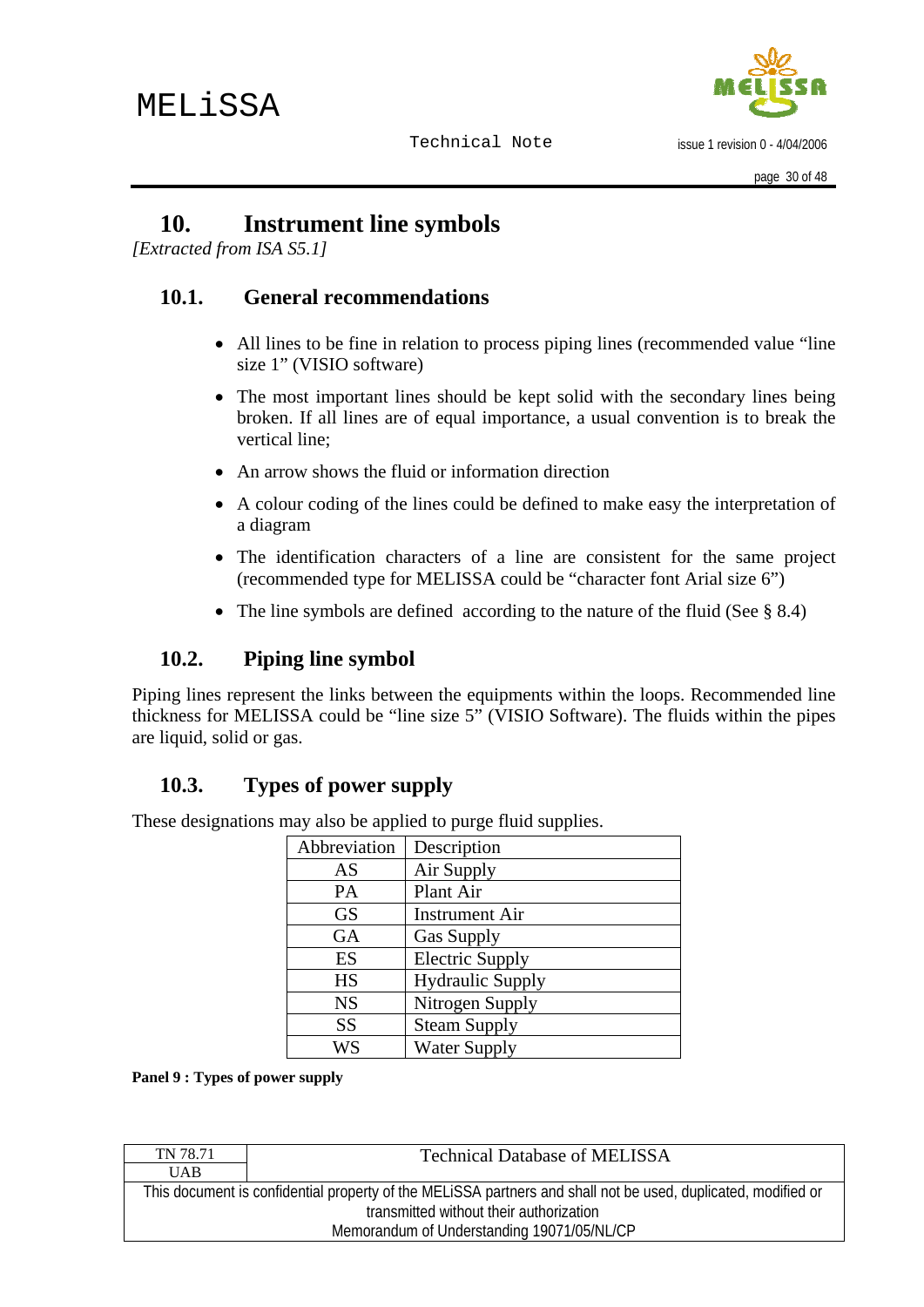

issue 1 revision 0 - 4/04/2006

page 31 of 48

# <span id="page-30-0"></span>**10.4. Instrument line symbol [Instrument line symbol.vsd ]**

| ES-24DC<br>⋇     | Instrument supply or connection to process:<br>AS - Air Supply<br>ES - Electric Supply<br>GS - Gas Supply<br><b>HS</b> - Hydraulic Supply<br>NS - Nitrogen Supply<br>SS - Steam Supply<br>WS - Water Supply<br>The supply level may be added to the instrument supply line, e.g. ES<br>24DC a 24 Volt direct current power supply<br>Note Visio: Hydraulic link in « Instruments gabarit » |
|------------------|--------------------------------------------------------------------------------------------------------------------------------------------------------------------------------------------------------------------------------------------------------------------------------------------------------------------------------------------------------------------------------------------|
| $S-15$           | Undefined signal                                                                                                                                                                                                                                                                                                                                                                           |
|                  | Note Visio : Signal link in « Instruments gabarit »                                                                                                                                                                                                                                                                                                                                        |
| $S-16$           | Pneumatic signal. (If a gas other rthan air is used, the gas may be                                                                                                                                                                                                                                                                                                                        |
|                  | identified by a note onthe signal symbol)<br>Note Visio : Pneumatic link in « Instruments gabarit »                                                                                                                                                                                                                                                                                        |
| $S-17$           | Electric signal                                                                                                                                                                                                                                                                                                                                                                            |
| 44               | Note Visio: Electric link in « Instruments gabarit »                                                                                                                                                                                                                                                                                                                                       |
| $S-18$           | Hydraulic signal                                                                                                                                                                                                                                                                                                                                                                           |
|                  | Note Visio : Hydraulic link in « Instruments gabarit »                                                                                                                                                                                                                                                                                                                                     |
| $S-19$           | Capillary tube                                                                                                                                                                                                                                                                                                                                                                             |
|                  | Note Visio : Capillary link in « Instruments gabarit »                                                                                                                                                                                                                                                                                                                                     |
| $S-20$           | Electromagnetic or sonic signal (guided) Electromagnetic phenomena<br>include:<br>Heat<br>Radio waves<br>Nuclear Radiation<br>Light<br>Note Visio: Electromagnetic link in « Instr. gabarit »                                                                                                                                                                                              |
| $S-21$           | Electronic or sonic signal (NOT guided). Electromagnetic phenomena<br>include:<br>Heat<br>Radio waves<br><b>Nuclear Radiation</b><br>Light<br>Note Visio : Electromagnetic link in « Instr. gabarit »                                                                                                                                                                                      |
| $S-22$<br>$\cap$ | Software or data link                                                                                                                                                                                                                                                                                                                                                                      |
| $\circ$          | Note Visio : Software link in « Instr. gabarit »                                                                                                                                                                                                                                                                                                                                           |
| $S-23$           | Mechanical link                                                                                                                                                                                                                                                                                                                                                                            |
|                  | Note Visio: Mechanical link in « Instr. gabarit »                                                                                                                                                                                                                                                                                                                                          |
| $S-26$<br>₩      | Electric binary signal                                                                                                                                                                                                                                                                                                                                                                     |
|                  | Note Visio: Electric binary link in « Instr. gabarit »                                                                                                                                                                                                                                                                                                                                     |
| $S-27$           | Pneumatic binary signal                                                                                                                                                                                                                                                                                                                                                                    |
|                  | Note Visio : Pneumatic binary link in « Instr. gabarit »                                                                                                                                                                                                                                                                                                                                   |

**Panel 10 : Instrument line symbol** 

| <b>Technical Database of MELISSA</b>                                                                          |  |  |
|---------------------------------------------------------------------------------------------------------------|--|--|
|                                                                                                               |  |  |
| This document is confidential property of the MELISSA partners and shall not be used, duplicated, modified or |  |  |
| transmitted without their authorization                                                                       |  |  |
| Memorandum of Understanding 19071/05/NL/CP                                                                    |  |  |
|                                                                                                               |  |  |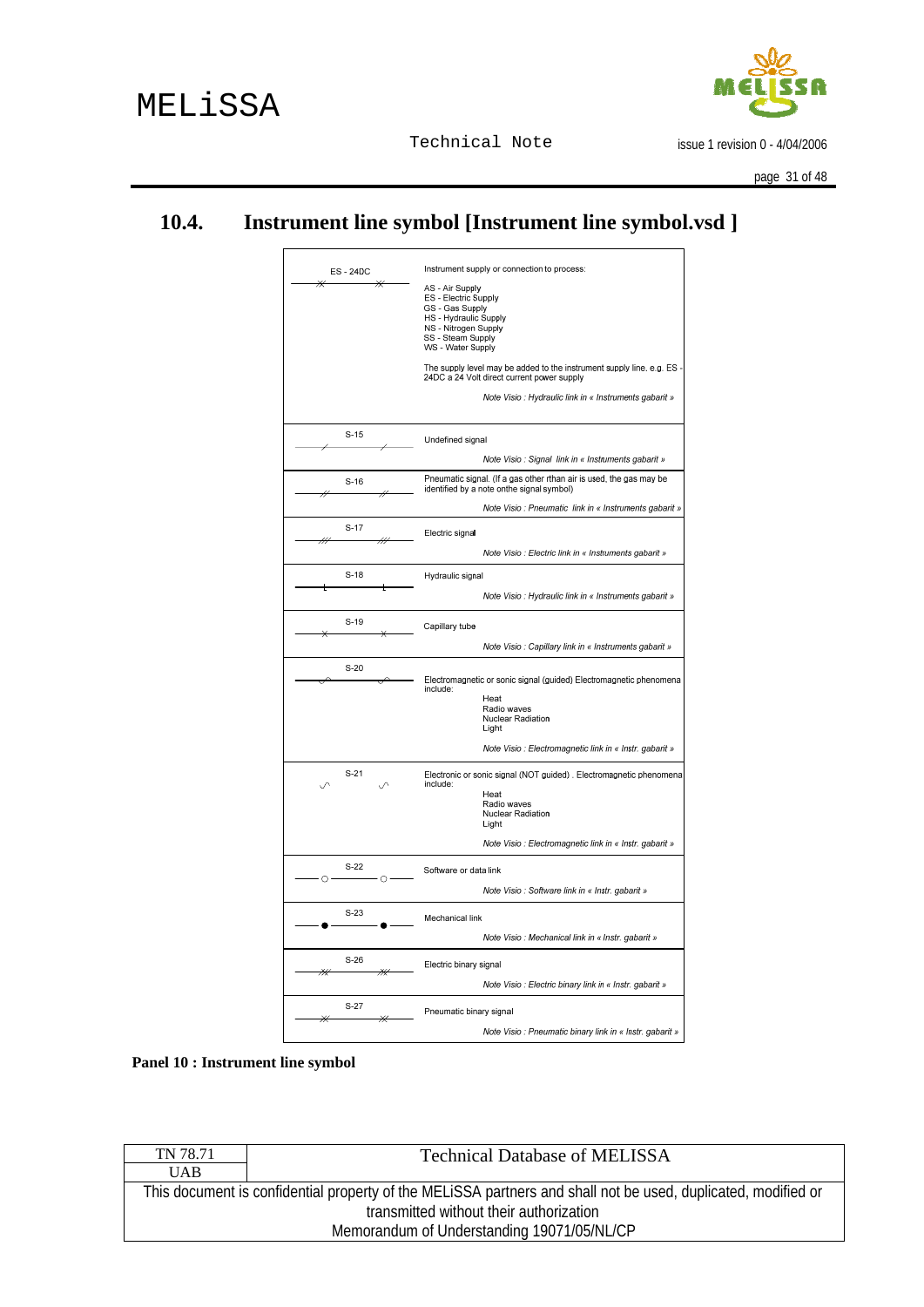# <span id="page-31-0"></span>MELiSSA



Technical Note

issue 1 revision 0 - 4/04/2006

These normalized line symbols exist within VISIO software

# **10.5. Examples**



**Figure 2 : Example of drawing (VISIO Software)** 

| TN 78.71                                                                                                      | <b>Technical Database of MELISSA</b> |  |
|---------------------------------------------------------------------------------------------------------------|--------------------------------------|--|
| <b>UAB</b>                                                                                                    |                                      |  |
| This document is confidential property of the MELISSA partners and shall not be used, duplicated, modified or |                                      |  |
| transmitted without their authorization                                                                       |                                      |  |
| Memorandum of Understanding 19071/05/NL/CP                                                                    |                                      |  |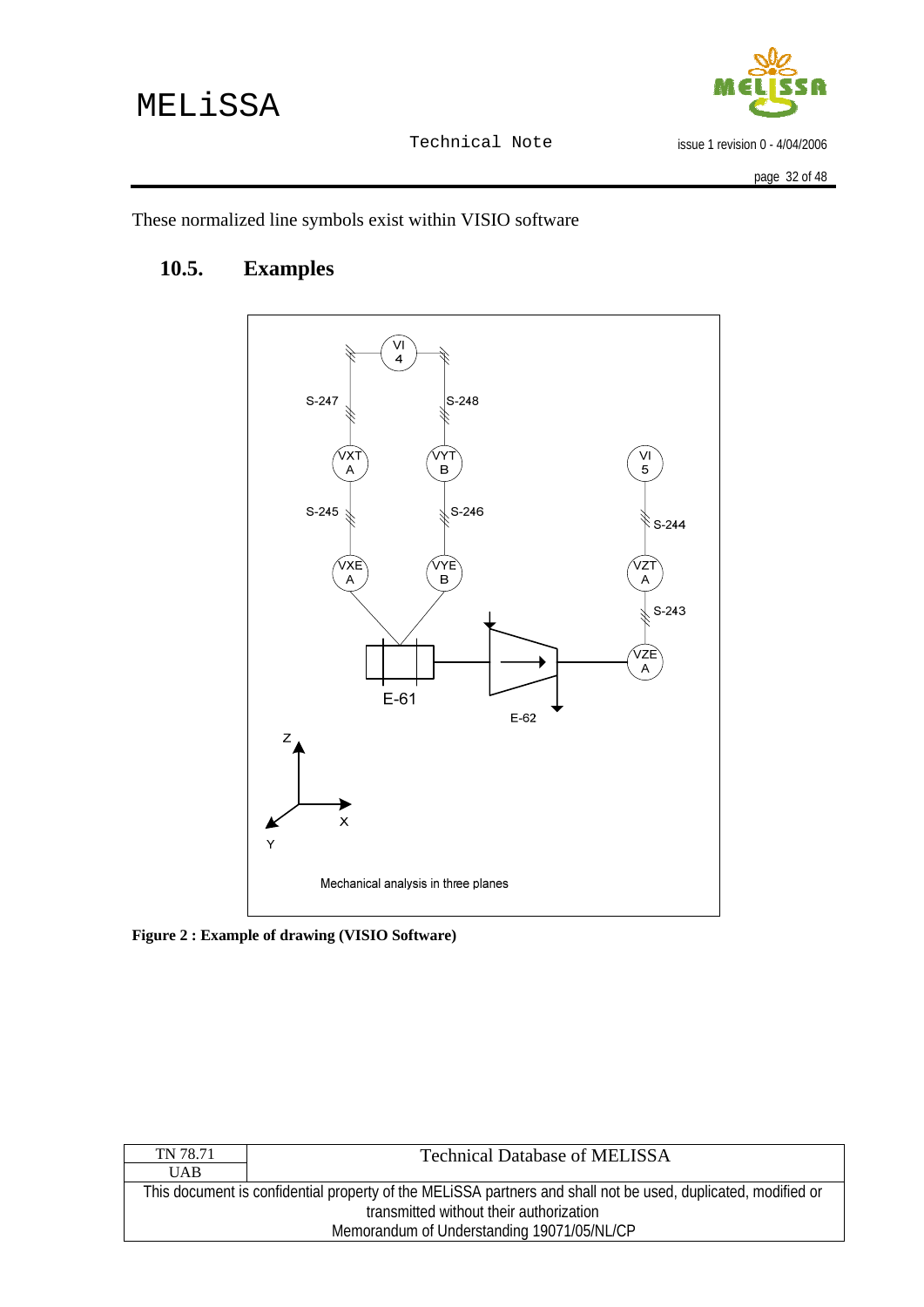

issue 1 revision 0 - 4/04/2006

# <span id="page-32-0"></span>**11. Graphic symbols**

*[Extracted from ISA S5.3]* 

## **11.1. Symbol usage**

- 1. The graphic symbols in this standard are intended for use on Virtual Device Units (VDUs).
- 2. Because size variations of symbols representing the various pieces of equipment are anticipated, no scale is indicated on the graphic symbol sketches. The integrity of the defined symbols should be preserved by maintaining the aspect ratio depicted.
- 3. Color coding to improve the perception of information and ease of interpretation of the displayed image is anticipated.
- 4. Graphic symbols should be arranged to depict spatial relationships, energy, material and data flows in a consistent manner (e.g., left to right, top to bottom, etc.). Equipment outlines and piping lines may be differentiated by colour, intensity, or width.
- 5. Symbols may be rotated in any orientation on a VDU in order to represent the process in the most effective manner.
- 6. Arrows may be used on process lines to indicate direction of flow.
- 7. Symbols should be shown only when they are important to understanding the operation or are an integral part of the process depicted. Symbol qualities, such as luminance, size, color, fill, and contrast should be considered collectively and judiciously in order to avoid any psycho physiological masking of adjacent display targets, such as measurement values, alarm messages, labels, etc.
- 8. Numeric values and text may be included to enhance comprehension. The values may be either static or dynamic.
- 9. Graphic displays may contain both static and dynamic symbols and data. The symbol set, white intended for color displays, is also usable on monochromatic displays.
- 10. Special characteristics of displays should be used to enhance the understanding of process symbols. These characteristics can be used for both static and dynamic symbol applications. These characteristics may be used to indicate the status of process devices:
	- Reverse video
	- **Blinking**
	- **Intensity variation**
	- Colour coding
- 11. Status designation by use of solid or outline forms are particularly applicable to the Rotating Equipment and Valves and Actuators groups of symbols. Prudence in

| TN 78.71                                                                                                      | <b>Technical Database of MELISSA</b> |  |  |
|---------------------------------------------------------------------------------------------------------------|--------------------------------------|--|--|
| <b>UAB</b>                                                                                                    |                                      |  |  |
| This document is confidential property of the MELISSA partners and shall not be used, duplicated, modified or |                                      |  |  |
| transmitted without their authorization                                                                       |                                      |  |  |
| Memorandum of Understanding 19071/05/NL/CP                                                                    |                                      |  |  |
|                                                                                                               |                                      |  |  |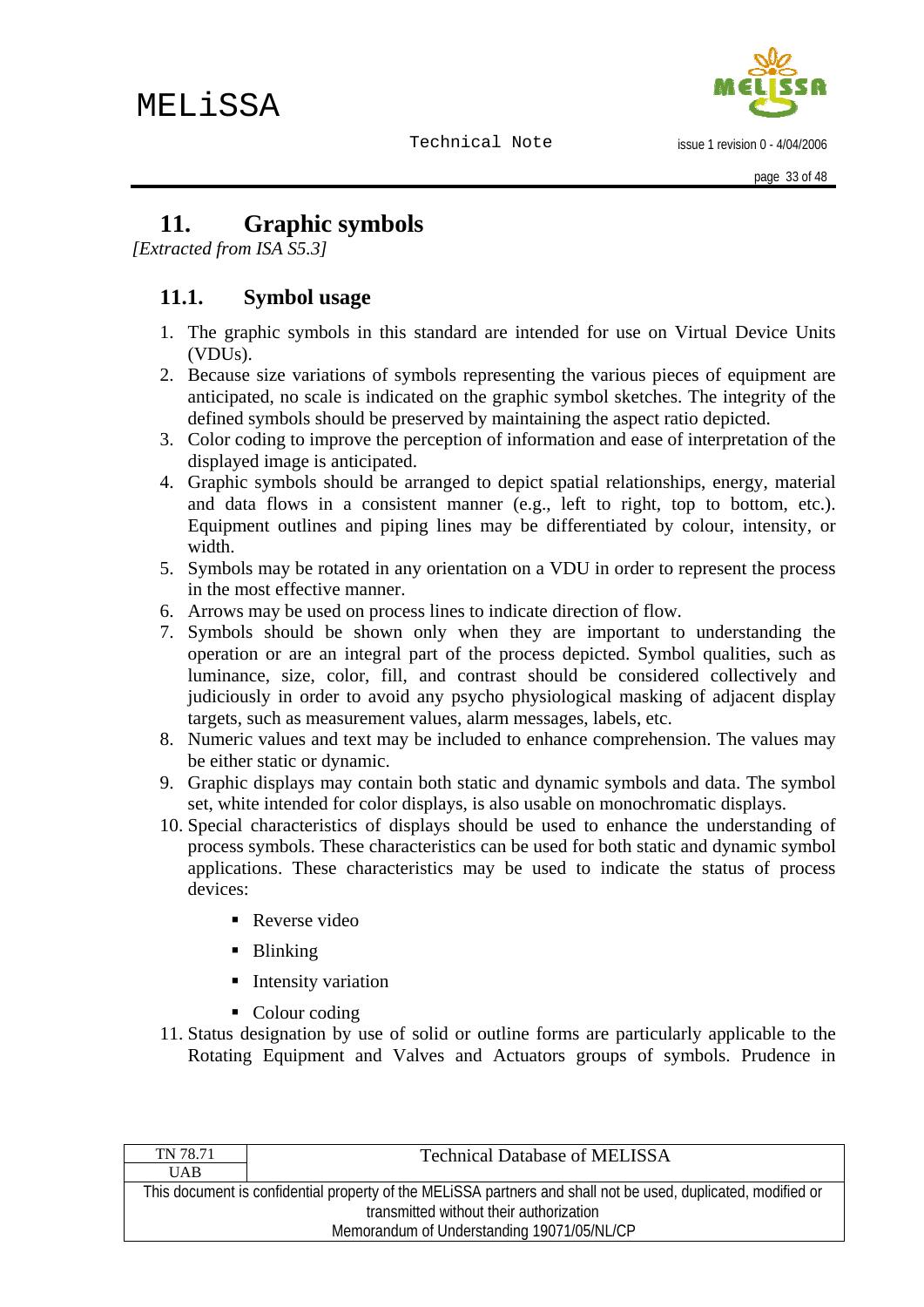issue 1 revision 0 - 4/04/2006

<span id="page-33-0"></span>judgment should be used when adhering to this practice as some symbols should not change from their outline form. In depicting valve position, use solid to show open (material flowing or active) and outline to show closed (material stopped or no active). Another usage is solid/outline to represent a pump running/stopped as the generally accepted practice. Some industries, such as the power industry, use solid/outline to show closed (active or unit energized)/open (no *active or unit deenergized). In these special cases, the explicit uses of these conventions are* to be made clear to the operator and noted in operation manuals. The use of outline and solid (filled) forms to indicate status is as follows:

- An outline symbol form indicates an off, stopped, or no active state.
- A solid (filled) symbol form indicates an on, running, or active state.
- 12. A symbol may be partially filled or shaded to represent the characteristic of the contents of a vessel, e.g., level, temperature, etc.
- 13. Properties of physical or chemical states, as measured by primary elements or instruments, can be represented on a VDU by symbolic characters. It is not normal to display these characters on a process display, but they are available if required.
- 14. Example of the moisture recorder MR 2 if there is a separate primary element, it should be tagged ME 2
- 15. Use of a user's choice letter to be defined in user's legend

# **11.2. Grouping of symbols**

The graphic symbols for process displays have been divided into related groups. The ISA norm defines 13 groups and their contents are as follows:

| Group $N^{\circ}$ | Group                         | <b>Symbol</b>                  |
|-------------------|-------------------------------|--------------------------------|
|                   | <b>Connectors</b>             |                                |
| $\overline{2}$    | <b>Containers and Vessels</b> |                                |
|                   | Process                       | <b>Distillation Tower</b>      |
|                   |                               | <b>Jacketed Vessel</b>         |
|                   |                               | Reactor                        |
|                   |                               | Vessel                         |
|                   | Storage                       | Atmospheric Tank               |
|                   |                               | Bin                            |
|                   |                               | <b>Floating Roof Tank</b>      |
|                   |                               | <b>Gas Holder</b>              |
|                   |                               | <b>Pressure Storage Vessel</b> |
|                   |                               | Weigh Hopper                   |
| 3                 | <b>Electrical</b>             | <b>Circuit Breaker</b>         |

| TN 78.71                                                                                                      | <b>Technical Database of MELISSA</b> |
|---------------------------------------------------------------------------------------------------------------|--------------------------------------|
| <b>UAB</b>                                                                                                    |                                      |
| This document is confidential property of the MELISSA partners and shall not be used, duplicated, modified or |                                      |
| transmitted without their authorization                                                                       |                                      |
| Memorandum of Understanding 19071/05/NL/CP                                                                    |                                      |
|                                                                                                               |                                      |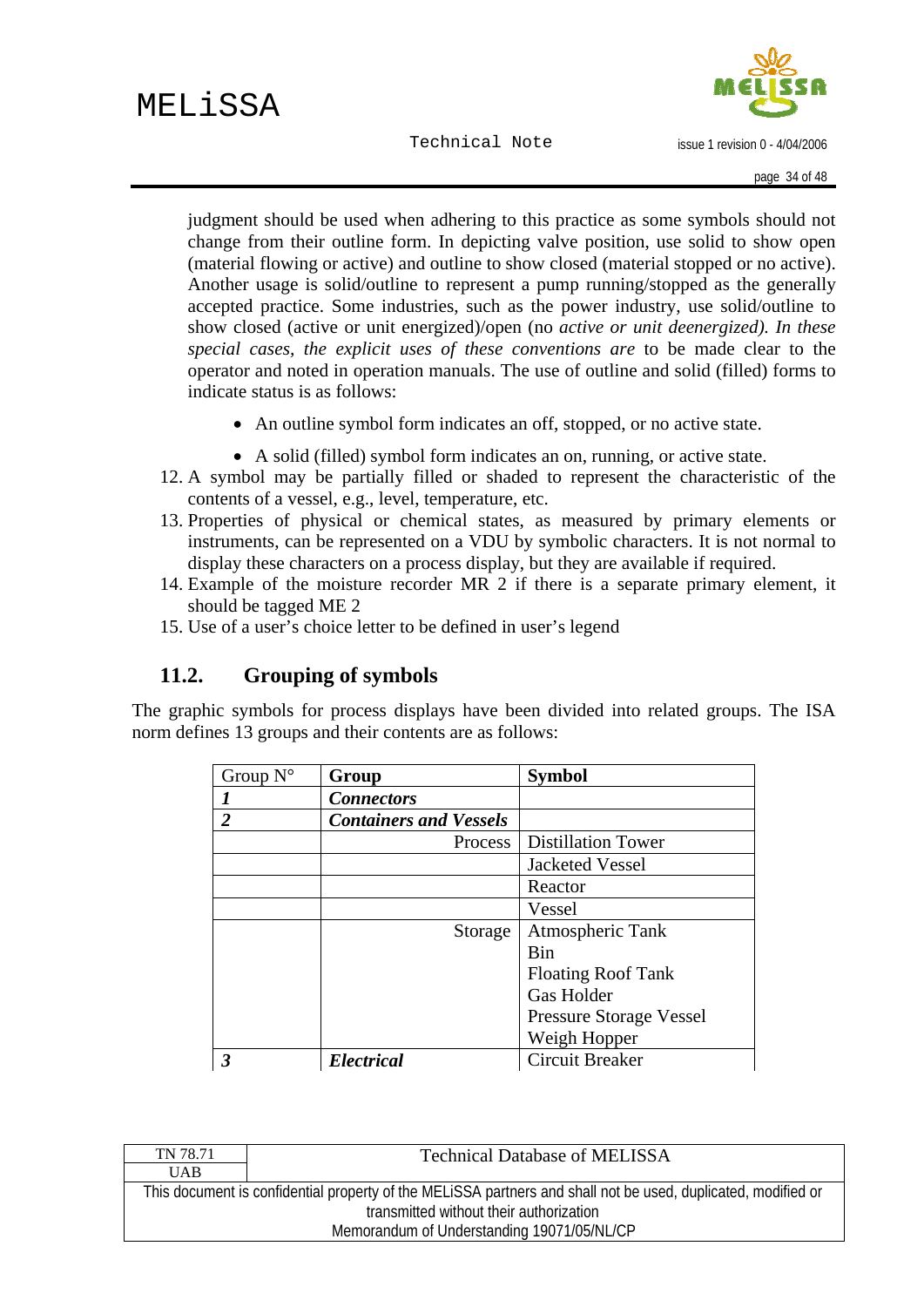issue 1 revision 0 - 4/04/2006

|                  |                              | <b>Manual Contactor</b>     |
|------------------|------------------------------|-----------------------------|
|                  |                              | <b>Delta Connection</b>     |
|                  |                              | Fuse                        |
|                  |                              | Motor                       |
|                  |                              | <b>State Indicator</b>      |
|                  |                              | Transformer                 |
|                  |                              | <b>Wye Connection</b>       |
| $\boldsymbol{4}$ | <b>Filters</b>               | Liquid Filter               |
|                  |                              | Vacuum Filter               |
| 5                | <b>Heat Transfer Devices</b> | Ex changer                  |
|                  |                              | Forced Air Exchanger        |
|                  |                              | Furnace                     |
|                  |                              | <b>Rotary Kiln</b>          |
| 6                | <b>HVAC</b><br>(Heating)     | Cooling tower               |
|                  | Ventilating and Air          |                             |
|                  | Conditioning)                |                             |
|                  |                              | Evaporator                  |
|                  |                              | <b>Finned Exchanger</b>     |
| 7                | <b>Material Handling</b>     | Conveyor                    |
|                  |                              | Mill                        |
|                  |                              | <b>Roll Stand</b>           |
|                  |                              | <b>Rotary Feeder</b>        |
|                  |                              | <b>Screw Conveyor</b>       |
| 8                | <b>Mixing</b>                | Agitator                    |
|                  |                              | <b>Inline Mixer</b>         |
| 9                | Reciprocating                | Reciprocating<br>Compressor |
|                  | <b>Equipment</b>             | or Pump                     |
| 10               | <b>Rotating Equipment</b>    | <b>Blower</b>               |
|                  |                              | Compressor                  |
|                  |                              | Pump                        |
|                  |                              | Turbine                     |
| 11               | Scrubbers<br>and             | Electrostatic precipitator  |
|                  | <b>Precipitators</b>         |                             |
|                  |                              | Scrubber                    |
| 12               | <b>Separators</b>            | Cyclone separator           |
|                  |                              | Rotary separator            |
|                  |                              | Spray driver                |
|                  | <b>Valves and Actuators</b>  |                             |
| 13               |                              | Actuator                    |
|                  | Actuators                    |                             |
|                  |                              | Throttling actuator         |

| TN 78.71                                   | <b>Technical Database of MELISSA</b>                                                                          |
|--------------------------------------------|---------------------------------------------------------------------------------------------------------------|
| <b>UAB</b>                                 |                                                                                                               |
|                                            | This document is confidential property of the MELISSA partners and shall not be used, duplicated, modified or |
| transmitted without their authorization    |                                                                                                               |
| Memorandum of Understanding 19071/05/NL/CP |                                                                                                               |
|                                            |                                                                                                               |

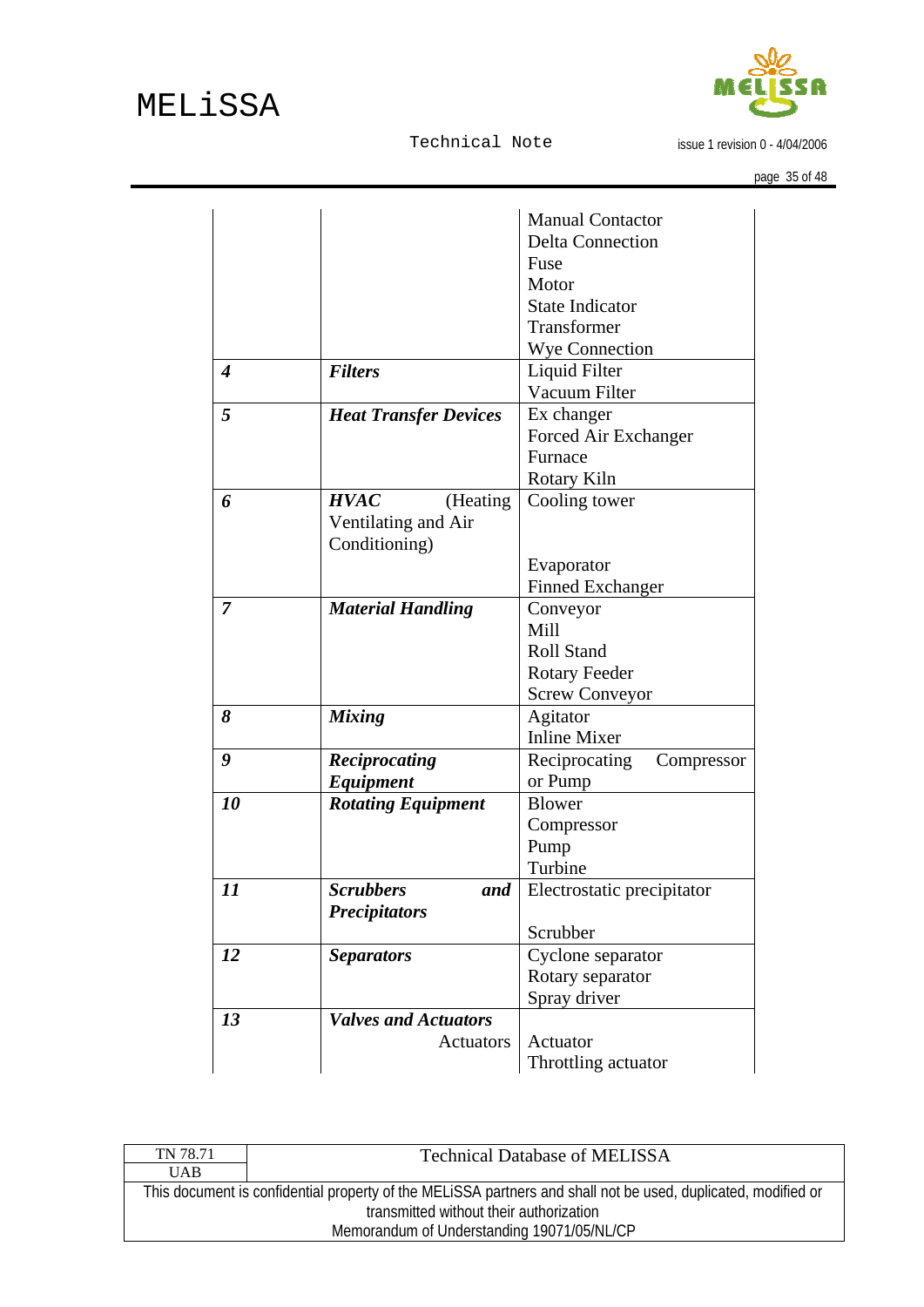

issue 1 revision 0 - 4/04/2006

<span id="page-35-0"></span>

|                | Manual actuator                               |
|----------------|-----------------------------------------------|
| Valves   Valve |                                               |
|                |                                               |
|                | 3-Way Valve<br>Butterfly Valve<br>Check Valve |
|                |                                               |
|                | <b>Relief Valve</b>                           |

The symbols will be presented in the TN 78-72. The symbols are categorized into their respective groups and are presented in alphabetical order. Each symbol is described in a Visio file with the following information:

| Group             | An associated classification of similar symbols                        |  |
|-------------------|------------------------------------------------------------------------|--|
| Subgroup          | Represents further division within a group                             |  |
| Symbol Name       | The name of the process symbol                                         |  |
| Symbol            | Mnemonic   A four-character name given to the symbol to be used as its |  |
|                   | reference name in a computer system                                    |  |
| Description       | A brief description of what the symbol represents                      |  |
| Symbol<br>Drawing | The actual drawing of the symbol itself. The shape that is drawn       |  |
|                   | corresponds to a VISIO shape. Process connections and flow             |  |
|                   | directions have been included with some symbols for functional         |  |
|                   | clarity.                                                               |  |

#### *11.2.1. Action to be done*

To update the control view of MELISSA (see TN 66-52) and complete them with more detailed standardized process views.

| TN 78.71                                                                                                      | <b>Technical Database of MELISSA</b> |
|---------------------------------------------------------------------------------------------------------------|--------------------------------------|
| <b>UAB</b>                                                                                                    |                                      |
| This document is confidential property of the MELISSA partners and shall not be used, duplicated, modified or |                                      |
| transmitted without their authorization                                                                       |                                      |
| Memorandum of Understanding 19071/05/NL/CP                                                                    |                                      |
|                                                                                                               |                                      |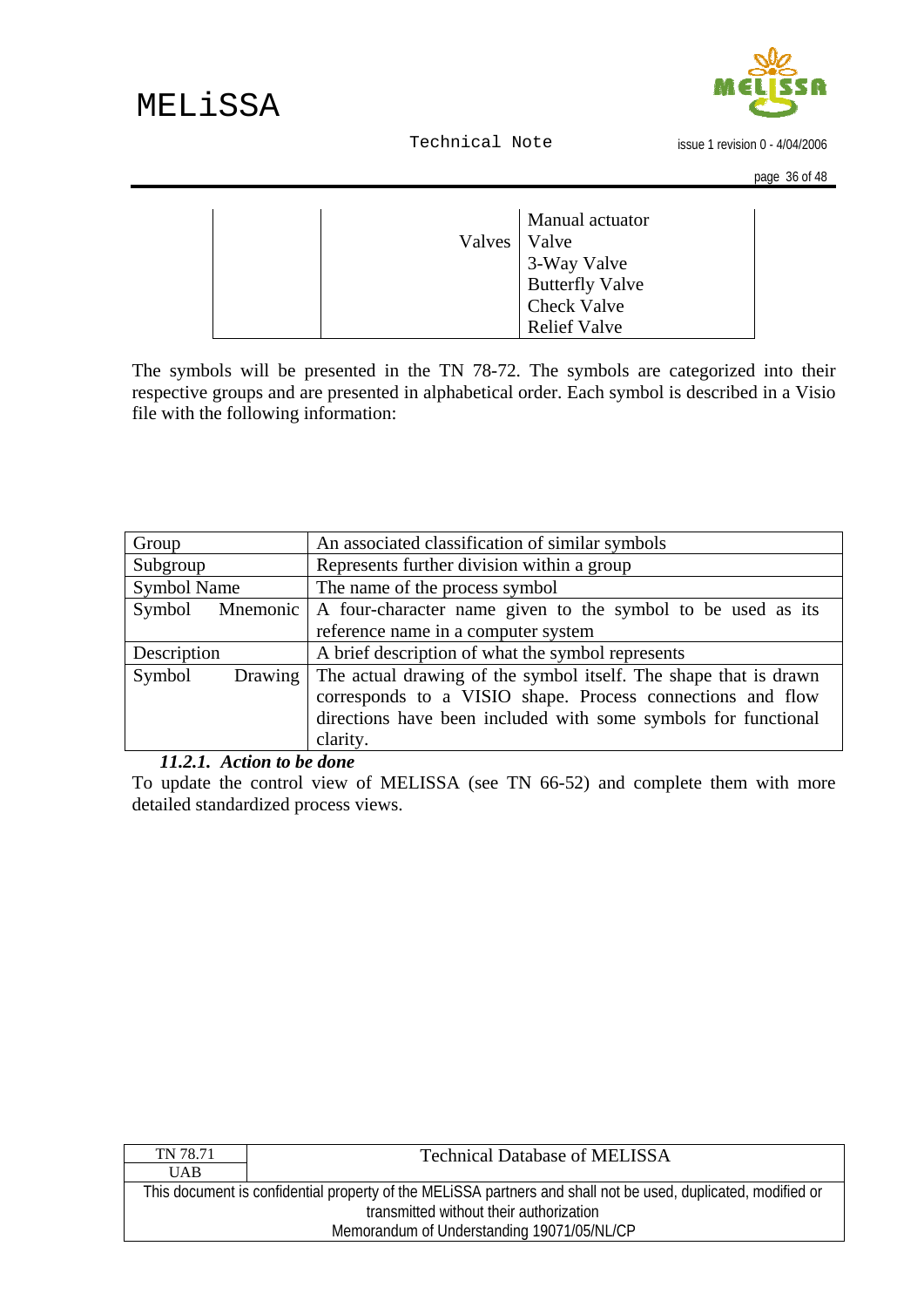

issue 1 revision 0 - 4/04/2006

# <span id="page-36-0"></span>**12. Equipment identification**

# **12.1. Practical identification rules**

- The total number of letters within one group should not exceed 4.
- To reduce the number of letters, it is possible to use sub-grouping letters or "user's choice"
- All letters of the functional identification are uppercase (recommended size for MELISSA "Arial size 6")
- Symbols may be drawn with any orientation.
- Signal lines may be drawn on a diagram entering or leaving the appropriate part of a symbol at any angle.

See Excel Files:

- "Table 1 Identification letters.xls"
- "Table  $2 A B C -$ Typical letter combinations.xls"
- "Primary element symbol.vsd"

# **12.2. Identification letters**

*[Extracted from ISA S5.1] 12.2.1. Table 1 - Identification letters* 

For easier consultation see Excel file "Table 1 – Identification letters.xls"

| TN 78.71                                   | <b>Technical Database of MELISSA</b>                                                                          |  |  |
|--------------------------------------------|---------------------------------------------------------------------------------------------------------------|--|--|
| <b>UAB</b>                                 |                                                                                                               |  |  |
|                                            | This document is confidential property of the MELISSA partners and shall not be used, duplicated, modified or |  |  |
| transmitted without their authorization    |                                                                                                               |  |  |
| Memorandum of Understanding 19071/05/NL/CP |                                                                                                               |  |  |
|                                            |                                                                                                               |  |  |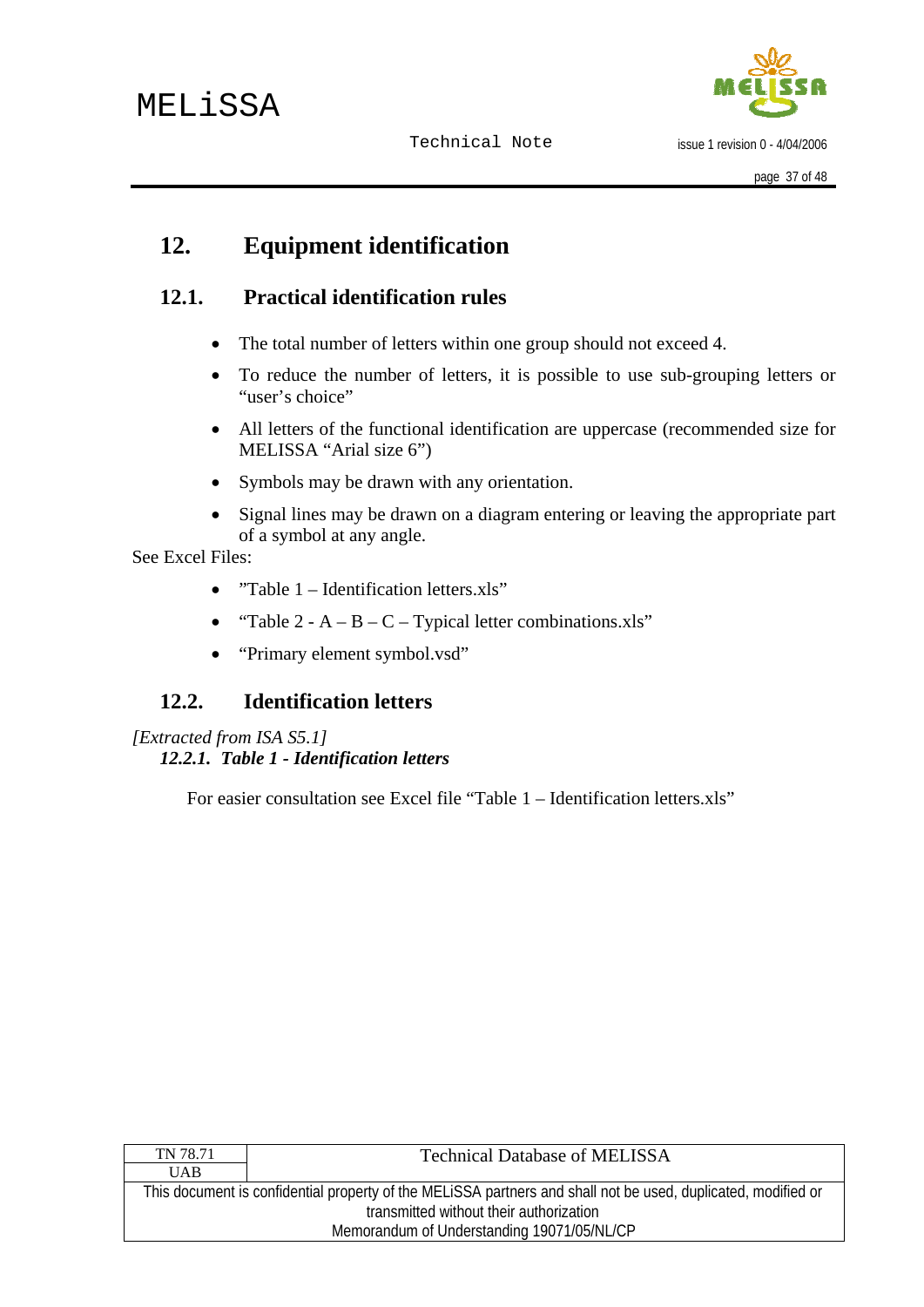# <span id="page-37-0"></span>MELiSSA

#### Technical Note

issue 1 revision 0 - 4/04/2006

page 38 of 48

|   | FIRST LETTER (4)                    |                            | SUCCEEDING LETTERS (3)                       |                                                            |                                                |
|---|-------------------------------------|----------------------------|----------------------------------------------|------------------------------------------------------------|------------------------------------------------|
|   | MEASURED OR INITIATING VARIABLE     | <b>MODIFIER</b>            | <b>READOUT OR PASSIVE</b><br><b>FUNCTION</b> | <b>OUTPUT FUNCTION</b>                                     | <b>MODIFIER</b>                                |
| А | Analysis (5,19)                     |                            | Alarm                                        |                                                            | Auto / Stop (23)                               |
| в | Burner, Combustion                  |                            | User's choice (1)                            | User's choice (1)                                          | User's choice (1)                              |
| C | User's choice (1)                   |                            |                                              | Control (13)                                               |                                                |
| D | User's choice (1)                   | Différential (4)           |                                              |                                                            |                                                |
| Е | Voltage                             |                            | Sensor (Primary element)                     |                                                            |                                                |
| F | Flow rate                           | Ratio (fraction) (4)       |                                              |                                                            | Avant (Forward) (24)                           |
| G | User's choice (1)                   |                            | Glass, viewing device (9)                    |                                                            |                                                |
| н | Hand                                |                            |                                              |                                                            | High, (7,15,16)                                |
| ш | Current (electrical)                |                            | Indicate (10)                                |                                                            |                                                |
| J | Power                               | Scrutation (scan) (7)      |                                              |                                                            |                                                |
| Κ | Time, Time schedule                 | Time Rate of Change (4,21) |                                              | Control station (22)                                       |                                                |
| L | Level                               |                            | Light (11)                                   |                                                            | Low (7,15,16)                                  |
| Μ | User's choice (1)                   | Momentané (4)              |                                              |                                                            | Middle, Intermediate (7,15), Hand<br>mode (23) |
| N | User's choice (1)                   |                            | User's choice (1)                            | User's choice (1)                                          | User's choice (1)                              |
| О | User's choice (1)                   |                            | Orifice, Restriction                         |                                                            |                                                |
| P | Pressure, Vacuum                    |                            | Point test connection                        |                                                            |                                                |
| Q | Quantity                            | Integrate - Totalize (4)   |                                              |                                                            |                                                |
| R | Radiation                           |                            | Record (17)                                  |                                                            | Rearming (25)                                  |
| s | Speed, Frequency                    | Safety (4,8)               |                                              | Switch (13)                                                |                                                |
| т | Temperature                         |                            |                                              | Transmitter (18)                                           | Maintenance or test mode (23)                  |
| U | Multivariable (6)                   |                            | Multi-fonction (12)                          | Multi-fonction (12)                                        | Multi-fonction (12)                            |
| v | Vibration, Mechanical Analysis (19) |                            |                                              | Valve, Damper, Louver (13)                                 |                                                |
| W | Weight, Force                       |                            | Well                                         |                                                            |                                                |
| x | Unclassified (2)                    | X Axis                     | Unclassified (2)                             | Unclassified (2)                                           | Unclassified (2)                               |
| Y | Event State or Presence (20)        | <b>Y</b> Axis              |                                              | Relay, Compute, Convert<br>(13, 14, 18)                    |                                                |
| z | Position, Dimension                 | Z Axis                     |                                              | Driver, Actuator,<br>Unclassified final control<br>element |                                                |

#### **Panel 11 : Table 1 - Identification letters**

#### *12.2.2. Notes for Table 1*

1. A "user's choice" letter is intended to cover unlisted meanings that will be used repetitively in particular project. If used, the letter may have one meaning as a first

| TN 78.71                                   | <b>Technical Database of MELISSA</b>                                                                          |
|--------------------------------------------|---------------------------------------------------------------------------------------------------------------|
| UAB.                                       |                                                                                                               |
|                                            | This document is confidential property of the MELISSA partners and shall not be used, duplicated, modified or |
| transmitted without their authorization    |                                                                                                               |
| Memorandum of Understanding 19071/05/NL/CP |                                                                                                               |
|                                            |                                                                                                               |

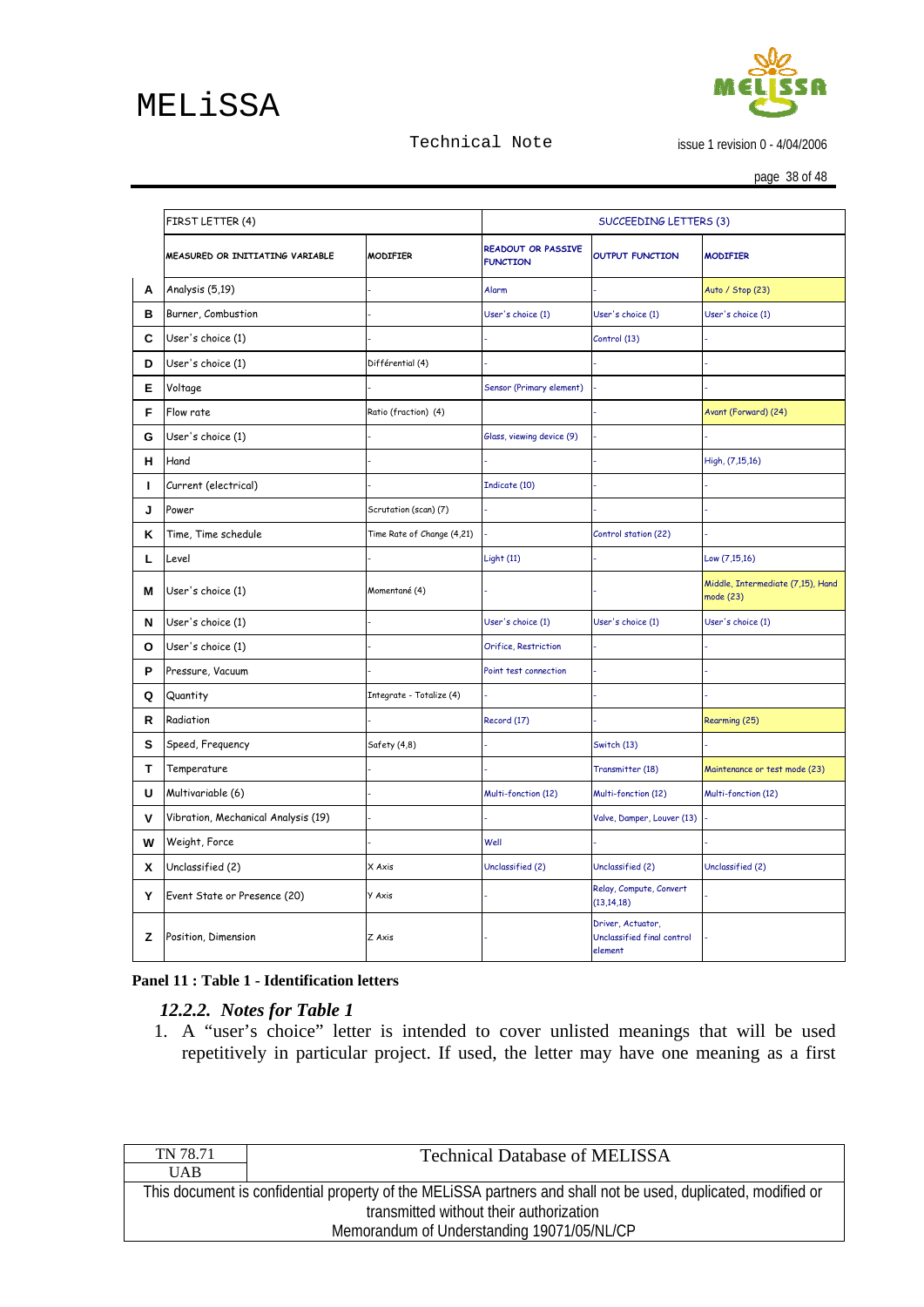issue 1 revision 0 - 4/04/2006

letter and another meaning as succeeding letter. The meanings need to be defined only once in a legend for that project.

- 2. The unclassified letter X is intended to cover unlisted meanings that will be used only once or used to a limited extent. If used, the letter may have any number of meanings as a first-letter and any number of meanings as a succeeding-letter.
- 3. The grammatical form of the succeeding-letter meanings may be modified as required. For example, "indicate" may be applied as "indicator" or "indicating", "transmit" as "transmitter" or "transmitting", etc…
- 4. Any first-letter, if used in combination with modifying letters D (differential), F (ratio), M (momentary), K (time rate of change), Q (integrate or totalize), or any combination of these intended to represent a new and separate measured variable, and the combination is treated as a first-letter entity. Thus, instruments TDI and TI indicate two different variables.
- 5. First-letter A (analysis) covers all analyses not described by a user's choice letter. It is expected that the type of analysis will be defined outside a tagging bubble.
- 6. Use of first-letter U for multivariable instead of a combination of first-letters is optional.
- 7. The use of modifying terms "high", "low", "middle" or "intermediate" and "scan" is optional
- 8. The term safety applies to emergency protective primary elements and emergency protective final control elements only. Thus, a self-actuated valve that prevents operation of a fluid system as a higher-than-desired pressure by bleeding fluid from the system is back-pressure-type PCV, even if the valve is non intended to be used normally. However, this valve is designated as a PSV if it is intended to protect against emergency conditions, i.e., conditions that are hazardous to personnel and/or equipment and that are not expected to arise normally. The designation PSV applies to all valves intended to protect against emergency pressure conditions regardless of whether the valve construction and mode of operation place them in the category of the safety valve, relief valve, or safety relief valve. A rupture disc is designated PSE.
- 9. The passive function G applies to instruments or devices that provide an uncalibrated view, such as sight glasses and television monitors.
- 10. "Indicate" normally applies to the readout analog or digital of an actual measurement. In the case of a manual loader, it may be used for the dial or setting indication, i.e., for the value of the initiating variable.
- 11. A pilot light that is part of an instrument loop should be designated by a first-letter followed by the succeeding-letters L. For example, a pilot light that indicates an expired time period should be tagged KQL; If it is desired to tag a pilot light that is not part of an instrument loop, the light is designated in the same way. For example, a running light for an electric motor may be tagged EL, assuming voltage to be the appropriate measured variable, or YL, assuming the operating status is being

| TN 78.71                                   | <b>Technical Database of MELISSA</b>                                                                          |
|--------------------------------------------|---------------------------------------------------------------------------------------------------------------|
| <b>UAB</b>                                 |                                                                                                               |
|                                            | This document is confidential property of the MELISSA partners and shall not be used, duplicated, modified or |
| transmitted without their authorization    |                                                                                                               |
| Memorandum of Understanding 19071/05/NL/CP |                                                                                                               |
|                                            |                                                                                                               |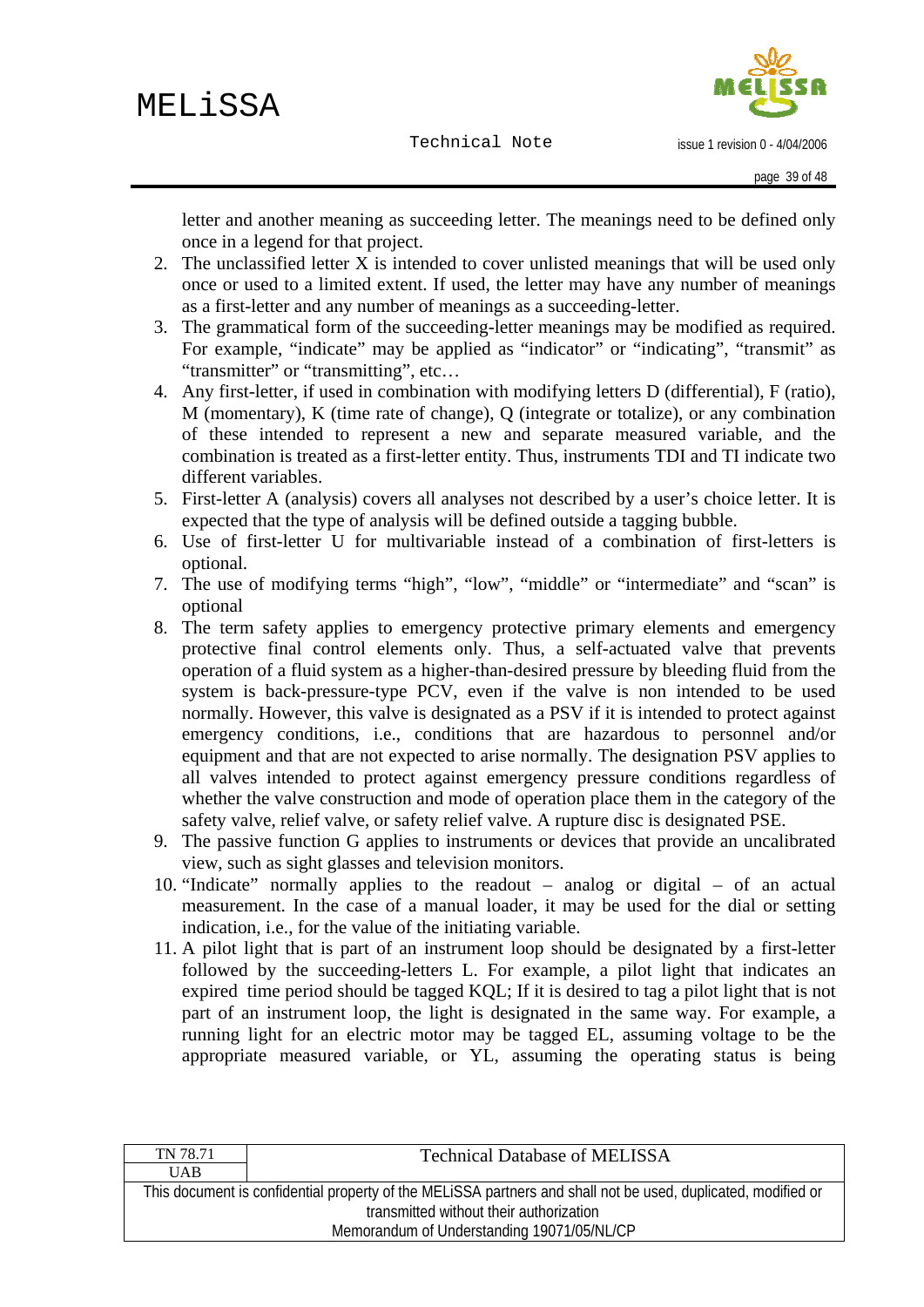monitored. The unclassified variable X should not be used for applications which are limited in extent. The designation XL should not be used for motor running lights, as these are commonly numerous. It is permissible to use the user's choice letters M, N or O for a motor running light when the meaning is previously defined. If M is used, it must be clear that the letter does not stand for the word "motor", but for a monitored state.

- 12. Use of a succeeded-letter U for "multifunction" instead of a combination of other functional letters is optional. This non-specific function designator should be used sparingly.
- 13. A device that connects, disconnects or transfers one or more circuits may be either a switch, a relay, an ON-OFF controller, or a control valve, depending on the application. If the device manipulates a fluid process stream and is not a hand-actuated ON-OFF block valve, it is designated as a control valve. For all applications to use the succeeding-letters CV for anything other than a self-actuated control valve. For all applications other than fluid process streams, the device is designated as follows:
	- A switch, if it is actuated by hand.
	- A switch or an ON-OFF controller, if it is automatic and if it is the first such device in a loop. The term "switch" is generally used if the device is used for alarm, pilot light, selection, interlock or safety.
	- The term "controller" is generally used if the device is used for normal operating control.
	- A relay, if it is automatic and if it is not the first such device in a loop, i.e., it is actuated by a switch or an ON-OFF controller.
- 14. It is expected that the functions associated with the use of succeeding-letters Y will b defined outside a bubble on a diagram when further definition is considered necessary. This definition need to be made when the function is self-evident, as for a solenoid valve in a fluid signal line.
- 15. The modifying terms "high", "low" , "middle" or "intermediate" correspond to values of the measured variable, not to values of the signal, unless otherwise noted. For example, a high-level alarm derived from a reverse-acting level transmitter signal should be an LAH, even though the alarm is actuated when the signal falls to a low value. The terms may be used in combinations appropriate.
- 16. The terms "high" and "low", when applied to positions of valves and other open-close devices, are defined as follows:
	- "high" denotes that the valve is in or approaching the fully open position.
	- "low" denotes that it is in or approaching the fully closed position.

| TN 78.71                                                                                                      | <b>Technical Database of MELISSA</b> |
|---------------------------------------------------------------------------------------------------------------|--------------------------------------|
| <b>UAB</b>                                                                                                    |                                      |
| This document is confidential property of the MELISSA partners and shall not be used, duplicated, modified or |                                      |
| transmitted without their authorization                                                                       |                                      |
| Memorandum of Understanding 19071/05/NL/CP                                                                    |                                      |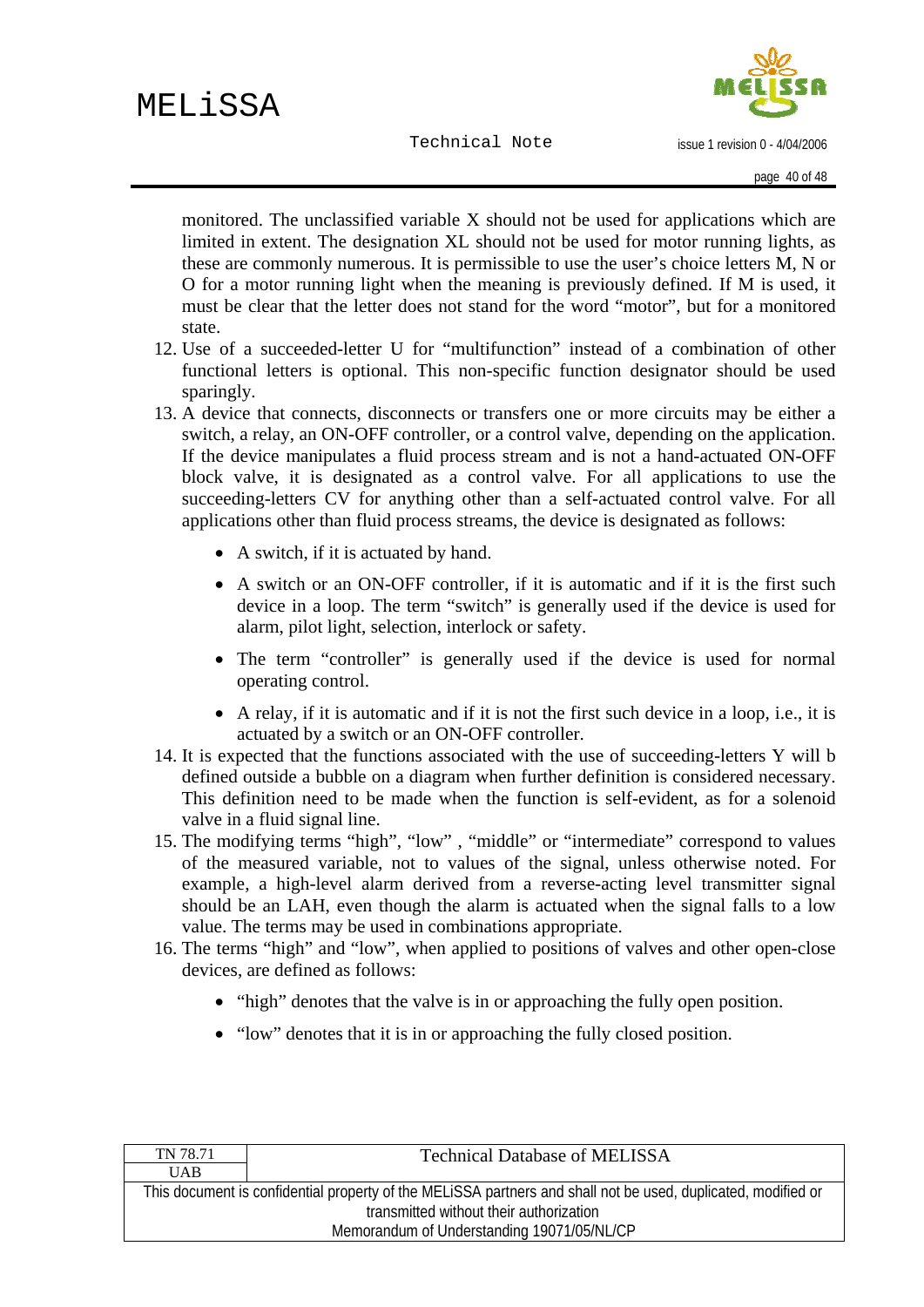issue 1 revision 0 - 4/04/2006

- <span id="page-40-0"></span>17. The word "record" applies to ,any form of permanent storage of information that permits retrieval by any means.
- 18. For use of the "transmitter" versus "converter", see the definition in the glossary.
- 19. First-letter V, "vibration or mechanical analysis" is intended to perform the duties in machinery monitoring that the letter A performs in more general analyses. Except for vibration, it is expected that the variable of interest will be defined outside the tagging bubble.
- 20. First-letter Y is intended for use when control or monitoring responses are event-driven as opposed to time or time schedule-driven. The letter Y , in this position, can also signify presence or state.
- 21. Modifying-letter K, in combination with a first-letter such as L, T or W signifies a time rate of change of the measured or initiating variable. The variable WKIC, for instance, may represent a rate of weight loss controller.
- 22. Succeeding-letter K is a user's option for designating a control station, while the succeeding-letter C is used for describing automatic or manual controllers.
- 23. The Succeeding-Letters A and/or M and/or T could be used to clear the description of commands : A for Automatic mode, M for Manual mode and T for Test mode.
- 24. The Succeeding-letter F could be used to clear the description of command : F for Forward
- 25. The Succeeding-Letter R could be used to clear the description of command : R for Rearming.

# **12.3. Typical letter combination**

*[Extracted from ISA S5.1]* 

*12.3.1. Section A – Controllers and readout devices* 

| TN 78.71                                   | <b>Technical Database of MELISSA</b>                                                                          |  |  |  |  |  |
|--------------------------------------------|---------------------------------------------------------------------------------------------------------------|--|--|--|--|--|
| <b>UAB</b>                                 |                                                                                                               |  |  |  |  |  |
|                                            | This document is confidential property of the MELISSA partners and shall not be used, duplicated, modified or |  |  |  |  |  |
| transmitted without their authorization    |                                                                                                               |  |  |  |  |  |
| Memorandum of Understanding 19071/05/NL/CP |                                                                                                               |  |  |  |  |  |
|                                            |                                                                                                               |  |  |  |  |  |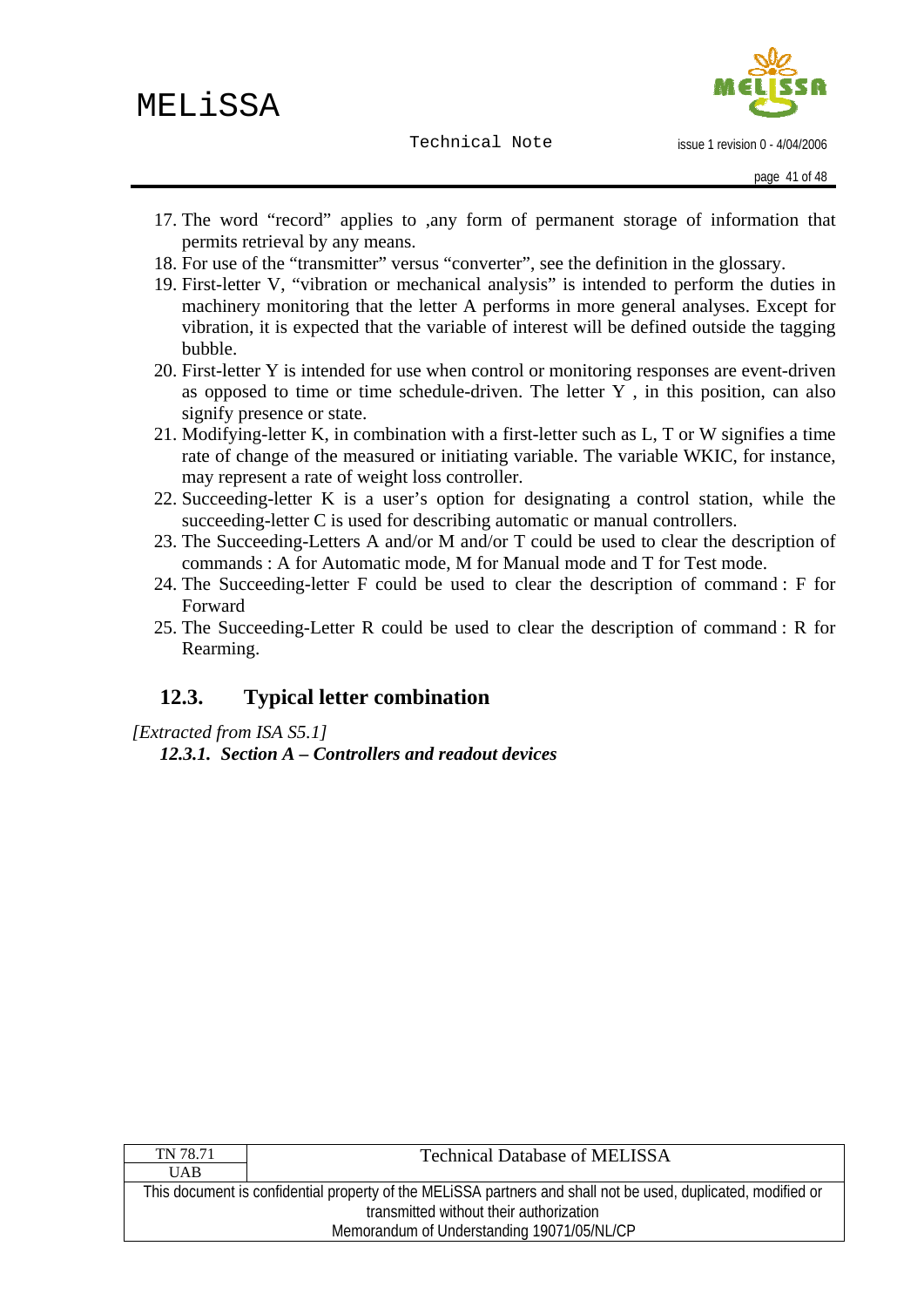# <span id="page-41-0"></span>MELiSSA

# Л

issue 1 revision 0 - 4/04/2006

page 42 of 48

|                 |                                 |                  | <b>Controllers</b> |                | Readout devices                |                              |                          |
|-----------------|---------------------------------|------------------|--------------------|----------------|--------------------------------|------------------------------|--------------------------|
| First<br>Letter | Initiating or measured variable | Recording        | Indicating         | <b>Blind</b>   | Self actuated<br>control valve | Recording                    | Indicating               |
| A               | Analysis                        | <b>ARC</b>       | <b>AIC</b>         | AC             | $\omega$                       | AR                           | AI                       |
| В               | Burner/Combustion               | <b>BRC</b>       | <b>BIC</b>         | BC             | $\sim$                         | <b>BR</b>                    | ΒI                       |
| с               | User's Choice                   | $\sim$           | $\omega$           | $\omega$       | $\overline{\phantom{a}}$       | $\overline{\phantom{a}}$     | $\overline{\phantom{a}}$ |
| D               | User's Choice                   | <b>DRC</b>       | <b>DIC</b>         | DC             | $\omega$                       | DR                           | DI                       |
| E               | Voltage                         | <b>ERC</b>       | <b>EIC</b>         | EC             | $\blacksquare$                 | ER                           | ЕI                       |
| F               | Flow rate                       | <b>FRC</b>       | <b>FIC</b>         | FC             | FCV, FICV                      | <b>FR</b>                    | FI                       |
| FQ              | Flow quantity                   | <b>FQRC</b>      | <b>FQIC</b>        | $\omega$       | $\overline{\phantom{a}}$       | FQR                          | FQI                      |
| FF              | Flow ratio                      | <b>FFRC</b>      | FFIC               | <b>FFC</b>     | $\overline{\phantom{a}}$       | <b>FFR</b>                   | FFI                      |
| G               | User's Choice                   | $\blacksquare$   | $\omega$           | $\omega$       | $\blacksquare$                 | $\frac{1}{2}$                | $\overline{\phantom{0}}$ |
| н               | Hand                            |                  | <b>HIC</b>         | HC             | ÷,                             | $\qquad \qquad \blacksquare$ | $\overline{\phantom{0}}$ |
| I               | Current                         | <b>IRC</b>       | IIC                | $\blacksquare$ | $\overline{\phantom{a}}$       | IR                           | II                       |
| J               | Power                           | <b>JRC</b>       | JIC                | $\blacksquare$ | $\overline{\phantom{a}}$       | JR                           | JI                       |
| K               | Time                            | <b>KRC</b>       | <b>KIC</b>         | КC             | <b>KCV</b>                     | KR                           | KI                       |
| L               | Level                           | <b>LRC</b>       | <b>LIC</b>         | LC             | LCV                            | LR                           | LI                       |
| M               | User's Choice                   | <b>MRC</b>       | <b>MIC</b>         | MC             | $\omega$                       | MR                           | ΜI                       |
| N               | User's Choice                   |                  |                    | NC             | $\omega$                       | $\frac{1}{2}$                | $\overline{\phantom{a}}$ |
| Ο               | User's Choice                   | $\blacksquare$   | ÷                  | $\blacksquare$ | $\blacksquare$                 | $\overline{\phantom{a}}$     | $\overline{\phantom{a}}$ |
| P               | Pressure/Vacuum                 | <b>PRC</b>       | PIC                | PC             | <b>PCV</b>                     | PR.                          | PI                       |
| PD              | Pressure differential           | <b>PDRC</b>      | <b>PDIC</b>        | <b>PDC</b>     | <b>PDCV</b>                    | <b>PDR</b>                   | PDI                      |
| Q               | Quantity                        | QRC              | QIC                | $\omega$       | $\omega$                       | QR                           | QI                       |
| R               | Radiation                       | <b>RRC</b>       | <b>RIC</b>         | <b>RC</b>      | $\omega$                       | <b>RR</b>                    | RI                       |
| s               | Speed/Frequency                 | <b>SRC</b>       | <b>SIC</b>         | <b>SC</b>      | <b>SCV</b>                     | SR                           | SI                       |
| Т               | Temperature                     | <b>TRC</b>       | <b>TIC</b>         | ТC             | <b>TCV</b>                     | TR                           | TI                       |
| TD              | Temperature differential        | <b>TDRC</b>      | <b>TDIC</b>        | <b>TDC</b>     | <b>TDCV</b>                    | <b>TDR</b>                   | TDI                      |
| U               | Multivariable                   | $\blacksquare$   | ÷                  | ÷              | ÷                              | <b>UR</b>                    | UI                       |
| v               | Vibration/Machinery analysis    | $\sigma_{\rm c}$ | $\pm$              | $\pm$          | $\pm$                          | VR                           | VI                       |
| W               | Weight/Force                    | <b>WRC</b>       | <b>WIC</b>         | WC             | <b>WCV</b>                     | WR                           | WI                       |
| WD              | Weight/Force differential       | <b>WDRC</b>      | <b>WDIC</b>        | <b>WDC</b>     | <b>WDCV</b>                    | <b>WDR</b>                   | WDI                      |
| X               | Unclassified                    | $\pm$            | $\pm$              | $\pm$          | $\pm$                          | $\overline{\phantom{a}}$     | $\blacksquare$           |
| У               | Event/State/Presence            | $\sigma_{\rm c}$ | <b>YIC</b>         | УC             | $\tau$                         | <b>YR</b>                    | УI                       |
| Ζ               | Position/Dimension              | <b>ZRC</b>       | ZIC                | ZC             | ZCV                            | ZR                           | ZI                       |
| ZD              | Gauging/Deviation               | ZDRC             | ZDIC               | ZDC            | ZDCV                           | ZDR                          | ZDI                      |

Technical Note

**Panel 12 : Typical letters combination (A)** 

| TN 78.71                                   | <b>Technical Database of MELISSA</b>                                                                          |  |  |  |  |
|--------------------------------------------|---------------------------------------------------------------------------------------------------------------|--|--|--|--|
| <b>UAB</b>                                 |                                                                                                               |  |  |  |  |
|                                            | This document is confidential property of the MELISSA partners and shall not be used, duplicated, modified or |  |  |  |  |
| transmitted without their authorization    |                                                                                                               |  |  |  |  |
| Memorandum of Understanding 19071/05/NL/CP |                                                                                                               |  |  |  |  |
|                                            |                                                                                                               |  |  |  |  |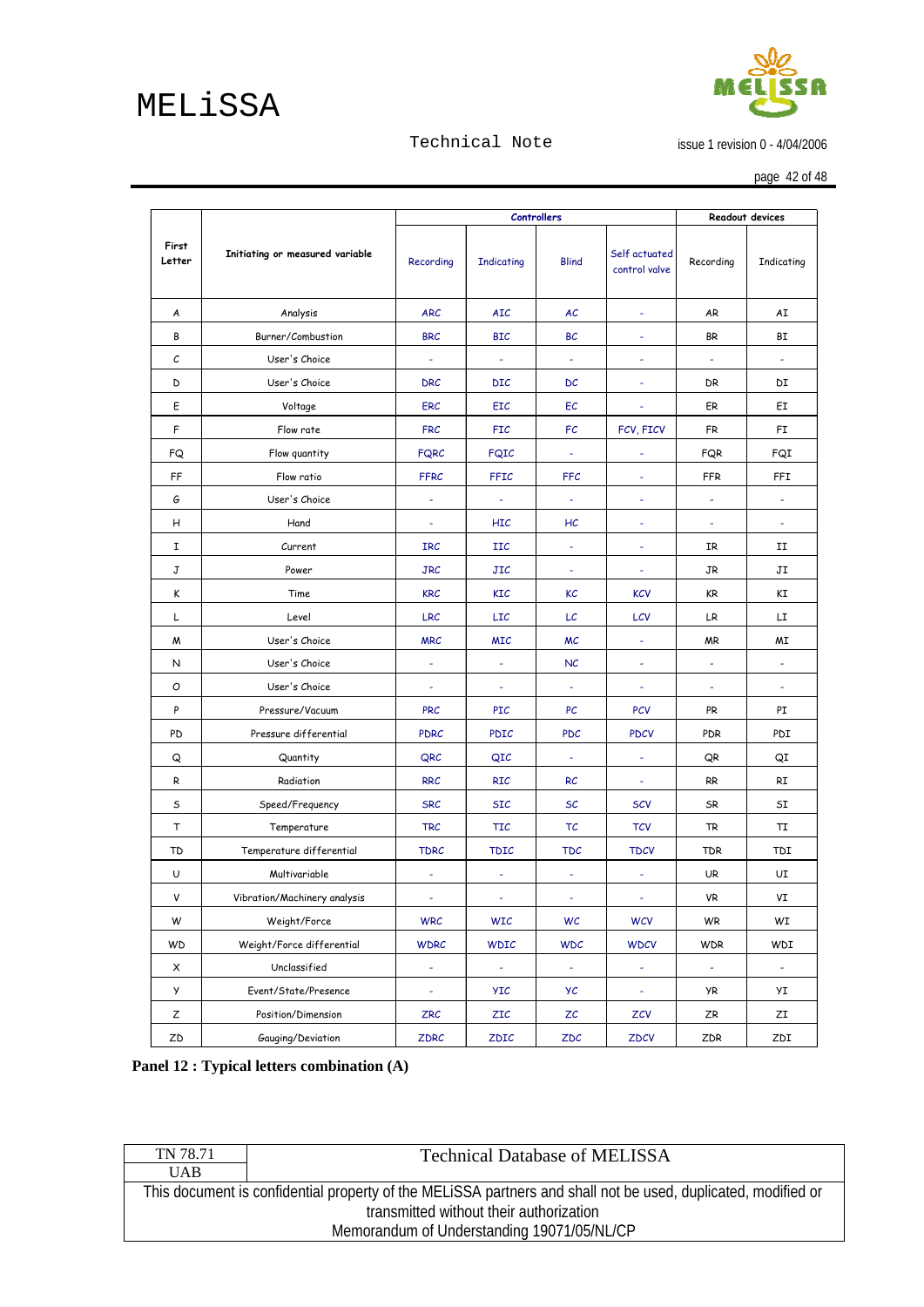

issue 1 revision 0 - 4/04/2006

page 43 of 48

<span id="page-42-0"></span>

| 12.3.2. Section B – Switches and transmitters<br>Switches and alarm devices<br>First |                                 |                  |                |                |                              |                                   |                          |
|--------------------------------------------------------------------------------------|---------------------------------|------------------|----------------|----------------|------------------------------|-----------------------------------|--------------------------|
| Letter                                                                               | Initiating or measured variable | High             | Low            | Combined       | Recording                    | Transmitters<br><b>Indicating</b> | <b>Blind</b>             |
| A                                                                                    | Analysis<br><b>ASH</b>          |                  | <b>ASL</b>     | <b>ASHL</b>    | <b>ART</b>                   | AIT                               | АT                       |
| В                                                                                    | Burner/Combustion               | <b>BSH</b>       | <b>BSL</b>     | <b>BSHL</b>    | <b>BRT</b>                   | <b>BIT</b>                        | ΒT                       |
| С                                                                                    | User's Choice                   | ÷                | $\blacksquare$ | $\pm$          | $\blacksquare$               | $\blacksquare$                    | $\overline{\phantom{a}}$ |
| D                                                                                    | User's Choice                   | <b>DSH</b>       | <b>DSL</b>     | <b>DSHL</b>    | DRT                          | DIT                               | DТ                       |
| E                                                                                    | Voltage                         | <b>ESH</b>       | <b>ESL</b>     | <b>ESHL</b>    | ERT                          | EIT                               | EТ                       |
| F                                                                                    | Flow rate                       | <b>FSH</b>       | <b>FSL</b>     | <b>FSHL</b>    | FRT                          | FIT                               | FT                       |
| FQ                                                                                   | Flow quantity                   | <b>FQSH</b>      | <b>FQSL</b>    | $\omega$       | $\overline{\phantom{a}}$     | FQIT                              | FQT                      |
| FF                                                                                   | Flow ratio                      | <b>FFSH</b>      | <b>FFSL</b>    | $\omega$       | $\overline{\phantom{a}}$     | $\overline{\phantom{a}}$          | $\overline{\phantom{a}}$ |
| G                                                                                    | User's Choice                   | ÷,               |                | $\equiv$       | $\qquad \qquad \blacksquare$ | $\overline{\phantom{a}}$          |                          |
| н                                                                                    | Hand                            | ÷                | ÷              | <b>HS</b>      | $\blacksquare$               | $\overline{\phantom{a}}$          | $\frac{1}{2}$            |
| I                                                                                    | Current                         | <b>ISH</b>       | <b>ISL</b>     | <b>ISHL</b>    | IRT                          | IIT                               | ΙT                       |
| J                                                                                    | Power                           | <b>JSH</b>       | <b>JSL</b>     | <b>JSHL</b>    | JRT                          | JIT                               | JT                       |
| K                                                                                    | Time                            | <b>KSH</b>       | <b>KSL</b>     | <b>KSHL</b>    | KRT                          | KIT                               | KT                       |
| L                                                                                    | Level                           | LSH              | LSL            | LSHL           | LRT                          | LIT                               | LT                       |
| M                                                                                    | User's Choice                   | <b>MSH</b>       | <b>MSL</b>     | <b>MSHL</b>    | <b>MRT</b>                   | MIT                               | МT                       |
| N                                                                                    | User's Choice                   | <b>NSH</b>       | <b>NSL</b>     |                |                              | $\overline{\phantom{a}}$          |                          |
| Ο                                                                                    | User's Choice                   | $\equiv$         | $\blacksquare$ | $\blacksquare$ | $\blacksquare$               | $\overline{\phantom{a}}$          | $\overline{\phantom{a}}$ |
| P                                                                                    | Pressure/Vacuum                 | <b>PSH</b>       | <b>PSL</b>     | <b>PSHL</b>    | PRT                          | PIT                               | PT                       |
| PD                                                                                   | Pressure differential           | <b>PDSH</b>      | <b>PDSL</b>    | $\omega$       | PDRT                         | PDIT                              | <b>PDT</b>               |
| Q                                                                                    | Quantity                        | <b>QSH</b>       | QSL            | QSHL           | QRT                          | QIT                               | QT                       |
| R                                                                                    | Radiation                       | <b>RSH</b>       | <b>RSL</b>     | <b>RSHL</b>    | RRT                          | RIT                               | RT                       |
| s                                                                                    | Speed/Frequency                 | <b>SSH</b>       | <b>SSL</b>     | <b>SSHL</b>    | SRT                          | SIT                               | ST                       |
| т                                                                                    | Temperature                     | <b>TSH</b>       | <b>TSL</b>     | <b>TSHL</b>    | <b>TRT</b>                   | TIT                               | ТT                       |
| TD                                                                                   | Temperature differential        | <b>TDSH</b>      | <b>TDSL</b>    | $\omega$       | <b>TDRT</b>                  | TDIT                              | TDT                      |
| U                                                                                    | Multivariable                   | $\blacksquare$   | $\omega$       | $\omega$       | $\overline{\phantom{a}}$     | $\overline{\phantom{a}}$          | $\overline{\phantom{a}}$ |
| V                                                                                    | Vibration/Machinery analysis    | <b>VSH</b>       | <b>VSL</b>     | <b>VSHL</b>    | <b>VRT</b>                   | VIT                               | VT                       |
| W                                                                                    | Weight/Force                    | <b>WSH</b>       | WSL            | WSHL           | WRT                          | WIT                               | WТ                       |
| <b>WD</b>                                                                            | Weight/Force differential       | <b>WDSH</b>      | <b>WDSL</b>    | $\blacksquare$ | <b>WDRT</b>                  | WDIT                              | WDT                      |
| X                                                                                    | Unclassified                    | $\sigma_{\rm c}$ | $\pm$          | ÷              | $\sim$                       | $\pm$                             | $\sim$                   |
| y                                                                                    | Event/State/Presence            | <b>YSH</b>       | <b>YSL</b>     | $\pm$          | $\blacksquare$               | $\overline{\phantom{a}}$          | УT                       |
| Ζ                                                                                    | Position/Dimension              | <b>ZSH</b>       | ZSL            | <b>ZSHL</b>    | ZRT                          | ZIT                               | ZDT                      |
| ZD                                                                                   | Gauging/Deviation               | <b>ZDSH</b>      | ZDSL           | $\blacksquare$ | ZDRT                         | ZDIT                              | ZDT                      |

Technical Note

# *12.3.2. Section B – Switches and transmitters*

**Panel 13 : Typical letters combination (B)** 

| TN 78.71                                   | <b>Technical Database of MELISSA</b>                                                                          |  |  |  |  |
|--------------------------------------------|---------------------------------------------------------------------------------------------------------------|--|--|--|--|
| <b>UAB</b>                                 |                                                                                                               |  |  |  |  |
|                                            | This document is confidential property of the MELISSA partners and shall not be used, duplicated, modified or |  |  |  |  |
| transmitted without their authorization    |                                                                                                               |  |  |  |  |
| Memorandum of Understanding 19071/05/NL/CP |                                                                                                               |  |  |  |  |
|                                            |                                                                                                               |  |  |  |  |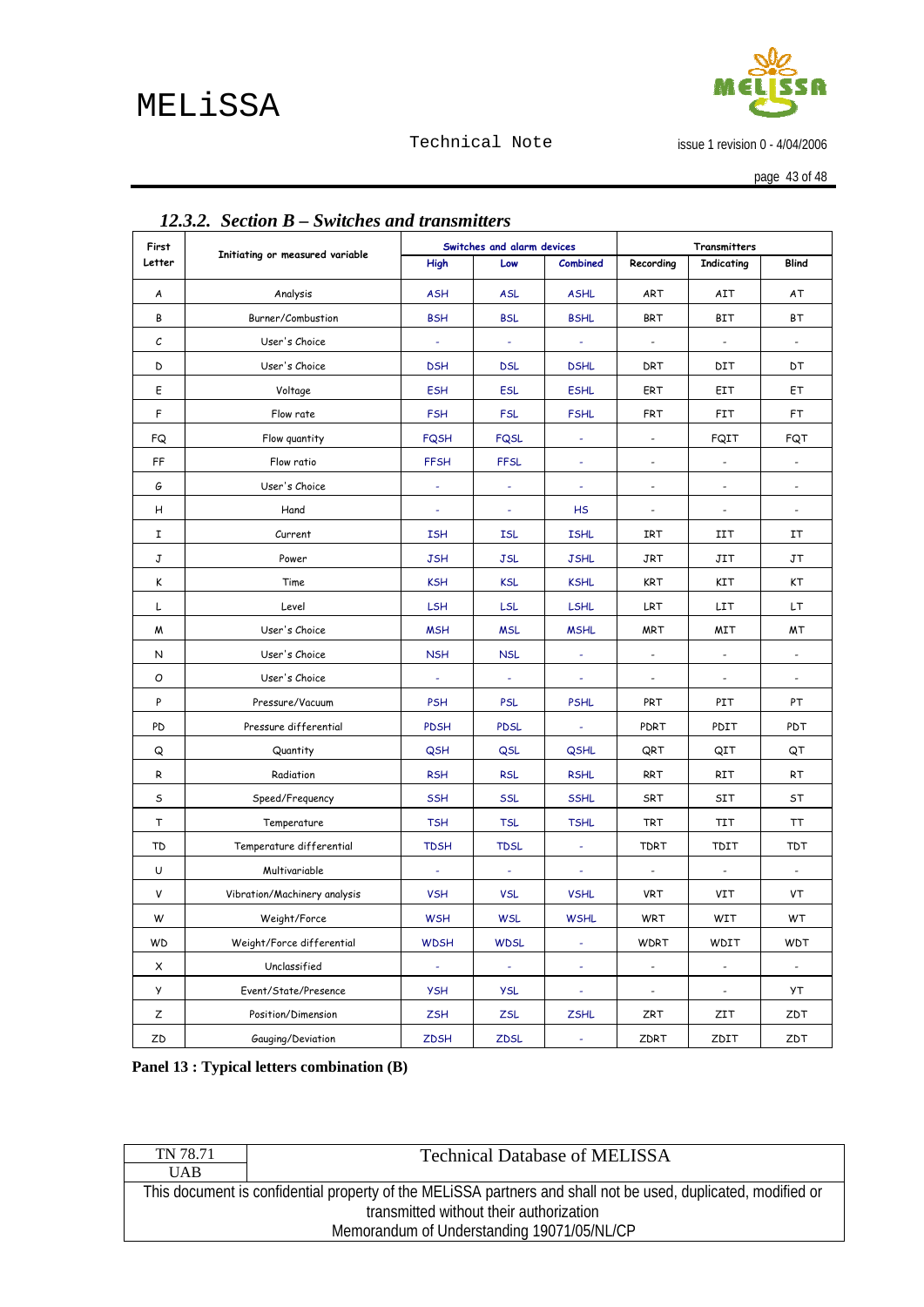# <span id="page-43-0"></span>MELiSSA



#### Technical Note

issue 1 revision 0 - 4/04/2006

page 44 of 48

| First<br>letter | Initiating or measured variable | Solenoids,<br>relays,<br>computing<br>devices | Primary<br>element       | <b>Test Point</b>        | Well or Probe                   | <b>Viewing</b><br>device, glass | Safety device            | Fianl<br>element |
|-----------------|---------------------------------|-----------------------------------------------|--------------------------|--------------------------|---------------------------------|---------------------------------|--------------------------|------------------|
| A               | Analysis                        | AY                                            | AE                       | AP                       | AW                              | $\omega$                        | $\overline{\phantom{a}}$ | AV               |
| В               | Burner/Combustion               | <b>BY</b>                                     | BE                       | ä,                       | <b>BW</b>                       | <b>BG</b>                       | $\overline{\phantom{a}}$ | <b>BZ</b>        |
| $\mathcal C$    | User's Choice                   | ä,                                            | $\overline{a}$           | ä,                       | $\overline{\phantom{a}}$        | ä,                              | $\tilde{\phantom{a}}$    | ÷,               |
| D               | User's Choice                   | <b>DY</b>                                     | DE                       | <b>DP</b>                | $\overline{\phantom{a}}$        | ÷.                              | $\overline{\phantom{a}}$ | DZ               |
| E               | Voltage                         | EY                                            | EE                       | $\Box$                   | $\frac{1}{2}$                   | ÷.                              | $\overline{\phantom{a}}$ | EZ               |
| F               | Flow rate                       | <b>FY</b>                                     | FE                       | <b>FP</b>                | $\overline{\phantom{a}}$        | FG                              | $\overline{\phantom{a}}$ | <b>FV</b>        |
| FQ              | Flow quantity                   | <b>FQY</b>                                    | FQE                      | ÷,                       | ÷,                              | ä,                              | ÷,                       | <b>FQV</b>       |
| FF              | Flow ratio                      | ä,                                            | FE                       | ä,                       | $\overline{a}$                  | ÷                               | $\overline{\phantom{a}}$ | <b>FFV</b>       |
| G               | User's Choice                   | ÷                                             | $\ddot{\phantom{a}}$     | ä,                       | L.                              | $\omega$                        | ÷,                       | Ξ                |
| н               | Hand                            | ÷,                                            | $\overline{\phantom{a}}$ | ÷.                       | $\overline{\phantom{a}}$        | $\sim$                          | ÷,                       | HV               |
| 1               | Current                         | IУ                                            | IΕ                       | ä,                       | $\overline{\phantom{a}}$        | $\overline{\phantom{a}}$        | ÷.                       | IZ               |
| J               | Power                           | JУ                                            | JE                       | ä,                       | ÷,                              | ä,                              | ÷,                       | <b>JV</b>        |
| K               | Time                            | <b>KY</b>                                     | KE                       | ÷.                       | $\overline{\phantom{a}}$        | ÷.                              | $\overline{\phantom{a}}$ | <b>KV</b>        |
| L               | Level                           | LУ                                            | LE                       | ä,                       | LW                              | LG                              | $\overline{\phantom{a}}$ | LV               |
| M               | User's Choice                   | ä,                                            | $\overline{\phantom{a}}$ | ä,                       | ÷,                              | ä,                              | ÷,                       | $\blacksquare$   |
| N               | User's Choice                   | <b>NY</b>                                     | $\overline{\phantom{a}}$ | ä,                       | $\overline{\phantom{a}}$        | ä,                              | $\overline{a}$           | <b>NV</b>        |
| O               | User's Choice                   | ä,                                            | $\ddot{\phantom{a}}$     | ä,                       | $\blacksquare$                  |                                 | $\blacksquare$           |                  |
| P               | Pressure/Vacuum                 | PY                                            | PE                       | PP                       | ÷                               | ÷.                              | PSV                      | PV               |
| PD              | Pressure differential           | <b>PDY</b>                                    | PE                       | PP                       | ÷,                              | $\blacksquare$                  | ÷,                       | PDV              |
| Q               | Quantity                        | QY                                            | QE                       | $\sim$                   | $\overline{\phantom{a}}$        | $\omega$                        | $\omega$                 | QZ               |
| R               | Radiation                       | <b>RY</b>                                     | RE                       | $\omega$                 | <b>RW</b>                       | $\omega$                        | $\omega$                 | <b>RZ</b>        |
| S               | Speed/Frequency                 | SY                                            | SE                       | ä,                       | $\centering \label{eq:reduced}$ | $\omega$                        | $\blacksquare$           | <b>SV</b>        |
| T               | Temperature                     | TY                                            | TE                       | <b>TP</b>                | TW                              | ÷.                              | <b>TSE</b>               | <b>TV</b>        |
| <b>TD</b>       | Temperature differential        | <b>TDY</b>                                    | TE                       | <b>TP</b>                | <b>TW</b>                       | ä,                              | ÷,                       | <b>TDV</b>       |
| U               | Multivariable                   | <b>UY</b>                                     | $\overline{\phantom{a}}$ | $\sim$                   | $\overline{\phantom{a}}$        | $\sim$                          | $\tilde{\phantom{a}}$    | <b>UV</b>        |
| V               | Vibration/Machinery analysis    | <b>VY</b>                                     | VE                       | ł,                       | L.                              | ä,                              | $\overline{\phantom{a}}$ | VZ               |
| W               | Weight/Force                    | <b>WY</b>                                     | WE                       | L.                       | ÷,                              |                                 | L.                       | <b>WZ</b>        |
| <b>WD</b>       | Weight/Force differential       | <b>WDY</b>                                    | WE                       | ä,                       | L.                              | ÷.                              | $\overline{a}$           | <b>WDZ</b>       |
| X               | Unclassified                    | ÷,                                            | $\blacksquare$           | ÷                        |                                 | ÷,                              | ÷,                       |                  |
| у               | Event/State/Presence            | yу                                            | YE                       | $\overline{\phantom{a}}$ | $\sim$                          | $\overline{\phantom{a}}$        | $\overline{\phantom{a}}$ | YΖ               |
| Z               | Position/Dimension              | ZУ                                            | ZE                       | ÷                        | $\overline{\phantom{a}}$        | ÷                               | $\overline{\phantom{a}}$ | ZV               |
| ZD              | Gauging/Deviation               | ZDY                                           | ZDE                      | L,                       | L.                              | ä,                              | $\overline{a}$           | ZDV              |

## *12.3.3. Section C – Other devices*

**Panel 14 : Typical letters combination (C)** 

| TN 78.71                                   | <b>Technical Database of MELISSA</b>                                                                                                                     |  |  |  |  |  |
|--------------------------------------------|----------------------------------------------------------------------------------------------------------------------------------------------------------|--|--|--|--|--|
| <b>UAB</b>                                 |                                                                                                                                                          |  |  |  |  |  |
|                                            | This document is confidential property of the MELISSA partners and shall not be used, duplicated, modified or<br>transmitted without their authorization |  |  |  |  |  |
| Memorandum of Understanding 19071/05/NL/CP |                                                                                                                                                          |  |  |  |  |  |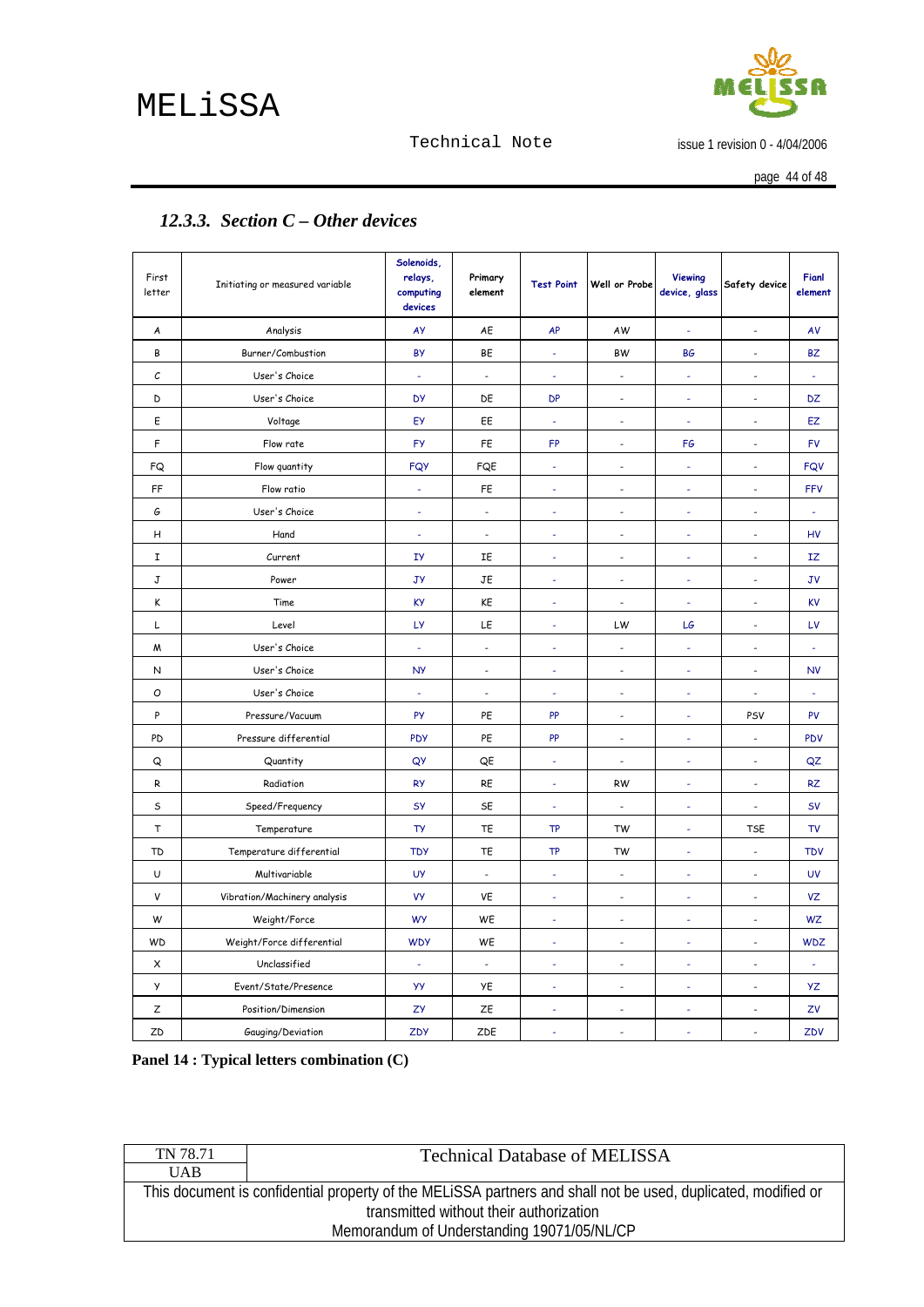

issue 1 revision 0 - 4/04/2006

# <span id="page-44-0"></span>**13. Colour coding**

# **13.1. Guidelines**

- 1. Information-bearing color schemes should be simple, consistent, and unambiguous.
- 2. *Number of colors* : The most common color technology is the CRT using the raster display scheme and an additive color generation technique based on the three primaries: red, blue, and green. The number of selectable colors can range from six plus black and white to the thousands. The number of colors in one display should be limited to the minimum necessary to satisfy the process interface objectives of the display. Color is an effective coding technique for dynamic identification and classification of display elements. Used judiciously, it can improve operator performance, e.g., reduce search time, improve element identification, etc. Conversely, irrelevant color can act as visual noise and negate the positive effects of color coding. Typically, six colors (plus black and white) can accommodate the dynamic coding requirements of process displays.

| <b>BLACK</b>   |
|----------------|
| <b>YELLOW</b>  |
| RÉD            |
| <b>BLUE</b>    |
| <b>GREEN</b>   |
| <b>WHITE</b>   |
| <b>CYAN</b>    |
| <b>MAGENTA</b> |

#### **Figure 3 : Color limitation**

- 3. *Background color* : Large background areas should be black. In situations where the black background results in a high task/surround illumination ratio, a brighter background may be used, preferably blue or brown.
- 4. *Compatible color combinations* : those with high chromaticity contrast, should be used. Some good combinations include: black-on-yellow, red-on-white, blue-on-white, and green-on-white. Combinations to avoid include: yellow-on-white, yellow-on-green, redon-magenta, and cyan-on-green. In each case, the weight or size of the foreground element must also be considered. Certain combinations like blue-on-black can be acceptable only when the blue element is sufficiently large. These generalizations neglect the effects of illumination levels and ambient lighting. Each pair should be evaluated on a per-case basis.

| TN 78.71                                   | <b>Technical Database of MELISSA</b>                                                                          |  |  |  |  |  |
|--------------------------------------------|---------------------------------------------------------------------------------------------------------------|--|--|--|--|--|
| <b>UAB</b>                                 |                                                                                                               |  |  |  |  |  |
|                                            | This document is confidential property of the MELISSA partners and shall not be used, duplicated, modified or |  |  |  |  |  |
|                                            | transmitted without their authorization                                                                       |  |  |  |  |  |
| Memorandum of Understanding 19071/05/NL/CP |                                                                                                               |  |  |  |  |  |
|                                            |                                                                                                               |  |  |  |  |  |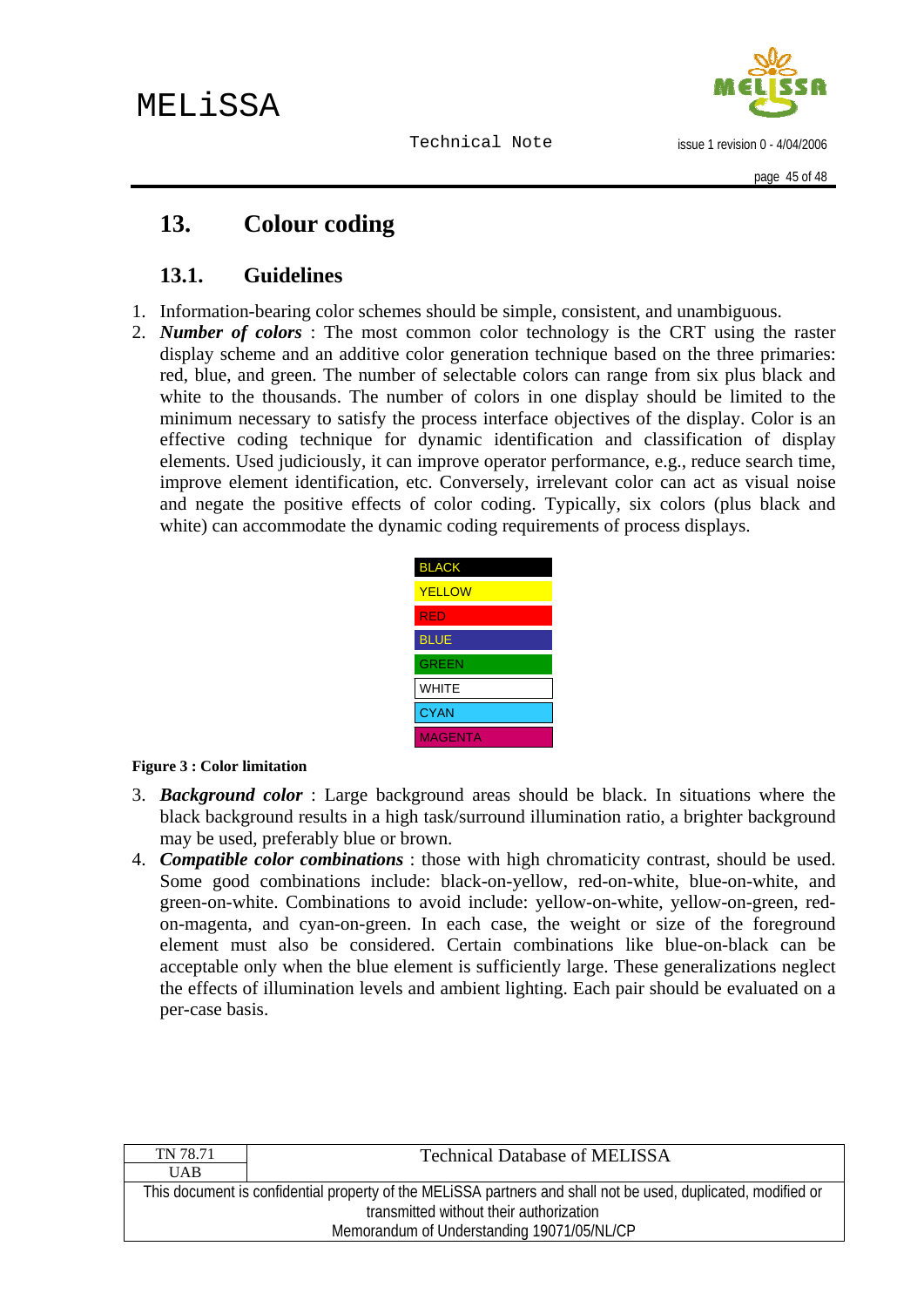

issue 1 revision 0 - 4/04/2006

page 46 of 48

|         |         | Background colour  |                    |                    |                    |                    |                    |                    |                    |
|---------|---------|--------------------|--------------------|--------------------|--------------------|--------------------|--------------------|--------------------|--------------------|
|         |         | white              | black              | red                | blue               | green              | yellow             | cyan               | magenta            |
|         | white   |                    | <b>TEXT 12</b>     | TEXT <sub>13</sub> | TEXT <sub>14</sub> | TEXT <sub>15</sub> | TEXT <sub>16</sub> | TEXT <sub>17</sub> | TEXT <sub>18</sub> |
|         | black   | <b>TEXT 21</b>     |                    | <b>TEXT 23</b>     | <b>TEXT 24</b>     | <b>TEXT 25</b>     | <b>TEXT 26</b>     | <b>TEXT 27</b>     | TEXT <sub>28</sub> |
|         | red     | TEXT <sub>31</sub> | <b>TEXT 32</b>     |                    | <b>TEXT 34</b>     | <b>TEXT 35</b>     | TEXT <sub>36</sub> | TEXT 37            | <b>EXT 38</b>      |
| colour  | blue    | TEXT <sub>41</sub> | TEXT <sub>42</sub> | <b>TEXT 43</b>     |                    | TEXT <sub>45</sub> | TEXT 46            | TEXT 47            | <b>TEXT 48</b>     |
| Letters | green   | <b>TEXT 51</b>     | <b>TEXT 52</b>     | <b>TEXT 53</b>     | TEXT54             |                    | TEXT <sub>56</sub> | <b>TEXT 57</b>     | <b>TEXT 58</b>     |
|         | yellow  | <b>TEXT 61</b>     | TEXT <sub>62</sub> | TEXT <sub>63</sub> | TEXT <sub>64</sub> | <b>TEXT 65</b>     |                    | TEXT <sub>67</sub> | TEXT <sub>68</sub> |
|         | cyan    | <b>TEXT 71</b>     | <b>TEXT 72</b>     | TEXT <sub>73</sub> | TEXT 74            | TEXT 75            | <b>TEXT 76</b>     |                    | TEXT 78            |
|         | magenta | TEXT <sub>81</sub> | <b>TEXT 82</b>     | <b>TEXT 83</b>     | <b>TEXT 84</b>     | <b>TEXT 85</b>     | <b>TEXT 86</b>     | TEXT <sub>87</sub> |                    |

<span id="page-45-0"></span>*All combinations*



|                | <b>Good Choices</b> |                    |                    |                    |                |         |                    |                |                    |
|----------------|---------------------|--------------------|--------------------|--------------------|----------------|---------|--------------------|----------------|--------------------|
|                |                     |                    | Background colour  |                    |                |         |                    |                |                    |
|                |                     | white              | black              | red                | blue           | green   | yellow             | cyan           | magenta            |
|                | white               |                    | <b>TEXT 12</b>     | TEXT <sub>13</sub> | <b>TEXT 14</b> | TEXT 15 |                    | <b>TEXT 17</b> | TEXT <sub>18</sub> |
|                | black               | <b>TEXT 21</b>     |                    | <b>TEXT 23</b>     |                |         | TEXT <sub>26</sub> | <b>TEXT 27</b> | <b>TEXT 28</b>     |
| Letters colour | red                 | TEXT <sub>31</sub> | <b>TEXT 32</b>     |                    |                |         | <b>TEXT 36</b>     |                |                    |
|                | blue                | <b>TEXT 41</b>     |                    |                    |                |         | TEXT <sub>46</sub> |                | <b>TEXT 48</b>     |
|                | green               | TEXT <sub>51</sub> |                    |                    |                |         |                    |                |                    |
|                | yellow              |                    | TEXT <sub>62</sub> | <b>TEXT 63</b>     | <b>TEXT 64</b> |         |                    |                |                    |
|                | cyan                |                    |                    |                    |                |         |                    |                |                    |
|                | magenta             |                    | <b>TEXT 82</b>     |                    |                |         |                    |                |                    |

**Panel 16 : Good color combination** 

| TN 78.71                                   | <b>Technical Database of MELISSA</b>                                                                          |  |  |  |  |
|--------------------------------------------|---------------------------------------------------------------------------------------------------------------|--|--|--|--|
| <b>UAB</b>                                 |                                                                                                               |  |  |  |  |
|                                            | This document is confidential property of the MELISSA partners and shall not be used, duplicated, modified or |  |  |  |  |
|                                            | transmitted without their authorization                                                                       |  |  |  |  |
| Memorandum of Understanding 19071/05/NL/CP |                                                                                                               |  |  |  |  |
|                                            |                                                                                                               |  |  |  |  |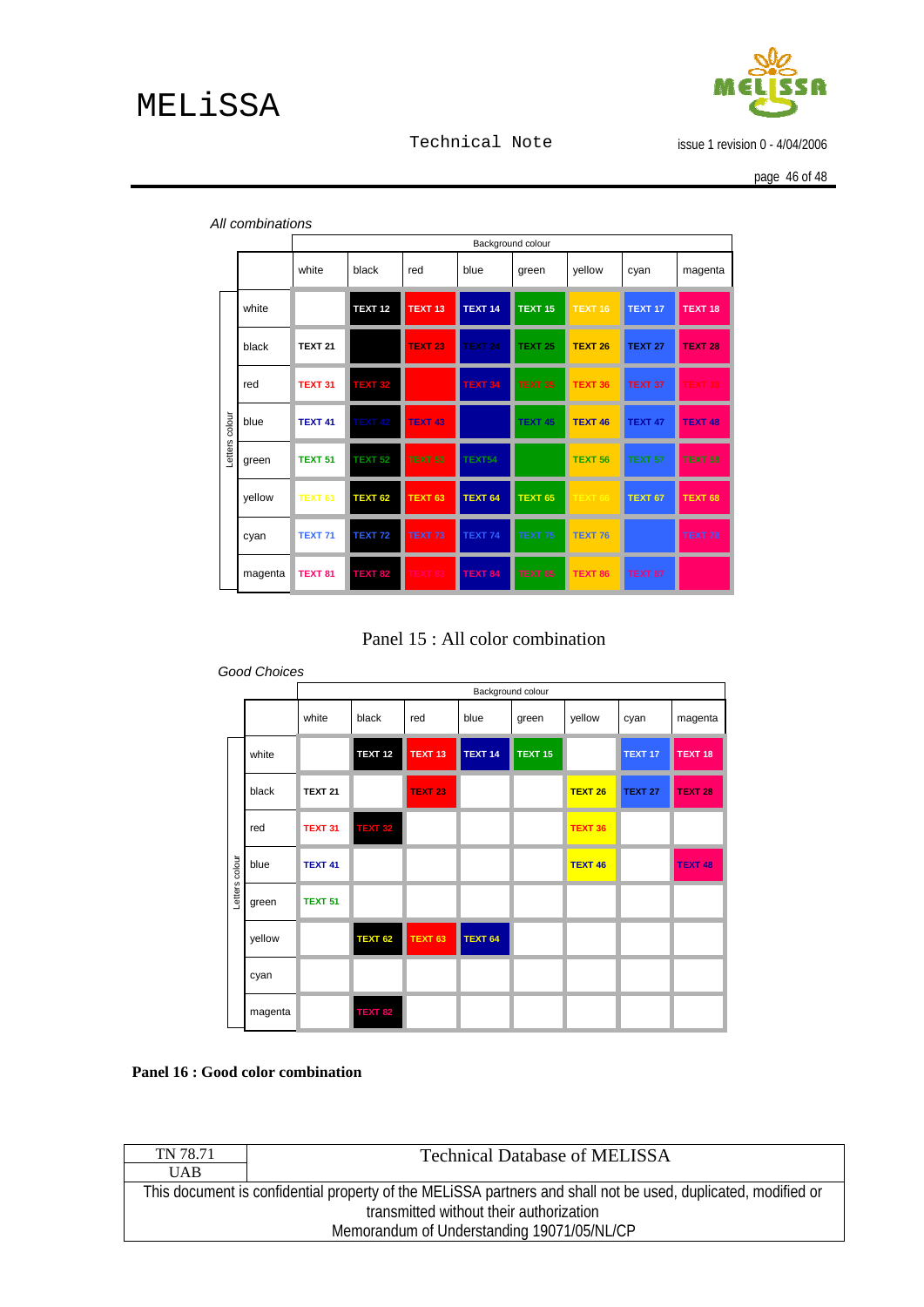issue 1 revision 0 - 4/04/2006

- <span id="page-46-0"></span>5. Use color as a redundant indicator along with text, symbol, shape, size, reverse video, blinking, and intensity coding to preserve communications of critical process state and quality information with individuals having limited color perception.
- 6. To insure fast operator response, use highly saturated colors such as red or yellow.
- 7. Colors should not be used to indicate quantitative value.
- 8. The display designer should establish a project-related set of generic color meanings before developing a list of specific color-to-display-element associations. Each project may have its unique set of generic definitions; e.g., Project A uses red to indicate closed or inactive states, while Project B uses green. In some special cases, such as the power industry, red may indicate closed and active or unit energized. This is suitable as long as the color meanings are defined as such for the particular project. Listed below is an example of a unique project-related color plan:

| Color                   | <b>Generic meaning</b>          | <b>Element association</b>             |
|-------------------------|---------------------------------|----------------------------------------|
| <b>BLACK</b>            | <b>BACKGROUND</b>               |                                        |
| <b>RED</b>              | <b>EMERGENCY</b>                | 1-STOP                                 |
|                         |                                 | <b>2- HIGHEST PRIORITY ALARM</b>       |
|                         |                                 | <b>3- CLOSED</b>                       |
|                         |                                 | <b>4- OFF</b>                          |
| <b>YELLOW</b>           | <b>CAUTION</b>                  | <b>1- ABNORMAL CONDITION</b>           |
|                         |                                 | <b>2- SECOND PRIORITY ALARM</b>        |
| <b>GREEN</b>            | <b>SAFE</b>                     | <b>1- NORMAL OPERATION</b>             |
|                         |                                 | 2-START                                |
|                         |                                 | 3- OPEN                                |
|                         |                                 | $4-ON$                                 |
| CYAN (LIGHT BLUE)       | <b>STATIC &amp; SIGNIFICANT</b> | <b>1- PROCESS EQUIPMENT IN SERVICE</b> |
|                         |                                 | <b>2- MAJOR LABELS</b>                 |
| <b>BLUE</b>             | <b>NONESSENTIAL</b>             | <b>1- STANDBY PROCESS EQUIPMENT</b>    |
|                         |                                 | 2-LABELS, TAGS, ETC.                   |
| <b>MAGENTA (PURPLE)</b> | <b>RADIATION</b>                | <b>1- RADIATION ALARMS</b>             |
|                         |                                 | <b>2- QUESTIONABLE VALUES</b>          |
| <b>WHITE</b>            | <b>DYNAMIC DATA</b>             | 1- MEASUREMENTS & STATE INFORMATION    |
|                         |                                 | <b>2- SYSTEM MESSAGES</b>              |
|                         |                                 | 3-TREND                                |
|                         |                                 | <b>4- ACTIVE SEQUENTIAL STEP</b>       |

#### *13.1.1. Colour plan example*

| TN 78.71                                                                                                      | <b>Technical Database of MELISSA</b> |  |
|---------------------------------------------------------------------------------------------------------------|--------------------------------------|--|
| <b>UAB</b>                                                                                                    |                                      |  |
| This document is confidential property of the MELISSA partners and shall not be used, duplicated, modified or |                                      |  |
| transmitted without their authorization                                                                       |                                      |  |
| Memorandum of Understanding 19071/05/NL/CP                                                                    |                                      |  |
|                                                                                                               |                                      |  |